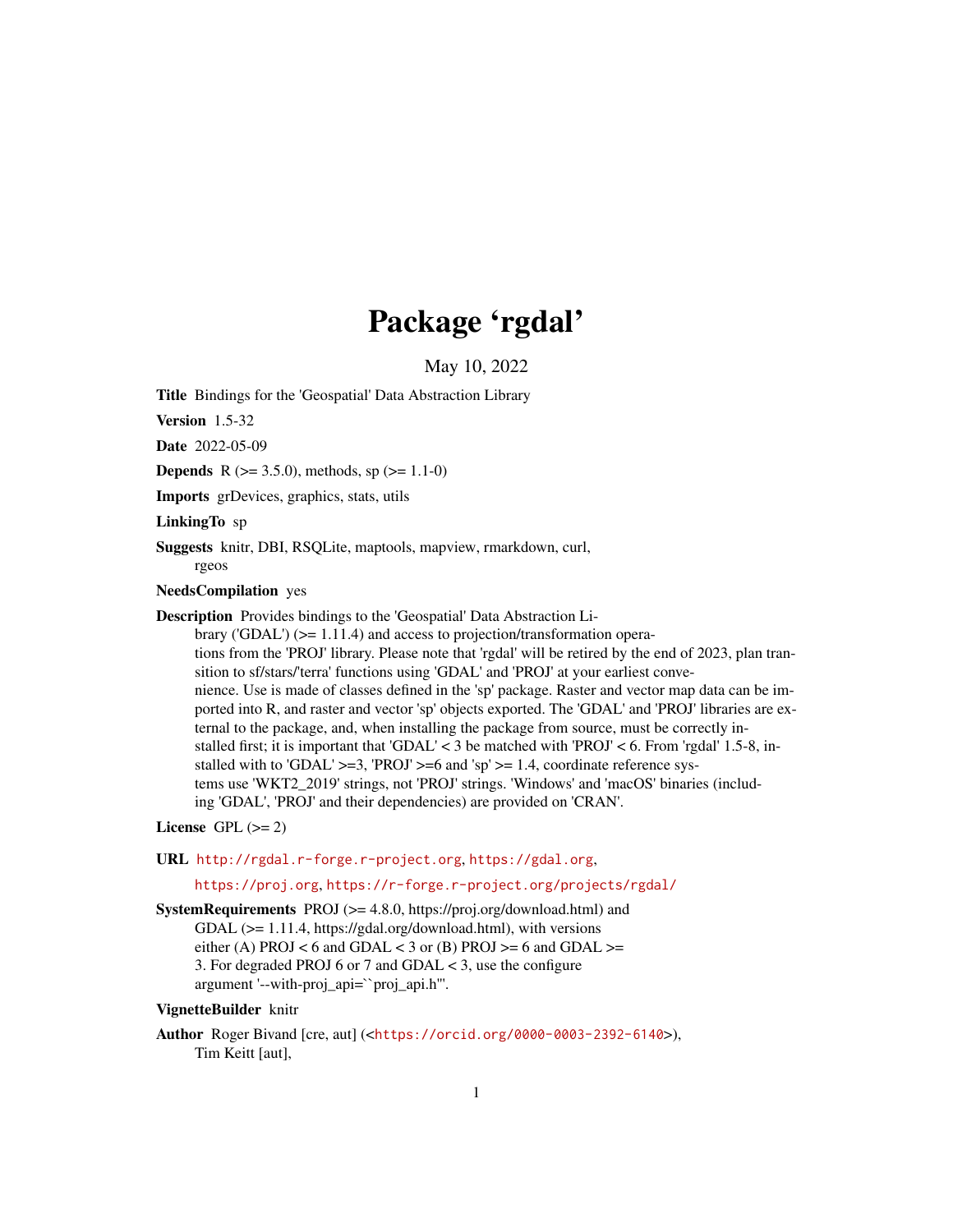Barry Rowlingson [aut, ctb], Edzer Pebesma [ctb], Michael Sumner [ctb], Robert Hijmans [ctb], Daniel Baston [ctb], Even Rouault [cph, ctb], Frank Warmerdam [cph, ctb], Jeroen Ooms [ctb], Colin Rundel [ctb]

Maintainer Roger Bivand <Roger.Bivand@nhh.no>

Repository CRAN

Date/Publication 2022-05-09 22:00:07 UTC

## R topics documented:

| 3                        |
|--------------------------|
| $\overline{3}$           |
| 5                        |
| $\overline{7}$           |
| 8                        |
| 9                        |
| 11                       |
| 12                       |
| 15                       |
| 17                       |
| 18                       |
| 20<br><b>GridsDatums</b> |
| 21                       |
| 22                       |
| 24                       |
| 25                       |
| 26                       |
| 27                       |
| 30                       |
| 32                       |
| 38                       |
| 44                       |
| 45                       |
| 47                       |
| 49                       |
| 51                       |
| 57                       |
|                          |

 $\blacksquare$  Index  $\blacksquare$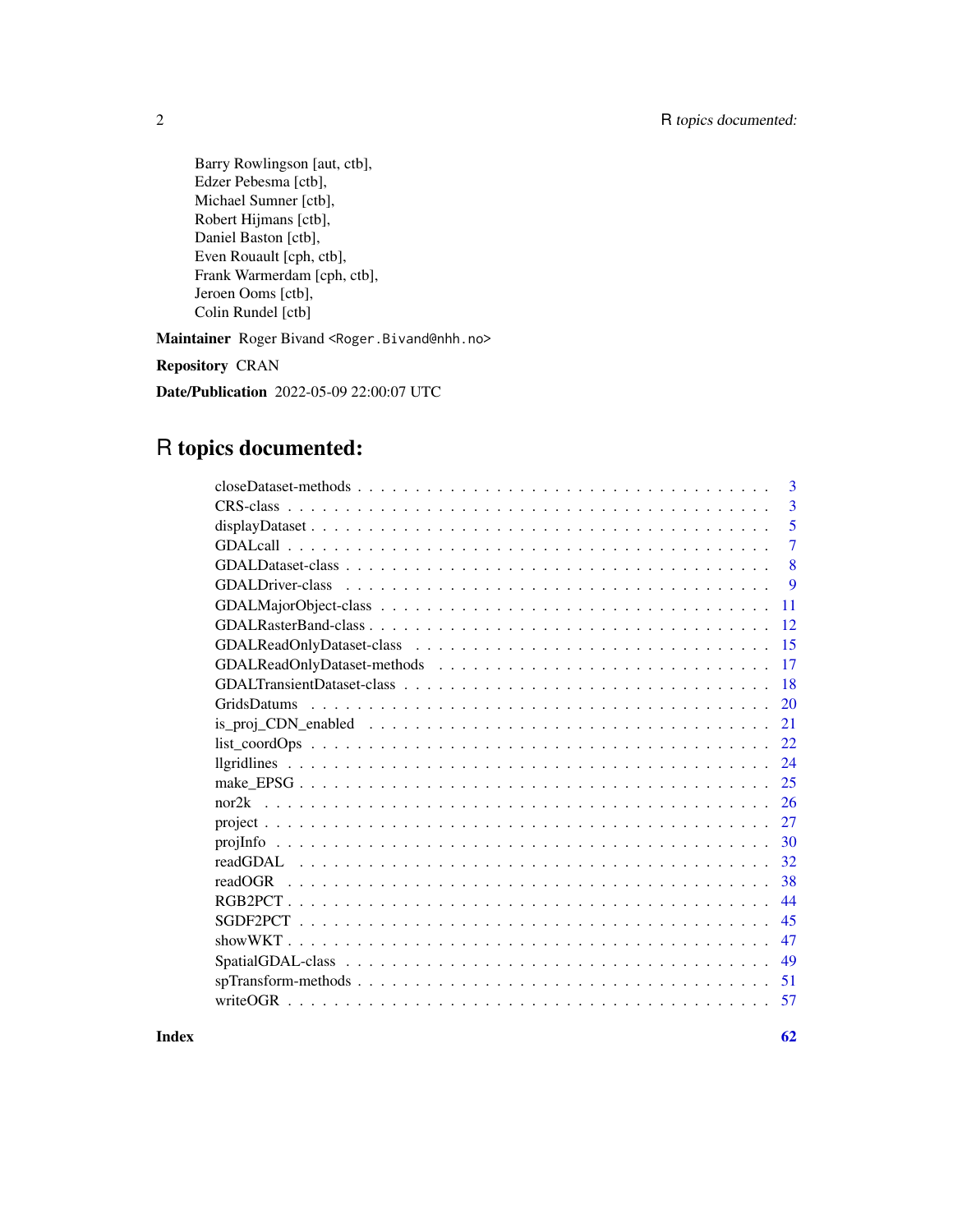#### <span id="page-2-0"></span>Description

Methods for closing GDAL datasets, used internally

#### Usage

```
closeDataset(dataset)
closeDataset.default(dataset)
```
#### Arguments

dataset GDAL dataset

#### Methods

dataset = "ANY" default method, returns error

dataset = "GDALReadOnlyDataset" closes the "GDALReadOnlyDataset"

dataset = "GDALTransientDataset" closes the "GDALTransientDataset"

<span id="page-2-1"></span>CRS-class *Class "CRS" of coordinate reference system arguments*

#### Description

Interface class to the PROJ.4 projection system. The class is defined as an empty stub accepting value NA in the sp package. If the rgdal package is available, then the class will permit spatial data to be associated with coordinate reference systems

#### Usage

```
checkCRSArgs(uprojargs)
checkCRSArgs_ng(uprojargs=NA_character_, SRS_string=NULL,
  get_source_if_boundcrs=TRUE)
compare_CRS(CRS1, CRS2)
```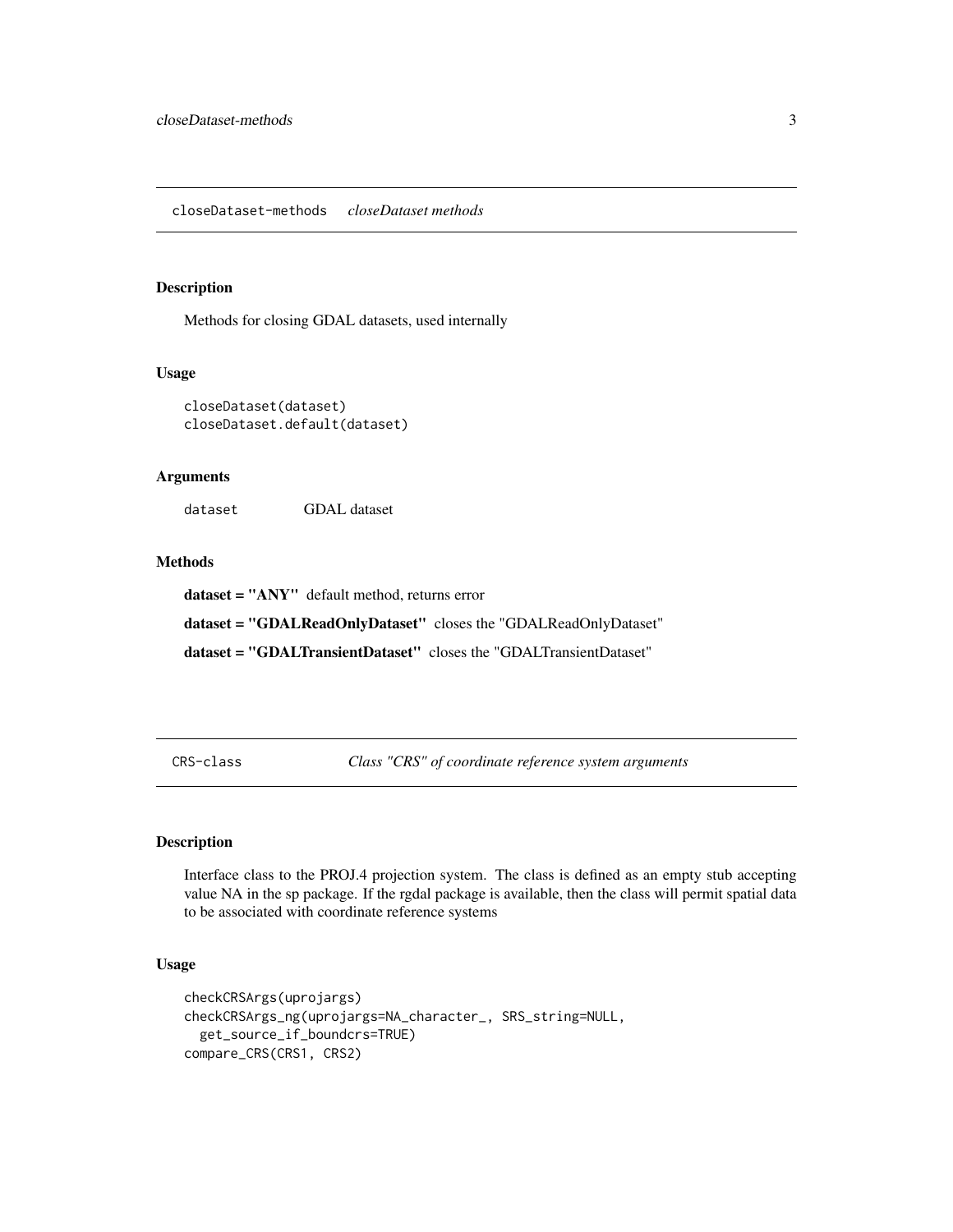#### <span id="page-3-0"></span>Arguments

| uprojargs              | character string PROJ.4 projection arguments                                                                                                                                                                                                                                                                                                             |  |
|------------------------|----------------------------------------------------------------------------------------------------------------------------------------------------------------------------------------------------------------------------------------------------------------------------------------------------------------------------------------------------------|--|
| SRS_string             | default NULL, experimental in connection with adaptation to GDAL>=3/PROJ>=6;<br>a valid WKT string or SRS definition such as "OGC: CRS84"                                                                                                                                                                                                                |  |
| get_source_if_boundcrs |                                                                                                                                                                                                                                                                                                                                                          |  |
|                        | The presence of the +towgs84= key in a Proj4 string projargs= argument value<br>may promote the output WKT2 CRS to BOUNDCRS for PROJ >= 6 and GDAL<br>$\geq$ 3, which is a coordinate operation from the input datum to WGS84. This is<br>often unfortunate, so a PROJ function is called through rgdal to retrieve the<br>underlying source definition. |  |
| CRS1, CRS2             | objects of class "CRS"                                                                                                                                                                                                                                                                                                                                   |  |

### Objects from the Class

Objects can be created by calls of the form CRS("projargs"), where "projargs" is a valid string of PROJ.4 arguments; the arguments must be entered exactly as in the PROJ.4 documentation, in particular there cannot be any white space in  $+\langle \text{arg}\rangle = \langle \text{values} \rangle$  strings, and successive such strings can only be separated by blanks. The initiation function calls the PROJ.4 library to verify the argument set against those known in the library, returning error messages where necessary. The complete argument set may be retrieved by examining the second list element returned by validObject("CRS object") to see which additional arguments the library will use (which assumptions it is making over and above submitted arguments). The function CRSargs() can be used to show the expanded argument list used by the PROJ.4 library.

#### **Slots**

projargs: Object of class "character": projection arguments; the arguments must be entered exactly as in the PROJ.4 documentation, in particular there cannot be any white space in +<arg>=<value> strings, and successive such strings can only be separated by blanks.

#### Methods

show signature(object = "CRS"): print projection arguments in object

#### Note

Lists of projections may be seen by using the programs installed with the PROJ.4 library, in particular proj and cs2cs; with the latter, -lp lists projections, -le ellipsoids, -lu units, and -ld datum(s) known to the installed software (available in **rgdal** using  $projInfo$ ). These are added to in successive releases, so tracking the website or compiling and installing the most recent revisions will give the greatest choice. Finding the very important datum transformation parameters to be given with the +towgs84 tag is a further challenge, and is essential when the datums used in data to be used together differ. Tracing projection arguments is easier now than before the mass ownership of GPS receivers raised the issue of matching coordinates from different argument sets (GPS output and paper map, for example). See [GridsDatums](#page-19-1) and [showEPSG](#page-46-1) for help in finding CRS definitions.

The 4.9.1 release of PROJ.4 omitted a small file of defaults, leading to reports of "major axis or radius = 0 or not given" errors. From 0.9-3, rgdal checks for the presence of this file (proj\_def.dat), and if not found, and under similar conditions to those used by PROJ.4, adds "+ellps=WGS84" to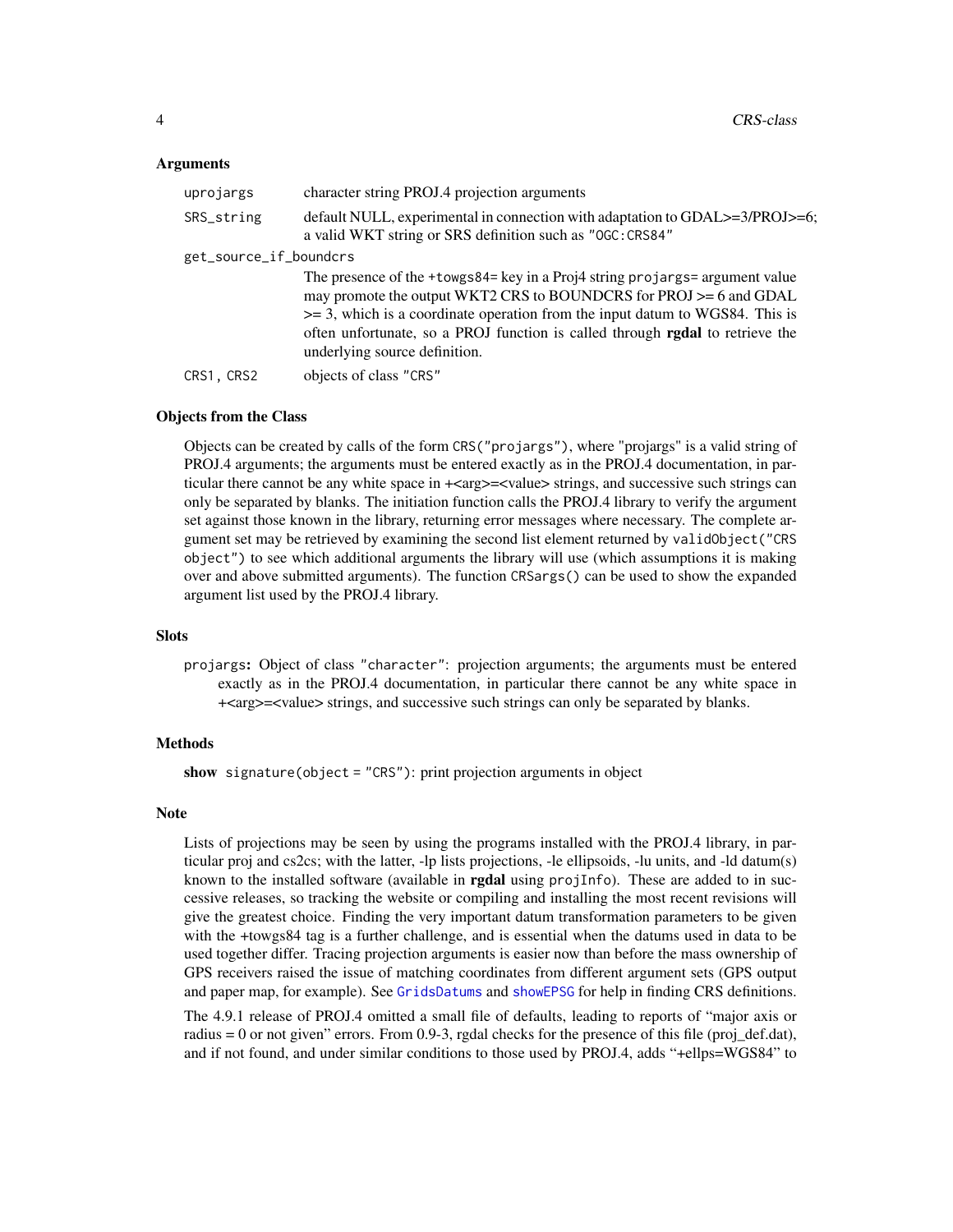## <span id="page-4-0"></span>displayDataset 5

the input string being checked by checkCRSArgs The "+no\_defs" tag ignores the file of defaults, and the default work-around implemented to get around this problem; strings including "init" and "datum" tags also trigger the avoidance of the work-around. Now messages are issued when a candidate CRS is checked; they may be suppressed using suppressMessages.

#### Author(s)

Roger Bivand <Roger.Bivand@nhh.no>

## References

<https://proj.org/>

#### Examples

```
set_thin_PROJ6_warnings(TRUE)
CRSargs(CRS("+proj=longlat"))
try(CRS("+proj=longlat"))
CRSargs(CRS("+proj=longlat +datum=NAD27"))
CRSargs(CRS("+init=epsg:4267"))
CRSargs(CRS("+init=epsg:26978"))
CRSargs(CRS(paste("+proj=stere +lat_0=52.15616055555555",
"+lon_0=5.38763888888889 +k=0.999908 +x_0=155000 +y_0=463000 +ellps=bessel",
"+towgs84=565.237,50.0087,465.658,-0.406857,0.350733,-1.87035,4.0812",
"+units=m")))
# see http://trac.osgeo.org/gdal/ticket/1987
CRSargs(CRS("+init=epsg:28992"))
crs <- CRS("+init=epsg:28992")
CRSargs(CRS(CRSargs(crs)))
library(sp)
data(meuse)
coordinates(meuse) <- c("x", "y")
proj4string(meuse) <- CRS("+init=epsg:28992")
CRSargs(CRS(proj4string(meuse)))
run <- new_proj_and_gdal()
if (run) {
c1 <- CRS(SRS_string="OGC:CRS84")
c2 <- CRS("+proj=longlat")
compare_CRS(c1, c2)
}
if (run) {
comment(c2) <- NULL
compare_CRS(c1, c2)
}
```
displayDataset *Display a GDAL dataset*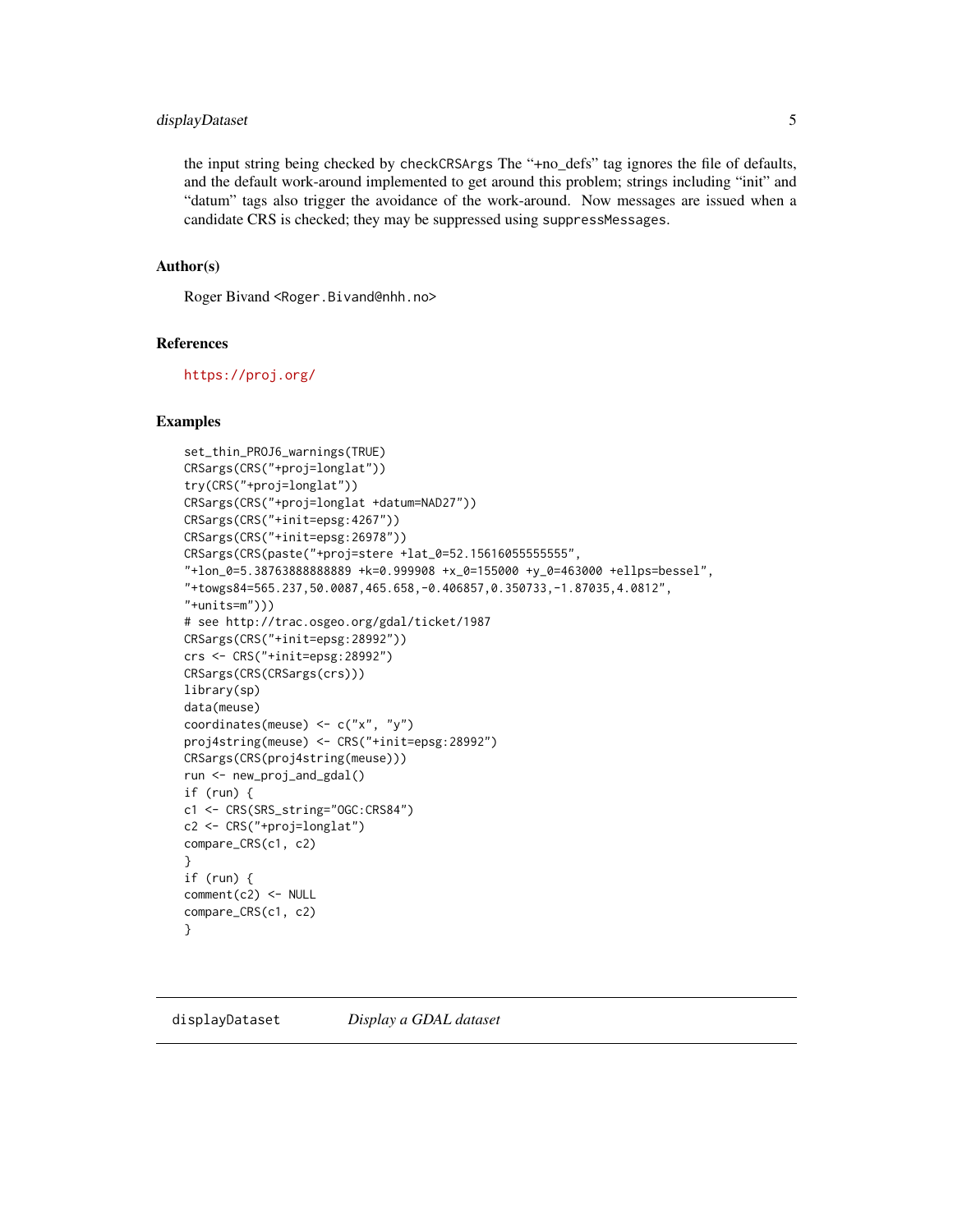## Description

Display a GDAL dataset allowing for subscenes and decimation, allowing very large images to be browsed

#### Usage

```
displayDataset(x, offset=c(0, 0), region.dim=dim(x), reduction = 1,
 band = 1, col = NULL, reset.par = TRUE, max.dim = 500, ...)
```
## Arguments

| $\mathsf{x}$ | a three-band GDALReadOnlyDataset object                                                                                                          |  |
|--------------|--------------------------------------------------------------------------------------------------------------------------------------------------|--|
| offset       | Number of rows and columns from the origin (usually the upper left corner) to<br>begin reading from; presently ordered $(y,x)$ - this may change |  |
| region.dim   | The number of rows and columns to read from the dataset; presently ordered<br>$(y,x)$ - this may change                                          |  |
| reduction    | a vector of length 1 or 2 recycled to 2 for decimating the input data, 1 retains<br>full resultion, higher values decimate                       |  |
| band         | The band number (1-based) to read from                                                                                                           |  |
| col          | default NULL, attempt to use band colour table and default to grey scale if not<br>available                                                     |  |
| reset.par    | default TRUE - reset par() settings on completion                                                                                                |  |
| max.dim      | default 500, forcing the image to a maximum dimension of the value                                                                               |  |
| $\cdots$     | arguments passed to image.default()                                                                                                              |  |

## Value

a list of the image data, the colour table, and the par() values on entry.

## Author(s)

Tim Keitt

## References

<https://gdal.org/>

```
## Not run:
logo <- system.file("pictures/Rlogo.jpg", package="rgdal")[1]
x <- GDAL.open(logo)
opar <- par(no.readonly=TRUE)
par(mfrow=c(2,2))
displayDataset(x, band=1, reset.par=FALSE)
displayDataset(x, band=2, reset.par=FALSE)
#displayDataset(x, band=3, reset.par=TRUE)
```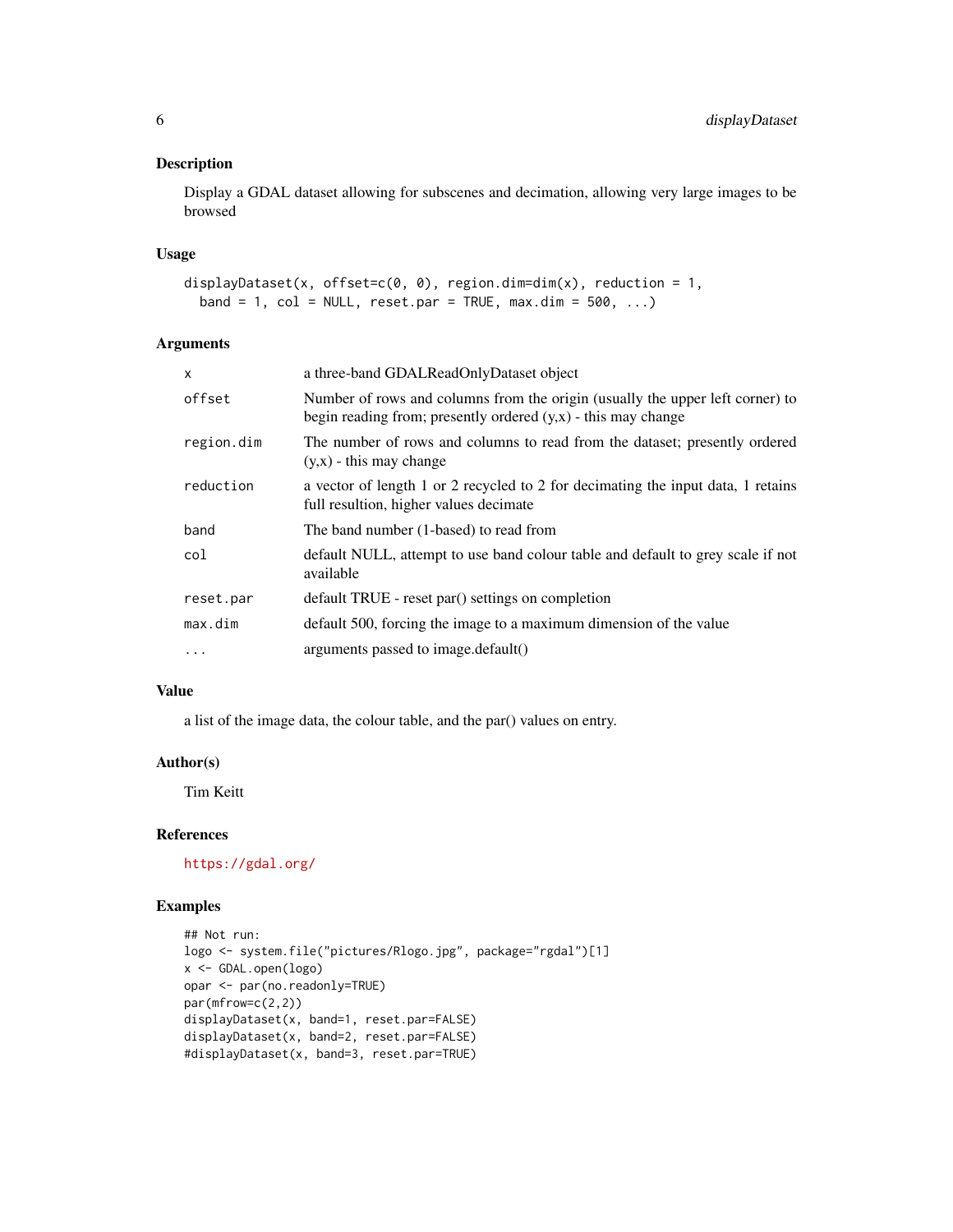#### <span id="page-6-0"></span>GDALcall **7**

```
par(opar)
dx <- RGB2PCT(x, band=1:3)displayDataset(dx, reset.par=FALSE)
GDAL.close(x)
GDAL.close(dx)
```
## End(Not run)

GDALcall *Wrapper functions to allow more direct calling of rgdal C code*

#### Description

These functions allow more direct access to some of the rgdal C API. These are advanced methods intended for package developers only.

## Usage

```
GDALcall(object, option, ...)
rawTransform(projfrom, projto, n, x, y, z=NULL, wkt=FALSE)
```
## Arguments

| object       | GDALTransientDataset (option = 'SetGeoTransform', 'SetProject') or GDAL-<br>RasterBand (the other options)                                                                                         |  |
|--------------|----------------------------------------------------------------------------------------------------------------------------------------------------------------------------------------------------|--|
| option       | character. One of 'SetGeoTransform', 'SetProject', 'SetNoDataValue', 'Set-<br>Statistics', 'SetRasterColorTable' or 'SetCategoryNames')                                                            |  |
| $\ddotsc$    | additional arguments. The values to be set                                                                                                                                                         |  |
| projfrom     | character. PROJ.4 coordinate reference system (CRS) description                                                                                                                                    |  |
| projto       | character. PROJ.4 CRS description                                                                                                                                                                  |  |
| n            | number of coordinates                                                                                                                                                                              |  |
| $\mathsf{x}$ | x coordinates                                                                                                                                                                                      |  |
| y            | y coordinates                                                                                                                                                                                      |  |
| z            | z coordinates                                                                                                                                                                                      |  |
| wkt          | default FALSE, if TRUE, the caller determines that projfrom and projto are wkt<br>and that new_proj_and_gdal() returns TRUE to avoid multiple warnings when<br>the function is called repetitively |  |

## Value

GDALcall does not return anything. rawTransform returns a matrix of transformed coordinates.

## Author(s)

Robert Hijmans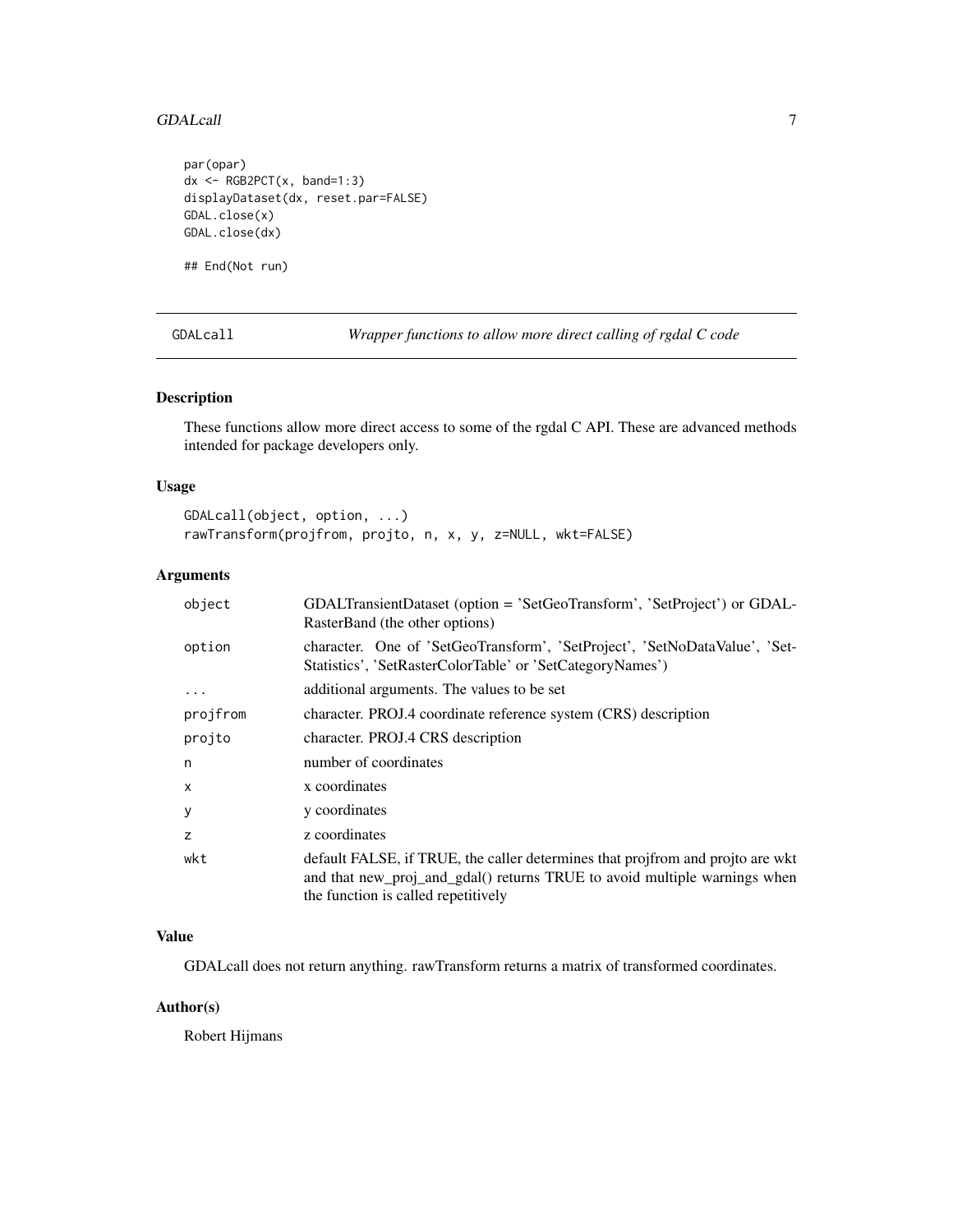<span id="page-7-1"></span><span id="page-7-0"></span>GDALDataset-class *Class "GDALDataset"*

#### <span id="page-7-2"></span>Description

GDALDataset extends [GDALReadOnlyDataset-class](#page-14-1) with data update commands.

#### Usage

```
putRasterData(dataset, rasterData, band = 1, offset = c(\theta, \theta))
saveDataset(dataset, filename, options=NULL, returnNewObj=FALSE)
copyDataset(dataset, driver, strict = FALSE, options = NULL, fname=NULL)
deleteDataset(dataset)
saveDatasetAs(dataset, filename, driver = NULL, options=NULL)
```
## Arguments

| dataset      | An object inheriting from class 'GDALD ataset'                                                                                                                                                                                                                                          |  |
|--------------|-----------------------------------------------------------------------------------------------------------------------------------------------------------------------------------------------------------------------------------------------------------------------------------------|--|
| rasterData   | A data array with length( $dim(rasterData)$ ) = 2                                                                                                                                                                                                                                       |  |
| band         | The band number (1-based) to read from                                                                                                                                                                                                                                                  |  |
| offset       | Number of rows and columns from the origin (usually the upper left corner) to<br>begin reading from                                                                                                                                                                                     |  |
| filename     | name of file to contain raster data object; will be normalized with normalizePath                                                                                                                                                                                                       |  |
| returnNewObi | until and including 0.5-27, saveDataset returned an invisible copy of the new<br>file handle, which was then only finalized when the garbage collector ran. The<br>old behaviour can be retained by setting to FALSE, the default behaviour is to<br>close the hande and not return it. |  |
| driver       | GDAL driver name to use for saving raster data object                                                                                                                                                                                                                                   |  |
| strict       | TRUE if the copy must be strictly equivalent, or more normally FALSE indicat-<br>ing that the copy may adapt as needed for the output format                                                                                                                                            |  |
| options      | Driver specific options (currently passed to GDAL)                                                                                                                                                                                                                                      |  |
| fname        | default NULL, used internally to pass through a file name with a required exten-<br>sion (RST driver has this problem)                                                                                                                                                                  |  |

#### Details

- putRasterData: writes data contained in rasterData to the dataset, begining at offset rows and columns from the origin (usually the upper left corner). Data type conversion is automatic.
- saveDataset: saves a raster data object in a file using the driver of the object

saveDatasetAs: saves a raster data object in a file using the specified driver

copyDataset: make a copy of raster data object in a file using the specified driver

deleteDataset: delete the file from which the raster data object was read (should only delete files opened as GDALDataset objects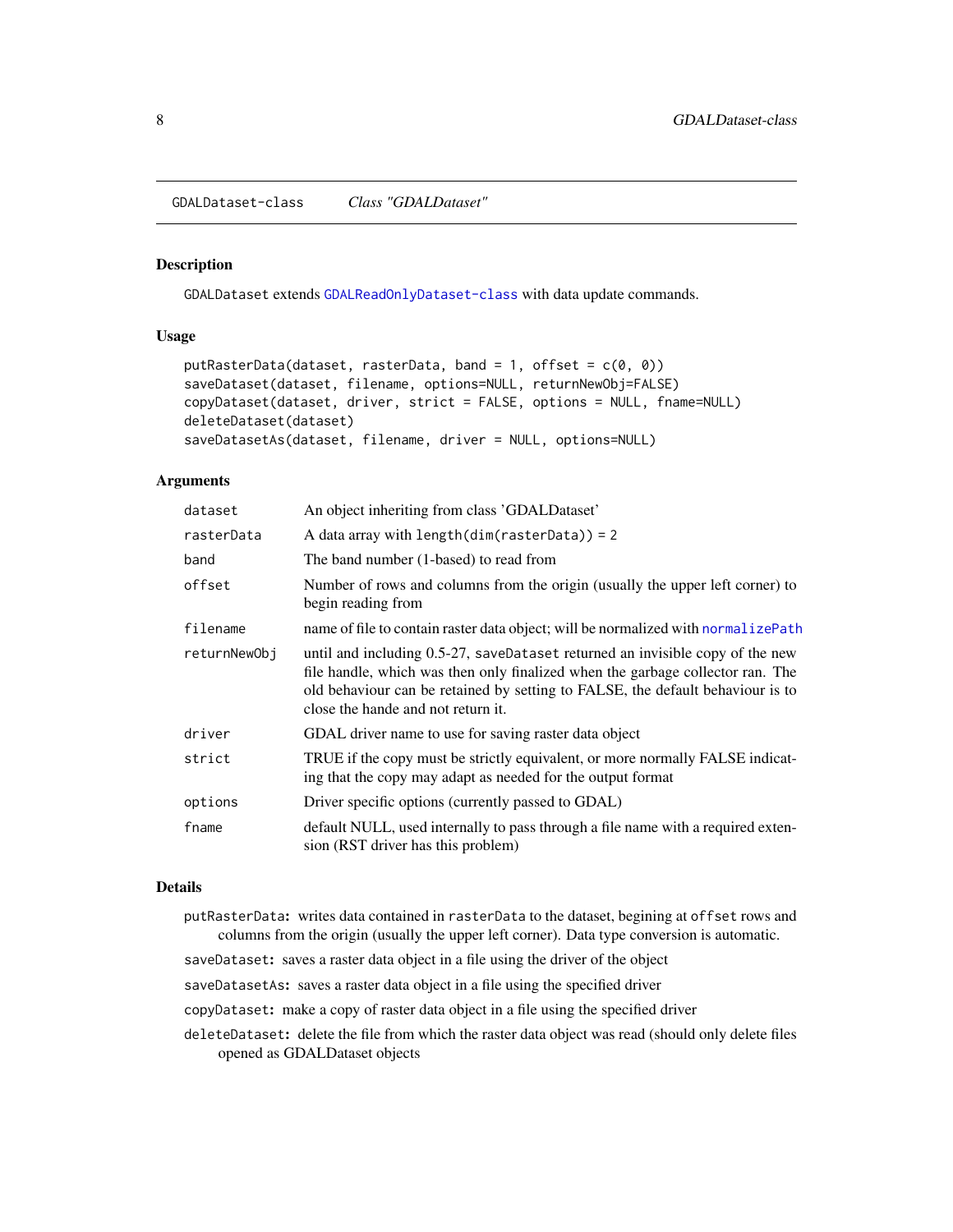## <span id="page-8-0"></span>GDALDriver-class 9

## Objects from the Class

Objects can be created by calls of the form new("GDALDataset", filename, handle), where name: a string giving the name of a GDAL driver, handle: used internally; not for public consumption (default = NULL).

## Slots

handle: Object of class "externalptr", from class "GDALReadOnlyDataset", used internally; not for public consumption

## Extends

Class "GDALReadOnlyDataset", directly. Class "GDALMajorObject", by class "GDALReadOnly-Dataset".

## Methods

initialize signature(.Object = "GDALDataset"): ...

## Author(s)

Timothy H. Keitt, modified by Roger Bivand

#### See Also

[GDALDriver-class](#page-8-1), [GDALReadOnlyDataset-class](#page-14-1), [GDALTransientDataset-class](#page-17-1)

<span id="page-8-1"></span>GDALDriver-class *Class "GDALDriver": GDAL Driver Object*

## Description

GDALDriver objects encapsulate GDAL file format drivers. GDALDriver inherits from [GDALMajorObject-class](#page-10-1).

## Usage

```
getGDALDriverNames()
gdalDrivers()
getDriverName(driver)
getDriverLongName(driver)
getGDALVersionInfo(str = "--version")
getGDALCheckVersion()
getGDALwithGEOS()
rgdal_extSoftVersion()
getCPLConfigOption(ConfigOption)
setCPLConfigOption(ConfigOption, value)
get_cached_orig_PROJ_LIB()
```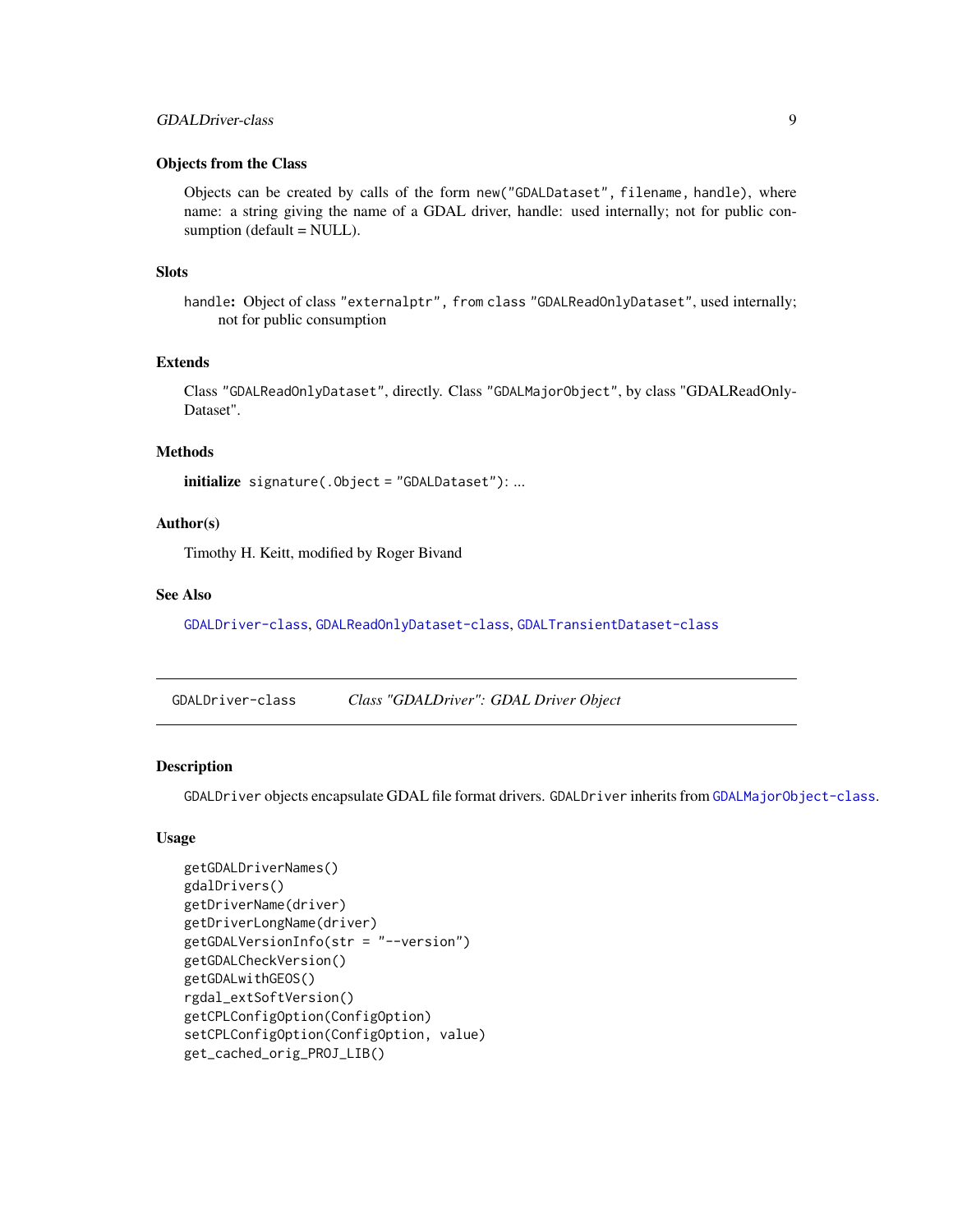```
get_cached_orig_GDAL_DATA()
get_cached_set_PROJ_LIB()
get_cached_set_GDAL_DATA()
```
#### Arguments

| driver       | An object inheriting from class 'GDALDriver'                                                                            |
|--------------|-------------------------------------------------------------------------------------------------------------------------|
| str          | A string, may be one of "--version", "VERSION_NUM", "RELEASE_DATE", "RELEASE_NAME"                                      |
| ConfigOption | CPL configure option documented in https://trac.osgeo.org/gdal/wiki/<br>Config0ptions and elsewhere in GDAL source code |
| value        | a string value to set a CPL option; NULL is used to unset the CPL option                                                |

#### Details

- getGDALDriverNames, gdalDrivers: returns all driver names currently installed in GDAL, with their declared create and copy status (some drivers can create datasets, others can only copy from a prototype with a different driver.
- getDriverName: returns the GDAL driver name associated with the driver object.
- getDriverLongName: returns a longer driver name.
- getGDALVersionInfo: returns the version of the GDAL runtime shared object.
- getGDALCheckVersion: checks the version of the GDAL headers used when building the package (GDAL\_VERSION\_MAJOR, GDAL\_VERSION\_MINOR) - if the two versions differ, problems may arise (the C++ API/ABI may have changed), and rgdal should be re-installed
- getGDALwithGEOS: because drivers may behave differently if GDAL itself was built with GEOS support, the function uses a heuristic to check whether GDAL has access to the GEOS Union function or not
- get\_cached\_orig\_PROJ\_LIB, get\_cached\_orig\_GDAL\_DATA The values of environment variables PROJ\_LIB and GDAL\_DATA as read when this package was loaded
- get\_cached\_set\_PROJ\_LIB, get\_cached\_set\_GDAL\_DATA If not "", the values set when loading this package to point to metadata files included in CRAN binary packages

#### Objects from the Class

Objects can be created by calls of the form new("GDALDriver", name, handle), where name: a string giving the name of a GDAL driver, handle: used internally; not for public consumption  $(detault = NULL).$ 

#### **Slots**

handle: Object of class "externalptr", from class "GDALMajorObject", used internally; not for public consumption

## Extends

Class "GDALMajorObject", directly.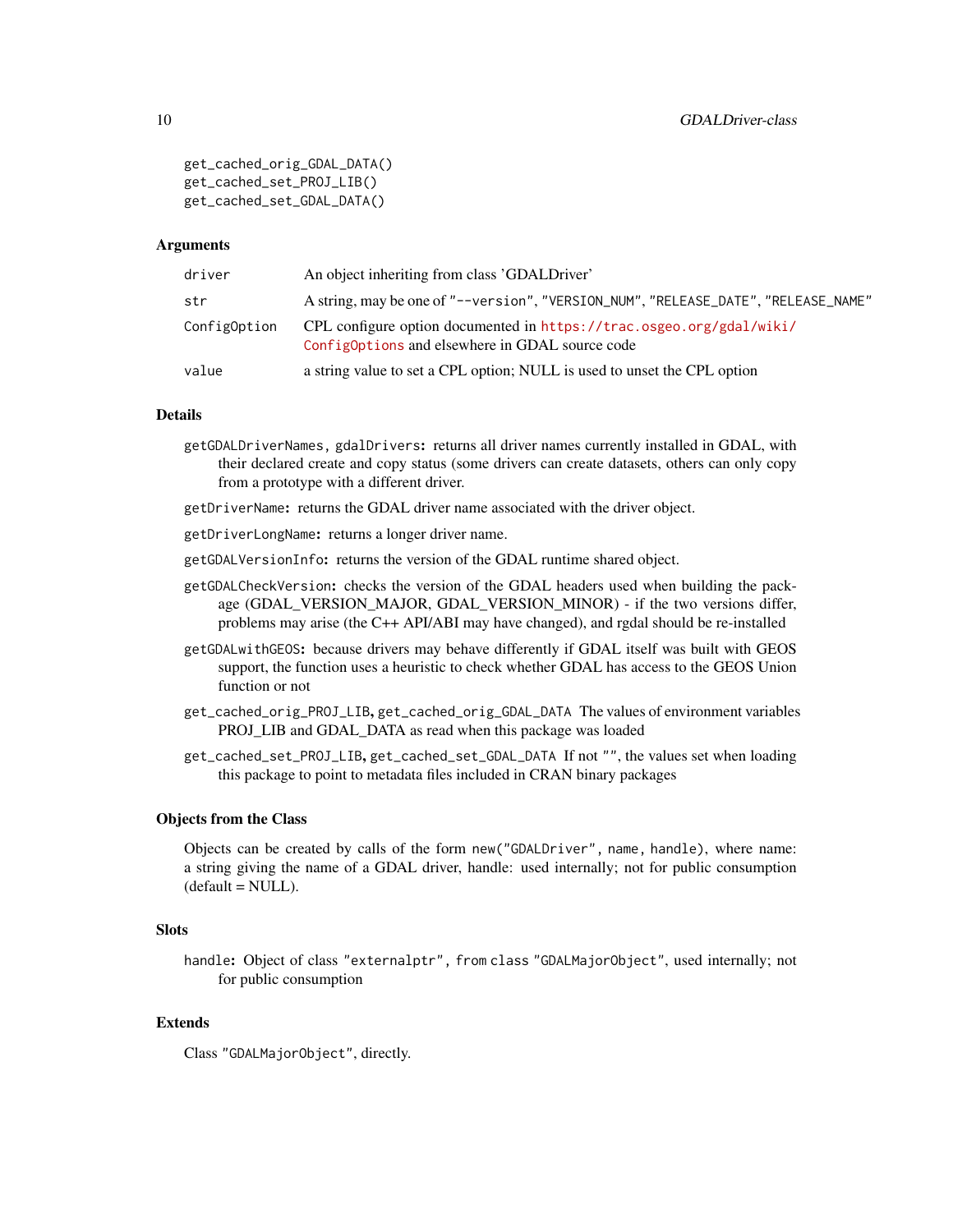## <span id="page-10-0"></span>Methods

initialize signature(.Object = "GDALDriver"): drivername: a string giving the name of a GDAL driver, handle: used internally; not for public consumption (default = NULL)

## Note

Loading the rgdal package changes the GDAL\_DATA environmental variable to the GDAL support files bundled with the package.

## Author(s)

Timothy H. Keitt, modified by Roger Bivand

#### See Also

[GDALMajorObject-class](#page-10-1)

## Examples

```
gdalDrivers()
logo <- system.file("pictures/logo.jpg", package="rgdal")[1]
x <- new("GDALReadOnlyDataset", logo)
getDriver(x)
getDriverLongName(getDriver(x))
GDAL.close(x)
```
<span id="page-10-1"></span>GDALMajorObject-class *Class "GDALMajorObject"*

## Description

"GDALMajorObject" is a virtual base class for all GDAL objects.

#### Usage

```
getDescription(object)
```
#### Arguments

object an object inheriting from "GDALMajorObject"

#### Details

getDescription: returns a descrption string associated with the object. No setter method is defined because GDAL dataset objects use the description to hold the filename attached to the dataset. It would not be good to change that mid-stream.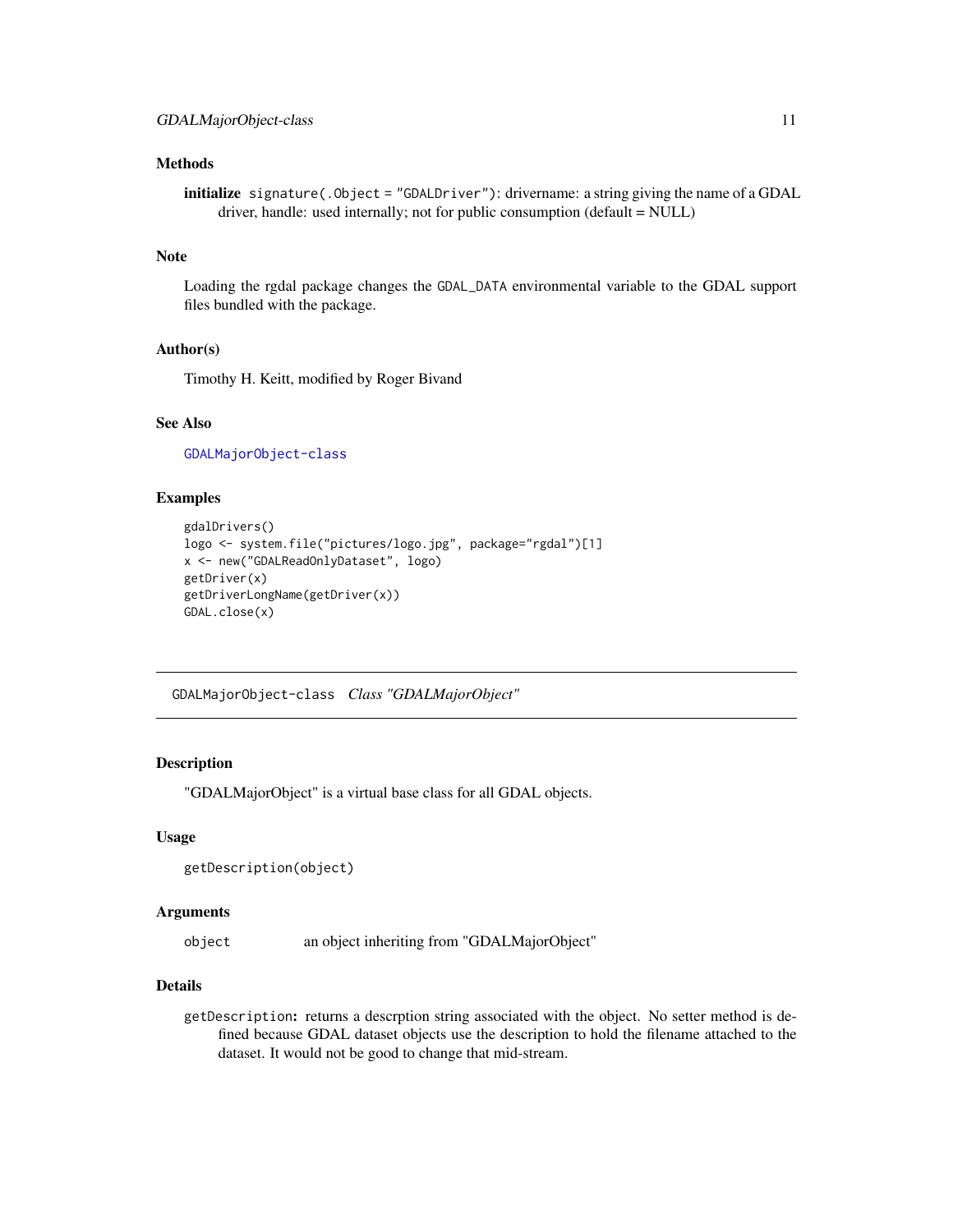## <span id="page-11-0"></span>Objects from the Class

Objects can be created by calls of the form new("GDALMajorObject", ...), but are only created for classes that extend this class.

### Slots

handle: Object of class "externalptr", used internally; not for public consumption

## Methods

No methods defined with class "GDALMajorObject" in the signature.

#### Author(s)

Timothy H. Keitt, modified by Roger Bivand

## References

<https://gdal.org/>

## See Also

[GDALDriver-class](#page-8-1), [GDALReadOnlyDataset-class](#page-14-1), [GDALDataset-class](#page-7-1) and [GDALTransientDataset-class](#page-17-1)

## Examples

```
driver <- new('GDALDriver', as.character(getGDALDriverNames()[1,1]))
driver
rm(driver)
logo <- system.file("pictures/logo.jpg", package="rgdal")[1]
x <- new("GDALReadOnlyDataset", logo)
x
getDescription(x)
dim(x)
GDAL.close(x)
```
GDALRasterBand-class *Class "GDALRasterBand"*

#### <span id="page-11-1"></span>Description

Returns a two-dimensional array with data from a raster band, used internally within functions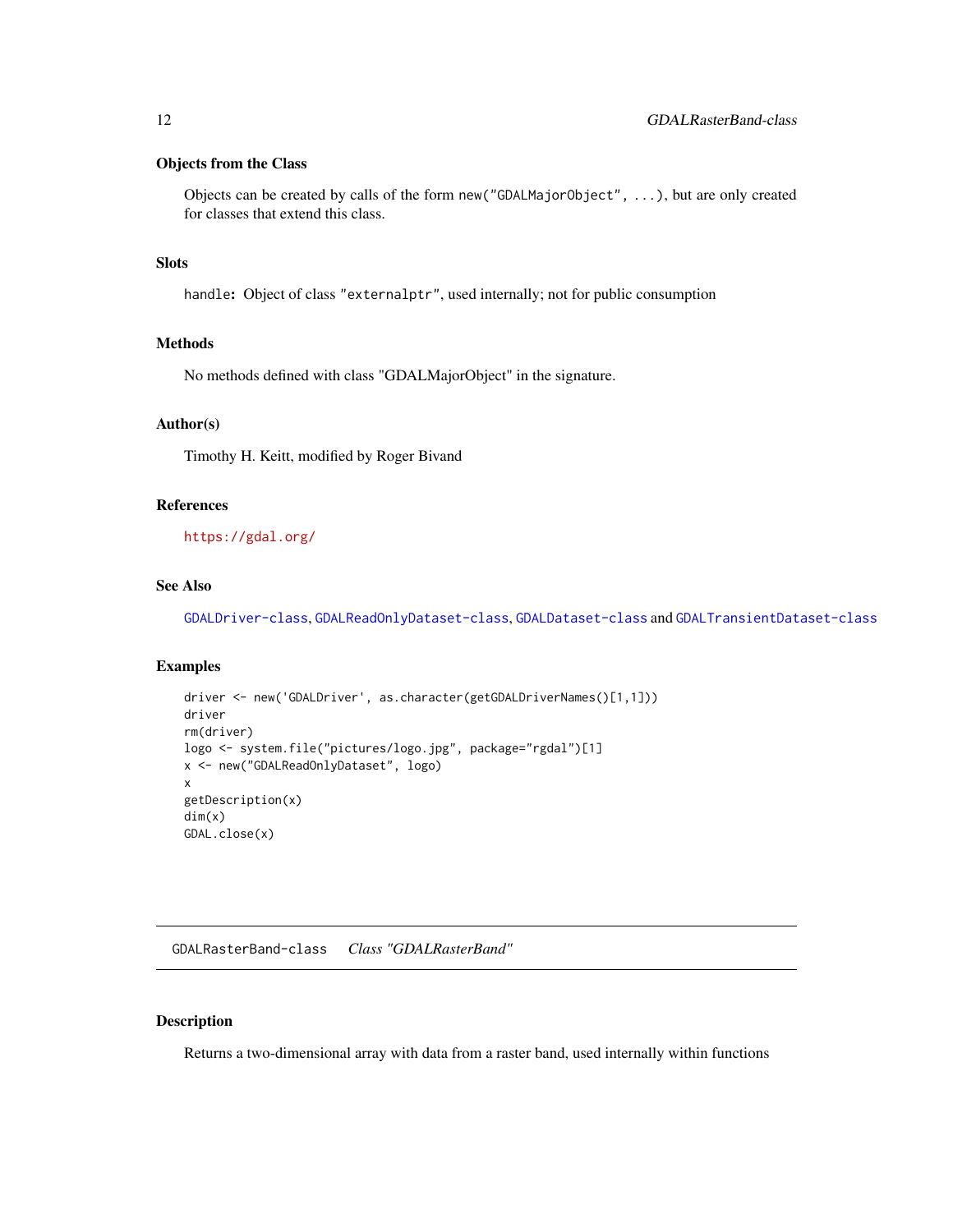## Usage

```
getRasterData(dataset, band = NULL, offset = c(0, 0),region.dim = dim(dataset), output.dim = region.dim,
              interleave = c(0, 0), as.is = FALSE, list_out=FALSE)
getRasterTable(dataset, band = NULL, offset = c(0, 0),region.dim = dim(dataset))
getProjectionRef(dataset, OVERRIDE_PROJ_DATUM_WITH_TOWGS84 = NULL,
enforce_xy = NULL, get_source_if_boundcrs=TRUE)
getRasterBand(dataset, band = 1)
getRasterBlockSize(raster)
toSigned(x, base)
toUnSigned(x, base)
get_OVERRIDE_PROJ_DATUM_WITH_TOWGS84()
set_OVERRIDE_PROJ_DATUM_WITH_TOWGS84(value)
```
## Arguments

| dataset                          | An object inheriting from class 'GDALReadOnlyDataset'                                                                                                                                                                 |
|----------------------------------|-----------------------------------------------------------------------------------------------------------------------------------------------------------------------------------------------------------------------|
| band                             | The band number (1-based) to read from                                                                                                                                                                                |
| offset                           | Number of rows and columns from the origin (usually the upper left corner) to<br>begin reading from; presently ordered $(y,x)$ - this may change                                                                      |
| region.dim                       | The number of rows and columns to read from the dataset; presently ordered<br>$(y,x)$ - this may change                                                                                                               |
| output.dim                       | Number of rows and columns in the output data; if smaller than region, dim the<br>data will be subsampled                                                                                                             |
| interleave                       | Element and row stride while reading data; rarely needed                                                                                                                                                              |
| as.is                            | If false, scale the data to its natural units; if the case of the matic data, return the<br>data as factors                                                                                                           |
| list_out                         | default FALSE, return array, if TRUE, return a list of vector bands                                                                                                                                                   |
| raster                           | An object of class GDALRasterBand                                                                                                                                                                                     |
| $\times$                         | integer variable for conversion                                                                                                                                                                                       |
| base                             | If Byte input, 8, if Int16 or UInt16, $16$                                                                                                                                                                            |
| OVERRIDE_PROJ_DATUM_WITH_TOWGS84 |                                                                                                                                                                                                                       |
|                                  | logical value, default NULL, which case the cached option set by set_OVERRIDE_PROJ_DATUM_WITH_TOW<br>is used. Ignored if the GDAL version is less than "1.8.0" or if the CPLConfigOp-<br>tion variable is already set |
|                                  |                                                                                                                                                                                                                       |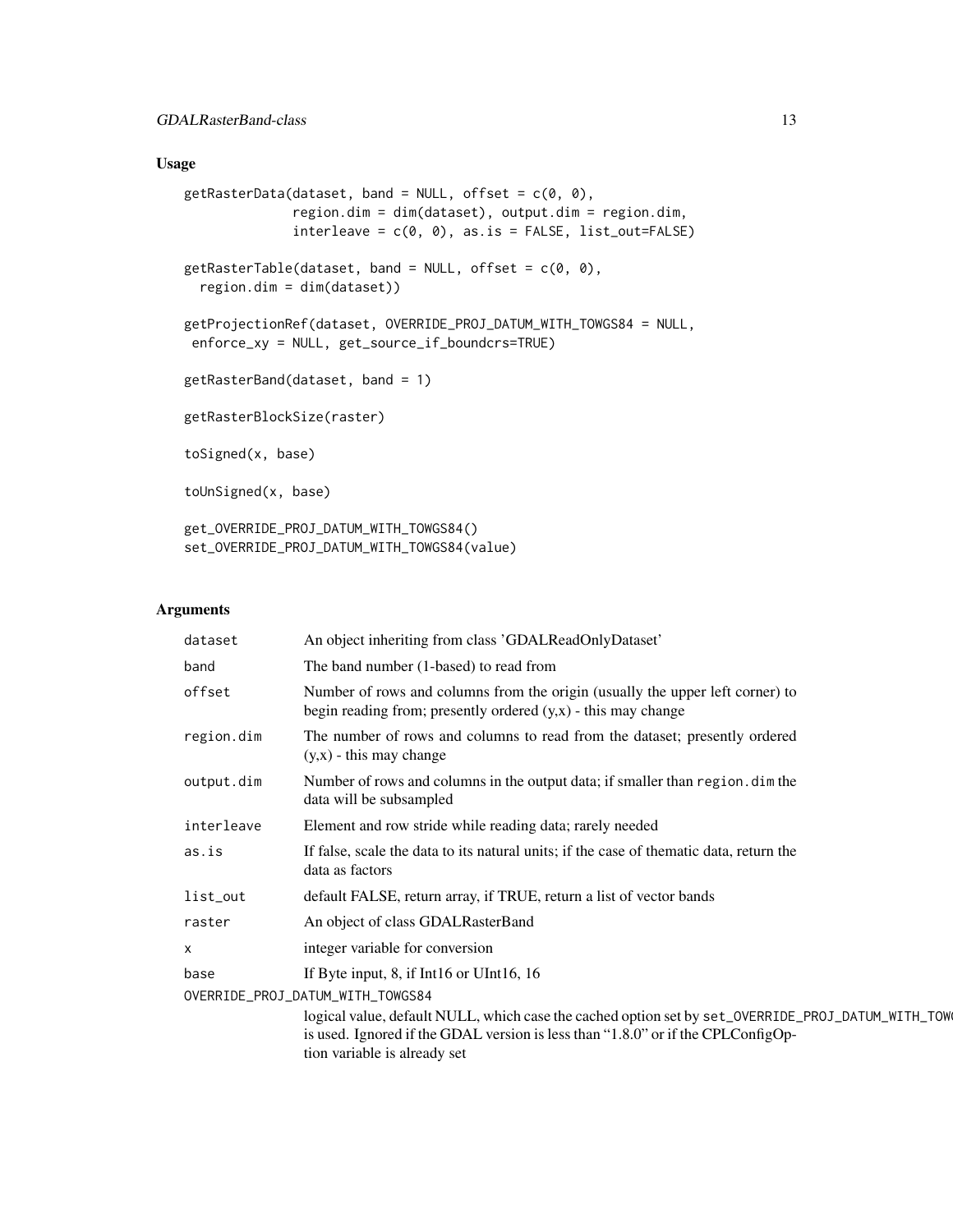| enforce_xy             | (PROJ6+/GDAL3+) either use global setting (default NULL) or override policy                                                                                                                                                                                                                                                                               |
|------------------------|-----------------------------------------------------------------------------------------------------------------------------------------------------------------------------------------------------------------------------------------------------------------------------------------------------------------------------------------------------------|
|                        | for coordinate ordering easting/x as first axis, northing/y as second axis.                                                                                                                                                                                                                                                                               |
| get_source_if_boundcrs |                                                                                                                                                                                                                                                                                                                                                           |
|                        | The presence of the +towgs84= key in a Proj4 string projargs= argument value<br>may promote the output WKT2 CRS to BOUNDCRS for PROJ >= 6 and GDAL<br>$\ge$ = 3, which is a coordinate operation from the input datum to WGS84. This is<br>often unfortunate, so a PROJ function is called through rgdal to retrieve the<br>underlying source definition. |
| value                  | logical value to set OVERRIDE PROJ DATUM WITH TOWGS84                                                                                                                                                                                                                                                                                                     |
|                        |                                                                                                                                                                                                                                                                                                                                                           |

## Details

- getRasterData: retrieves data from the dataset as an array or list of bands; will try to convert relevant bands to factor if category names are available in the GDAL driver when returning a list.
- getRasterTable: retrieves data from the dataset as data frame.
- getProjectionRef: returns the geodetic projection in Well Known Text format.
- getRasterBand: returns a raster band
- getRasterBlockSize: returns the natural block size of the raster band. Use this for efficient tiled IO.
- toSigned: used to convert a band read as unsigned integer to signed integer
- toUnSigned: used to convert a band read as signed integer to unsigned integer

## Objects from the Class

Objects can be created by calls of the form new("GDALRasterBand", dataset, band).

## **Slots**

handle: Object of class "externalptr", from class "GDALMajorObject", used internally; not for public consumption

## Extends

Class "GDALMajorObject", directly.

## Methods

 $dim$  signature( $x = "GDALRasterBand")$ : ... initialize signature(.Object = "GDALRasterBand"): ...

#### Note

The OVERRIDE\_PROJ\_DATUM\_WITH\_TOWGS84 argument is used to revert GDAL behaviour to pre-1.8.0 status; from 1.8.0, any input datum may be discarded if the input also includes a towgs84 tag in conversion to the PROJ.4 representation, see [https://trac.osgeo.org/gdal/](https://trac.osgeo.org/gdal/ticket/4880) [ticket/4880](https://trac.osgeo.org/gdal/ticket/4880) and [https://lists.osgeo.org/pipermail/gdal-dev/2012-November/034550.](https://lists.osgeo.org/pipermail/gdal-dev/2012-November/034550.html) [html](https://lists.osgeo.org/pipermail/gdal-dev/2012-November/034550.html). The cached value of OVERRIDE\_PROJ\_DATUM\_WITH\_TOWGS84 will also be used in open.SpatialGDAL, sub.GDROD, and asGDALROD\_SGDF, which do not have a suitable argument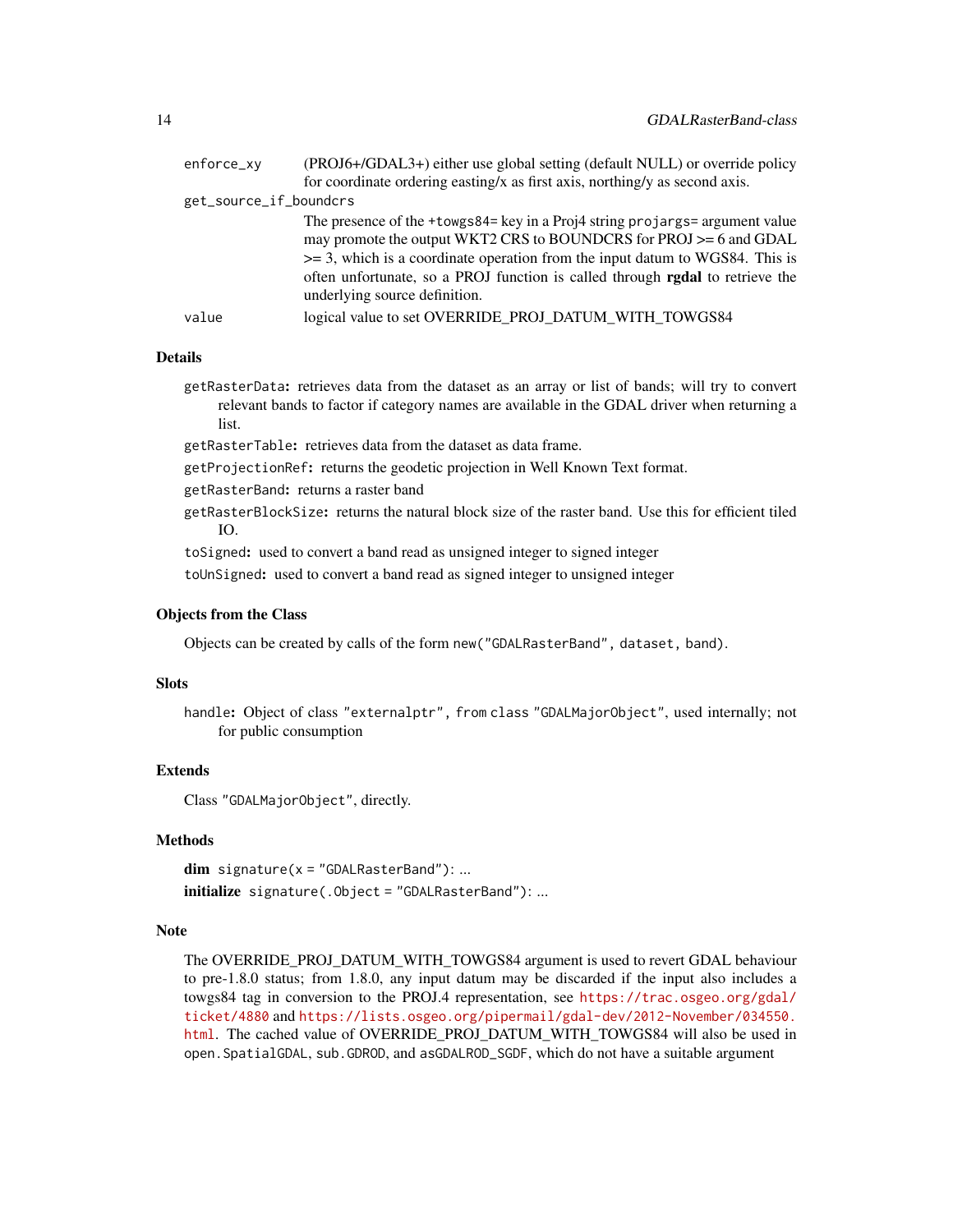#### <span id="page-14-0"></span>Author(s)

Timothy H. Keitt, modified by Roger Bivand

#### See Also

See also [GDALDriver-class](#page-8-1), [GDALDataset-class](#page-7-1), [GDALTransientDataset-class](#page-17-1)

## Examples

```
logo <- system.file("pictures/logo.jpg", package="rgdal")[1]
x <- new("GDALReadOnlyDataset", logo)
plot(density(getRasterTable(x)$band1))
GDAL.close(x)
```
<span id="page-14-1"></span>GDALReadOnlyDataset-class

*Class "GDALReadOnlyDataset"*

## Description

GDALReadOnlyDataset is the base class for a GDAL Dataset classes. Only read operations are supported. Both GDALDataset and GDALTransientDataset inherit these read operations while providing additional write operations (see [GDALDataset-class](#page-7-1)). GDALReadOnlyDataset-class inherits from [GDALMajorObject-class](#page-10-1).

## Usage

```
GDAL.close(dataset)
GDAL.open(filename, read.only = TRUE, silent=FALSE,
                 allowedDrivers = NULL, options=NULL)
getDriver(dataset)
```

```
getColorTable(dataset, band = 1)
getGeoTransFunc(dataset)
```
#### Arguments

| dataset   | An object inheriting from class 'GDALReadOnlyDataset'                                                       |  |
|-----------|-------------------------------------------------------------------------------------------------------------|--|
| filename  | name of file to contain raster data object; will be normalized with normalize Path<br>if it is a file       |  |
| band      | The band number (1-based) to read from                                                                      |  |
| read.only | A logical flag indicating whether to open the file as a GDALReadOnlyDataset or<br>as a writable GDALDataset |  |
| silent    | logical; if TRUE, comment and non-fatal CPL driver errors suppressed                                        |  |
|           |                                                                                                             |  |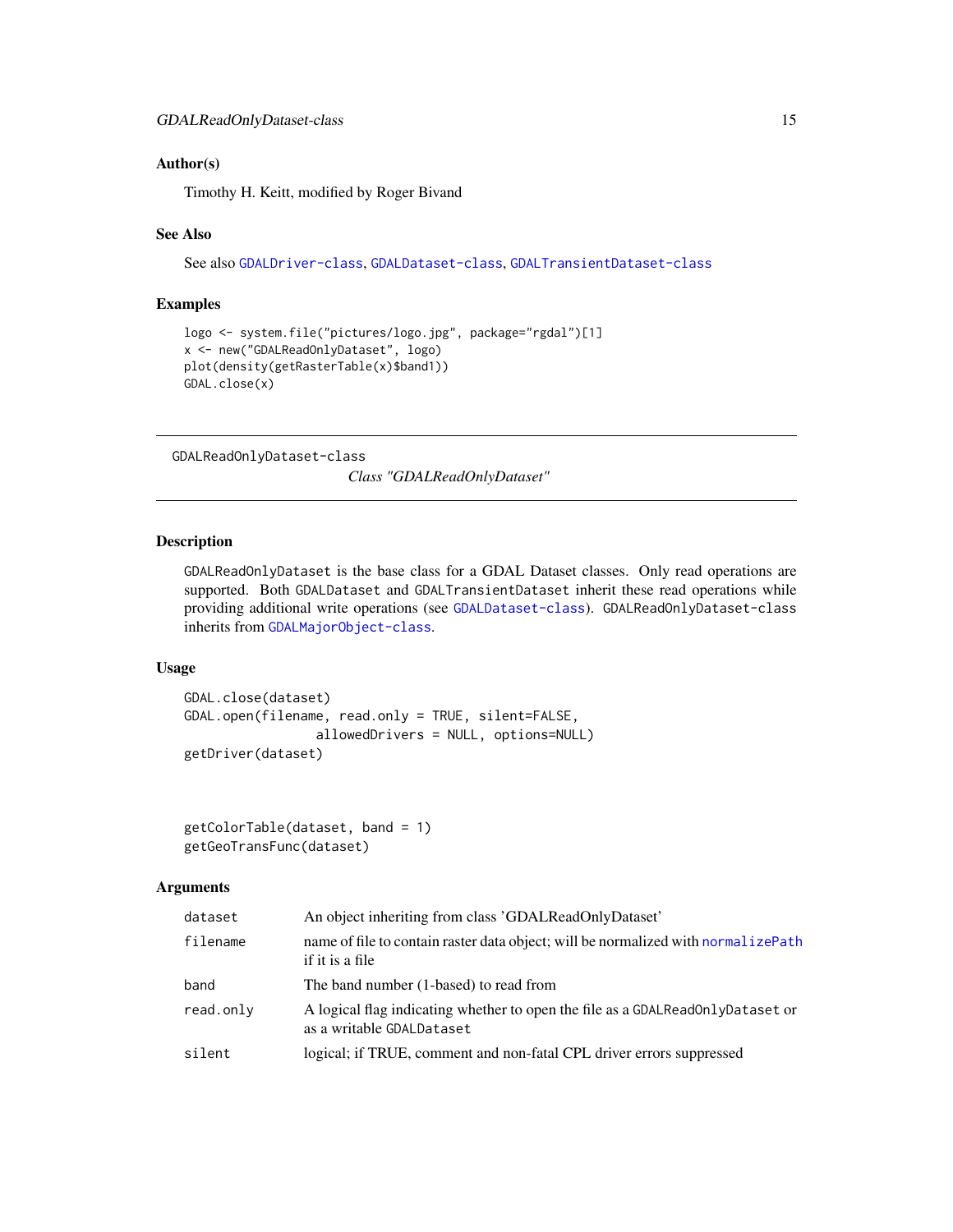|         | allowed Drivers a character vector of suggested driver short names may be provided starting from<br>GDAL 2.0   |
|---------|----------------------------------------------------------------------------------------------------------------|
| options | open options may be passed to raster drivers starting from GDAL 2.0; very few<br>drivers support these options |

## Details

GDAL.open and GDAL.close are shorter versions of new("GDALReadOnlyDataset", ...) and closeDataset(). Because GDAL.close through closeDataset() uses the finalization mechanism to destroy the handles to the dataset and its driver, messages such as:

"Closing GDAL dataset handle 0x8ff7900... destroyed ... done."

may appear when GDAL.close is run, or at some later stage. getDriver returns an object inheriting from class 'GDALDriver'.

getColorTable returns the dataset colour table (currently does not support RGB imaging). getGeoTransFunc returns a warping function.

## Objects from the Class

Objects can be created by calls of the form new("GDALReadOnlyDataset", filename, handle). ~~ describe objects here ~~

## Slots

```
handle: Object of class "externalptr", from class "GDALMajorObject" ~~
```
#### Extends

```
Class "GDALMajorObject", directly.
```
### Methods

```
closeDataset signature(dataset = "GDALReadOnlyDataset"): ...
```
 $dim$  signature( $x = "GDALReadOnlyDataset")$ : ...

initialize signature(.Object = "GDALReadOnlyDataset"): ...

## Author(s)

Timothy H. Keitt, modified by Roger Bivand

#### References

<https://gdal.org/>

## See Also

See also [GDALDriver-class](#page-8-1), [GDALDataset-class](#page-7-1), [GDALTransientDataset-class](#page-17-1).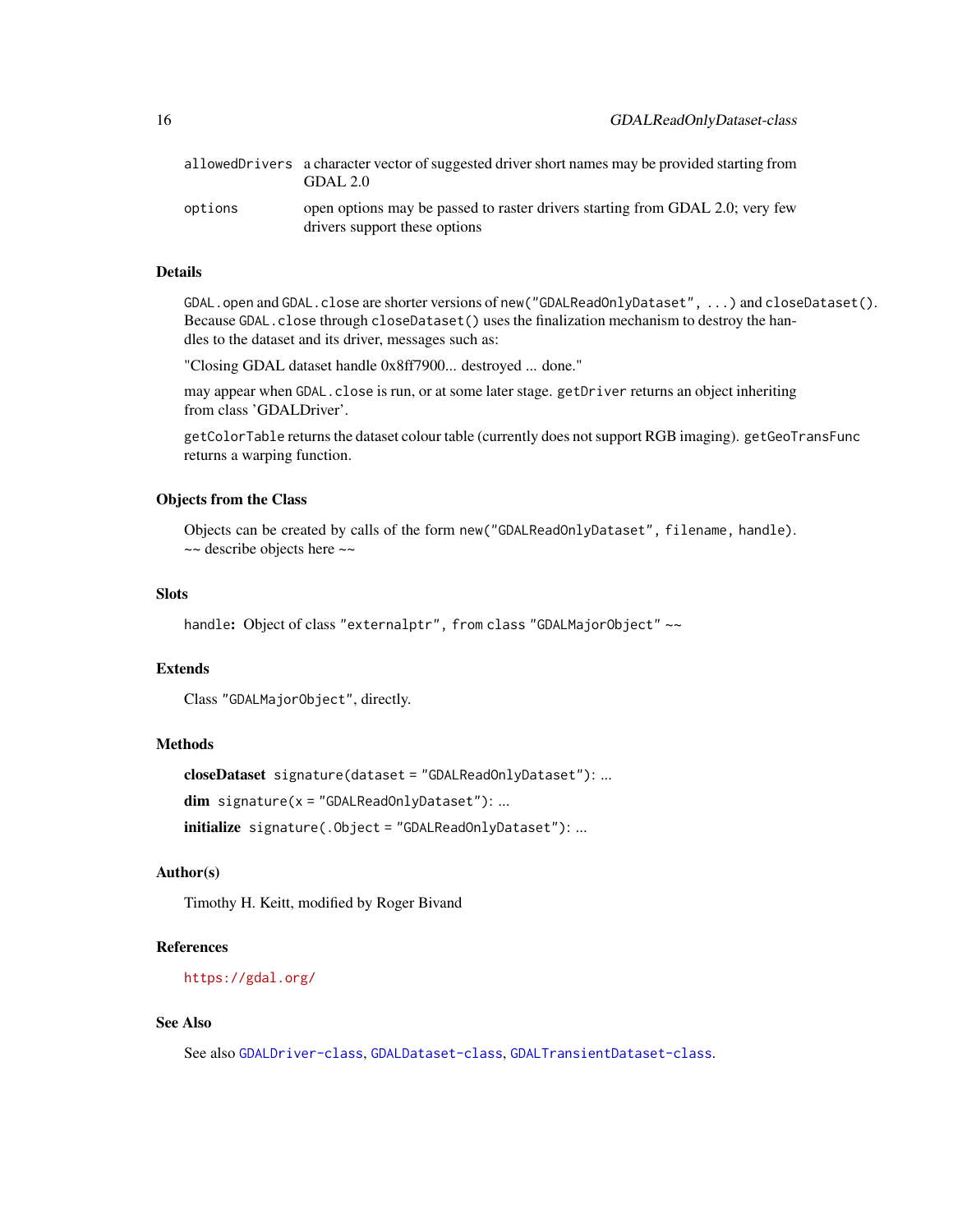## <span id="page-16-0"></span>GDALReadOnlyDataset-methods 17

#### Examples

```
logo <- system.file("pictures/logo.jpg", package="rgdal")[1]
x <- new("GDALReadOnlyDataset", logo)
dim(x)
plot(density(getRasterTable(x)$band1))
#displayDataset(x)
#displayDataset(x, col=function(x){rev(cm.colors(x))})
#im <- displayDataset(x, col=function(x){rev(cm.colors(x))}, reset.par=FALSE)
#contour(1:attr(im, "size")[2], 1:attr(im, "size")[1],
# t(attr(im, "index"))[,attr(im, "size")[1]:1], nlevels = 1,
# levels = 100, col = 'black', add = TRUE)
GDAL.close(x)
logo <- system.file("pictures/Rlogo.jpg", package="rgdal")[1]
x <- new("GDALReadOnlyDataset", logo)
dim(x)
#displayDataset(x)
GDAL.close(x)
```
GDALReadOnlyDataset-methods

```
subset methods for "GDALReadOnlyDataset"
```
#### Description

subsets GDAL objects, returning a SpatialGridDataFrame object

#### Details

The [ method subsets a GDAL data set, returning a SpatialGridDataFrame object. Reading is done on the GDAL side, and only the subset requested is ever read into memory.

Further named arguments to [ are to either getRasterTable or getRasterData:

as.is see [getRasterData](#page-11-1)

interleave see [getRasterData](#page-11-1)

output.dim see [getRasterData](#page-11-1)

the other arguments, offset and region.dim are derived from row/column selection values.

An GDALReadOnlyDataset object can be coerced directly to a SpatialGridDataFrame

## Methods

"[" signature(.Object = "GDALReadOnlyDataset"): requires package sp; selects rows and columns, and returns an object of class SpatialGridDataFrame if the grid is not rotated, or else of class SpatialPointsDataFrame. Any arguments passed to getRasterData (or in case of rotation getRasterTable) may be passed as named arguments; the first three unnamed arguments are row,col,band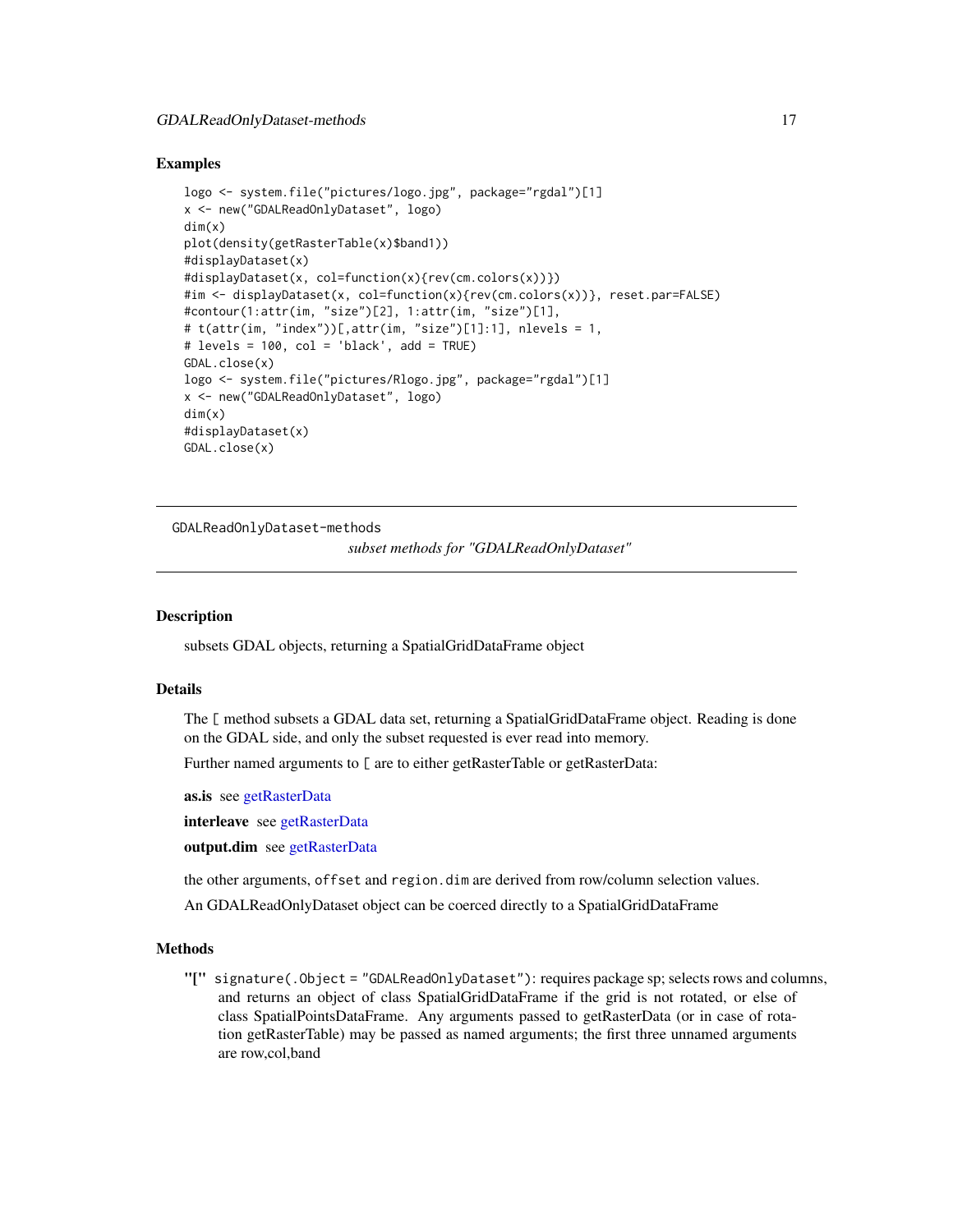#### <span id="page-17-0"></span>Author(s)

Edzer Pebesma

## See Also

See also [readGDAL](#page-31-1) [GDALDriver-class](#page-8-1), [GDALDataset-class](#page-7-1), [GDALTransientDataset-class](#page-17-1), [SpatialGridDataFrame-class](#page-0-0) .

## Examples

```
library(grid)
logo <- system.file("pictures/logo.jpg", package="rgdal")[1]
x <- new("GDALReadOnlyDataset", logo)
dim(x)
x.sp = x[20:50, 20:50]
class(x.sp)
summary(x.sp)
spplot(x.sp)
GDAL.close(x)
logo <- system.file("pictures/Rlogo.jpg", package="rgdal")[1]
x.gdal <- new("GDALReadOnlyDataset", logo)
x = x.gdal[,, 3]dim(x)
summary(x)
spplot(x)
spplot(x.gdal[])
GDAL.close(x.gdal)
logo <- system.file("pictures/Rlogo.jpg", package="rgdal")[1]
x.gdal <- new("GDALReadOnlyDataset", logo)
x.as <- as(x.gdal, "SpatialGridDataFrame")
GDAL.close(x.gdal)
summary(x.as)
```
<span id="page-17-1"></span>GDALTransientDataset-class *Class "GDALTransientDataset"*

## Description

GDALTransientDataset is identical to [GDALDataset-class](#page-7-1) except that transient datasets are not associated with any user-visible file. Transient datasets delete their associated file data when closed. See [saveDataset](#page-7-2) and [saveDatasetAs](#page-7-2).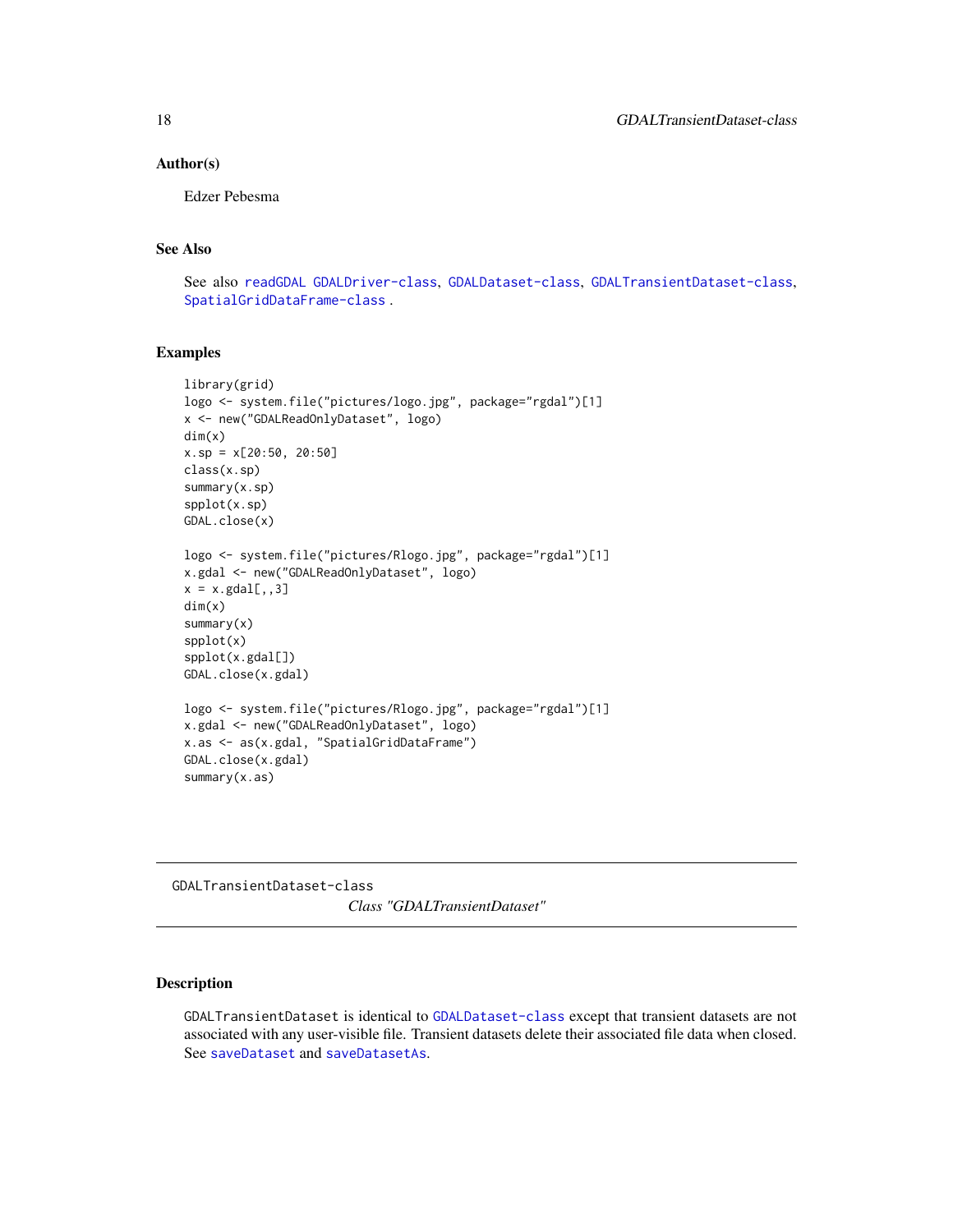#### Objects from the Class

Objects can be created by calls of the form new("GDALTransientDataset", driver, rows, cols, bands, type, options, fname, handle).

driver A "GDALDriver" object that determines the storage format

rows Number of rows in the newly created dataset

cols Number of columns in the newly created dataset

bands Number of bands to create

type A GDAL type name as listed in .GDALDataTypes

options Driver specific options

frame default NULL, used internally to pass through a file name with a required extension (RST driver has this problem)

handle Used internally; not for public consumption

## Slots

handle: Object of class "externalptr", from class "GDALDataset", used internally; not for public consumption

## Extends

Class "GDALDataset", directly. Class "GDALReadOnlyDataset", by class "GDALDataset". Class "GDALMajorObject", by class "GDALDataset".

## Methods

```
closeDataset signature(dataset = "GDALTransientDataset"): ...
initialize signature(.Object = "GDALTransientDataset"): ...
```
## Author(s)

Timothy H. Keitt, modified by Roger Bivand

#### See Also

See also [GDALDriver-class](#page-8-1), [GDALReadOnlyDataset-class](#page-14-1)

```
list.files(tempdir())
x <- new('GDALTransientDataset', driver=new('GDALDriver', "GTiff"), rows=100,
cols=100, bands=3, type='Byte')
dim(x)
list.files(tempdir())
GDAL.close(x)
list.files(tempdir())
```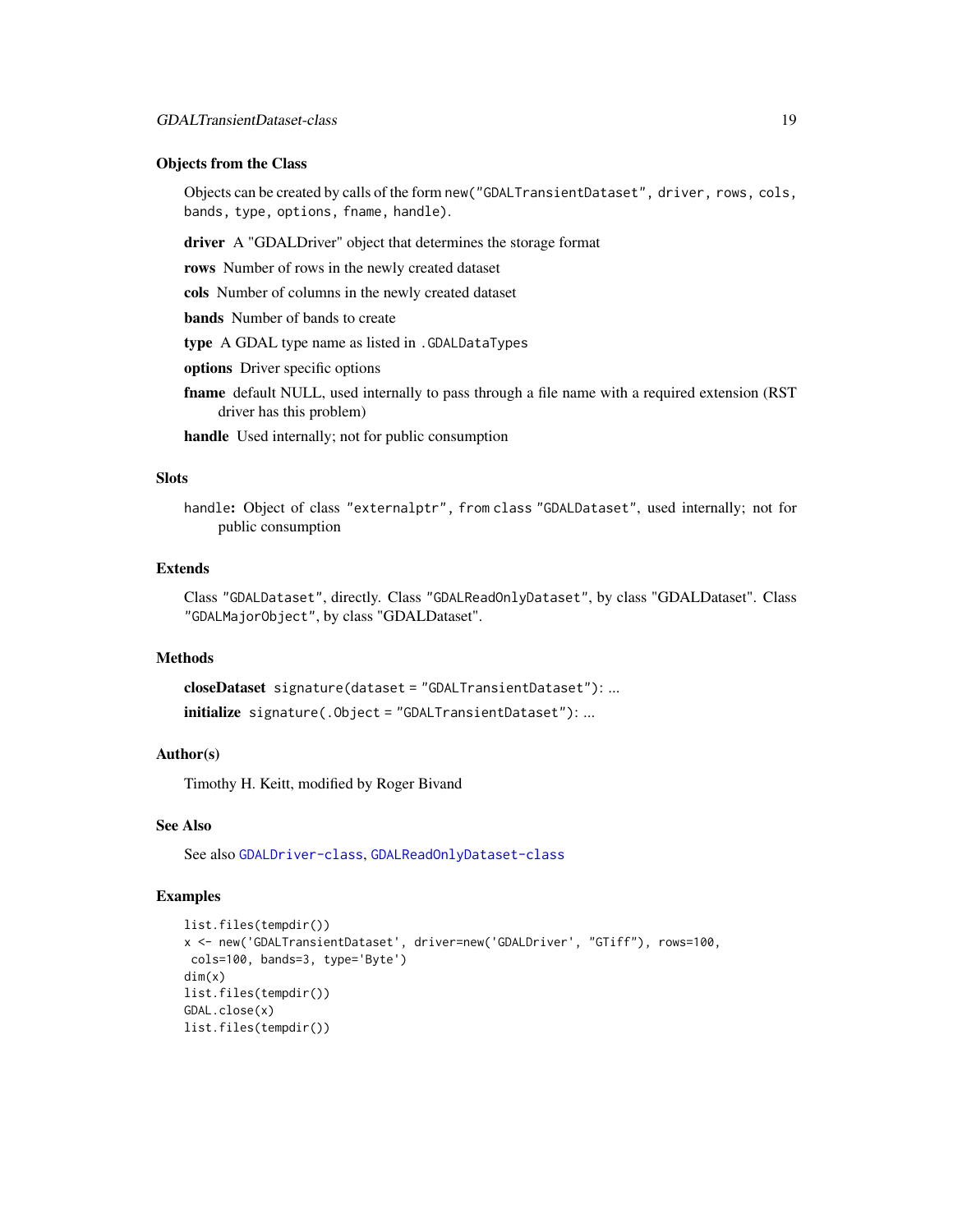<span id="page-19-1"></span><span id="page-19-0"></span>

#### Description

A data.frame of years and months of Grids & Datums column publications by country and country code.

#### Usage

data("GridsDatums")

#### Format

A data frame with 241 observations on the following 4 variables.

country name of PE&RS column

month issue month

year publication year

ISO ISO code for country

#### Details

The journal *Photogrammetric Engineering & Remote Sensing*, run by the American Society for Photogrammetry and Remote Sensing (ASPRS), began publishing a more-or-less monthly column on the spatial reference systems used in different countries, including their datums. The column first appeared in September 1997, and continued until March 2016; subsequent columns are updated reprints of previous ones. Some also cover other topics, such as world and Martian spatial reference systems. They are written by Clifford J. Mugnier, Louisiana State University, Fellow Emeritus ASPRS. To access the columns, visit [https://www.asprs.org/asprs-publications/](https://www.asprs.org/asprs-publications/grids-and-datums) [grids-and-datums](https://www.asprs.org/asprs-publications/grids-and-datums).

## Source

<https://www.asprs.org/asprs-publications/grids-and-datums>

```
data(GridsDatums)
GridsDatums[grep("Norway", GridsDatums$country),]
GridsDatums[grep("Google", GridsDatums$country),]
GridsDatums[grep("^Mars$", GridsDatums$country),]
```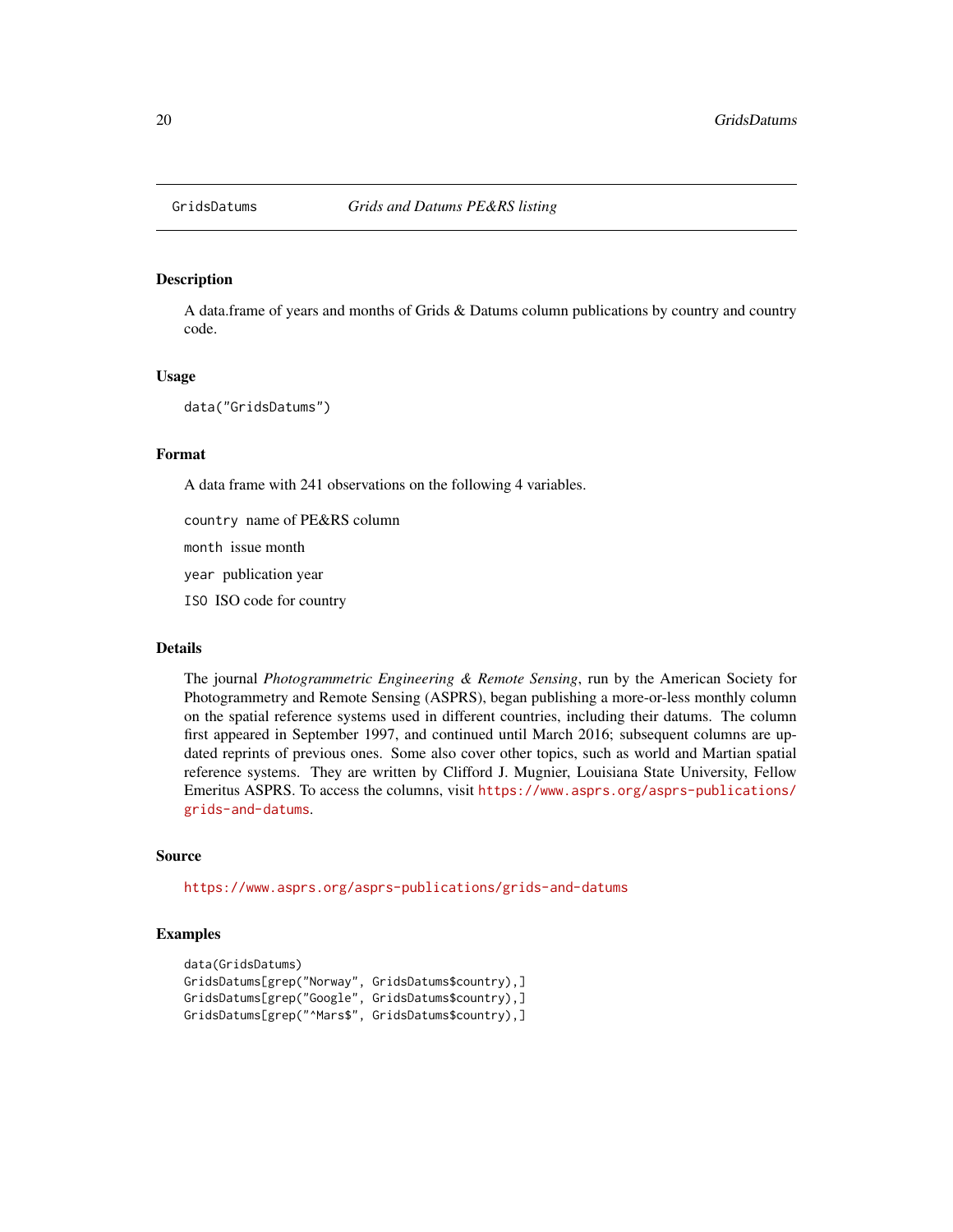<span id="page-20-0"></span>is\_proj\_CDN\_enabled *PROJ search paths and content download network handling*

#### Description

From PROJ 7 (and partly 7.1), it is becoming possible to use transformation grids downloaded on demand to improve coordinate operation accuracy from a content download network (CDN). These functions report on and control the use of the CDN.

#### Usage

```
is_proj_CDN_enabled()
enable_proj_CDN()
disable_proj_CDN()
proj_CDN_user_writable_dir()
get_proj_search_paths()
set_proj_search_paths(paths)
```
#### Arguments

paths a character vector of existing directories

#### Details

The PROJ user-writable CDN directory is set as soon as the internal search path is queried, and for most uses, the default value will allow all programs using PROJ such as R packages, QGIS, GRASS, etc., to access any downloaded grids. Grids are checked for staleness at regular intervals. This directory may be set to a non-default value with the PROJ\_USER\_WRITABLE\_DIRECTORY environment variable before **rgdal** (and any other package using PROJ) is loaded and attached, from  $PROJ \geq 7.1.0$ .

## Value

Logical values and/or character vector search paths, often NULL for earlier versions of PROJ.

#### Author(s)

Roger Bivand

## References

```
https://cdn.proj.org/.
```

```
is_proj_CDN_enabled()
proj_CDN_user_writable_dir()
get_proj_search_paths()
```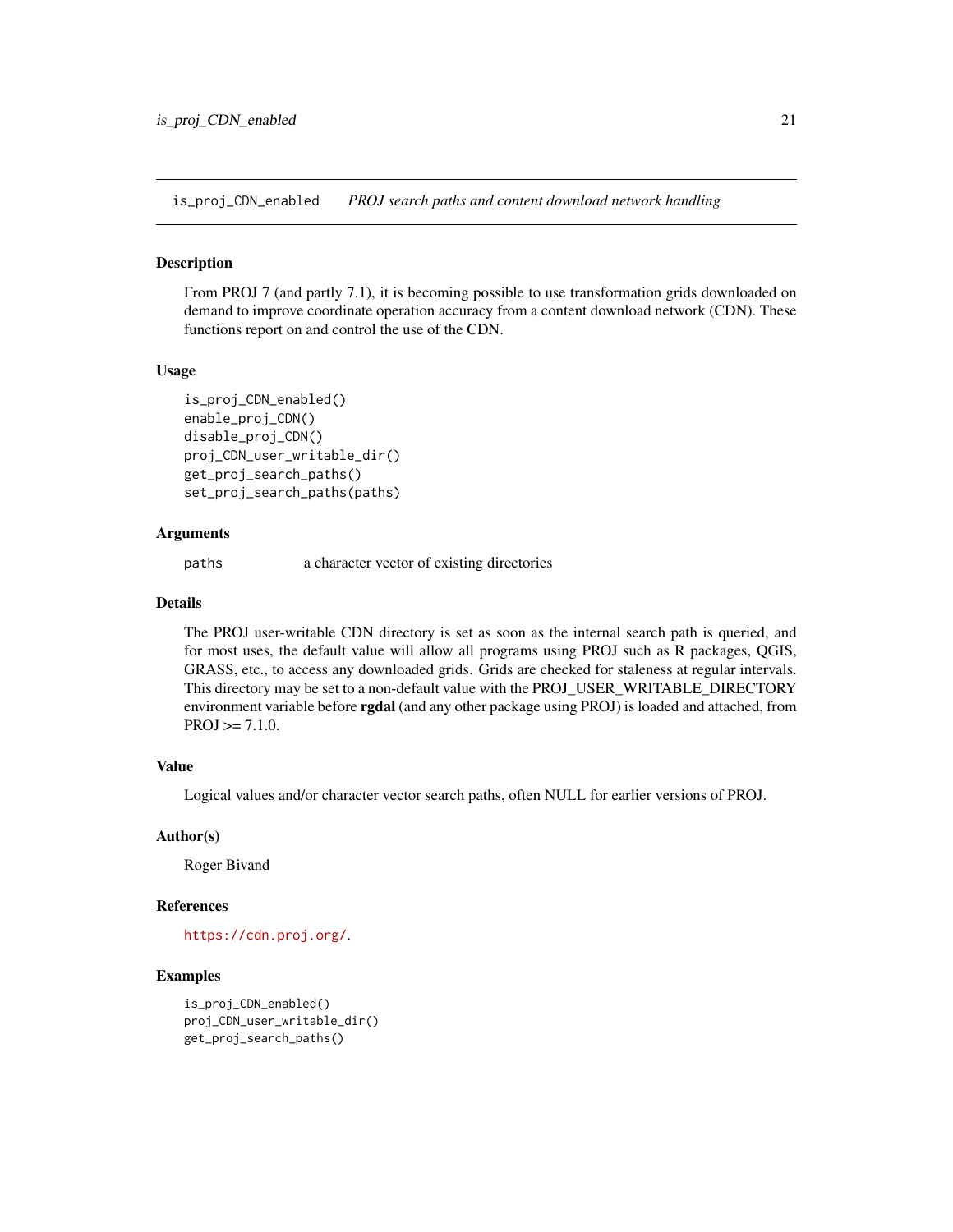<span id="page-21-0"></span>

## Description

List PROJ 6 coordinate operations for a pair of source/target coordinate reference systems

## Usage

```
list_coordOps(src_crs, tgt_crs, area_of_interest = as.numeric(NA),
 strict_containment = FALSE, visualization_order = NULL)
best_instantiable_coordOp(x)
## S3 method for class 'coordOps'
print(x, \ldots)
```
## Arguments

| src_crs             | Source coordinate reference system string                                                                                                                                                                                                |  |
|---------------------|------------------------------------------------------------------------------------------------------------------------------------------------------------------------------------------------------------------------------------------|--|
| tgt_crs             | Target coordinate reference system string                                                                                                                                                                                                |  |
| area_of_interest    |                                                                                                                                                                                                                                          |  |
|                     | Numeric vector; either NA, or the xmin, ymin, xmax, ymax of the bounding box<br>of the area of interest. This may be used to restrict the search for coordinate<br>operations                                                            |  |
| strict_containment  |                                                                                                                                                                                                                                          |  |
|                     | default FALSE, permit partial matching of the area of interest; if TRUE strictly<br>contain the area of interest. The area of interest is either as given, or as implied<br>by the source/target coordinate reference systems (FIXME)    |  |
| visualization_order |                                                                                                                                                                                                                                          |  |
|                     | default NULL, taking the value of get_enforce_xy(); if TRUE always choose<br>x or longitude for the first axis; if FALSE, follow the axis orders given by the<br>coordinate reference systems when constructing the coordinate operation |  |
| X                   | an object of class "coordOps"                                                                                                                                                                                                            |  |
|                     | arguments possibly passed through, unused                                                                                                                                                                                                |  |

## Details

(FIXME)

## Value

A data frame with rows showing the coordinate operations found, and columns:

| description | String describing the operation           |
|-------------|-------------------------------------------|
| definition  | PROJ pipeline for executing the operation |
| accuracy    | Accuracy in meters, if negative, unknown  |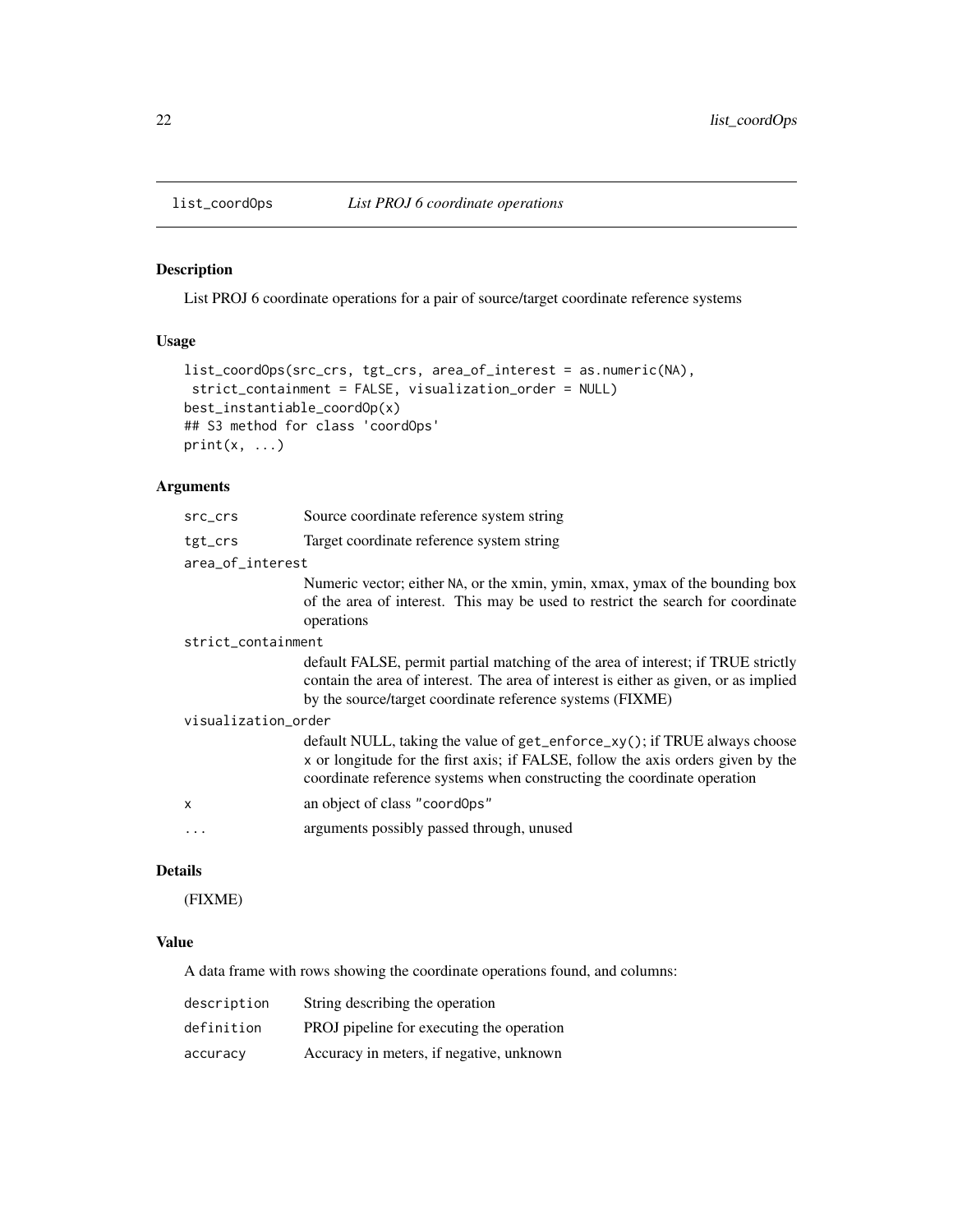## list\_coordOps 23

| instantiable | Can this operation be carried out with available resources |
|--------------|------------------------------------------------------------|
| ballpark     | Does this operation only have ballpark accuracy            |
| number_grids | The number of grids required for the operation             |

The object has a "grids" attribute containing a nested list of grids for each coordinate operations found; if number\_grids == 0, NULL, otherwise a list of grids. For each grid required, the short and long names of the grid are given, the package name if available in a PROJ grid package, and the download URL for that package. Three logical variables report whether the grid may be downloaded directly, whether it has an open license, and whether it is available.

#### **Note**

Fragile: work in progress

## Author(s)

Roger Bivand <Roger.Bivand@nhh.no>

## References

<https://proj.org/>

```
run <- new_proj_and_gdal()
if (run) {
 discarded_datum <- showSRID("EPSG:27700", "PROJ")
  (x <- list_coordOps(paste0(discarded_datum, " +type=crs"), "OGC:CRS84"))
}
if (run) {
 best_instantiable_coordOp(x)
}
if (run) {
 restored_datum <- showSRID("EPSG:27700", "PROJ")
 list_coordOps(paste0(restored_datum, " +datum=OSGB36 +type=crs"), "OGC:CRS84")
}
if (run) {
 wkt_datum <- showSRID("EPSG:27700", "WKT2")
  (x <- list_coordOps(wkt_datum, "OGC:CRS84"))
}
if (run) {
 best_instantiable_coordOp(x)
}
if (run) {
 list_coordOps("EPSG:27700", "OGC:CRS84")
}
if (run) {
}
if (run) {
 discarded_datum <- showSRID("EPSG:22525", "PROJ")
 list_coordOps(paste0(discarded_datum, " +type=crs"), "EPSG:31985")
```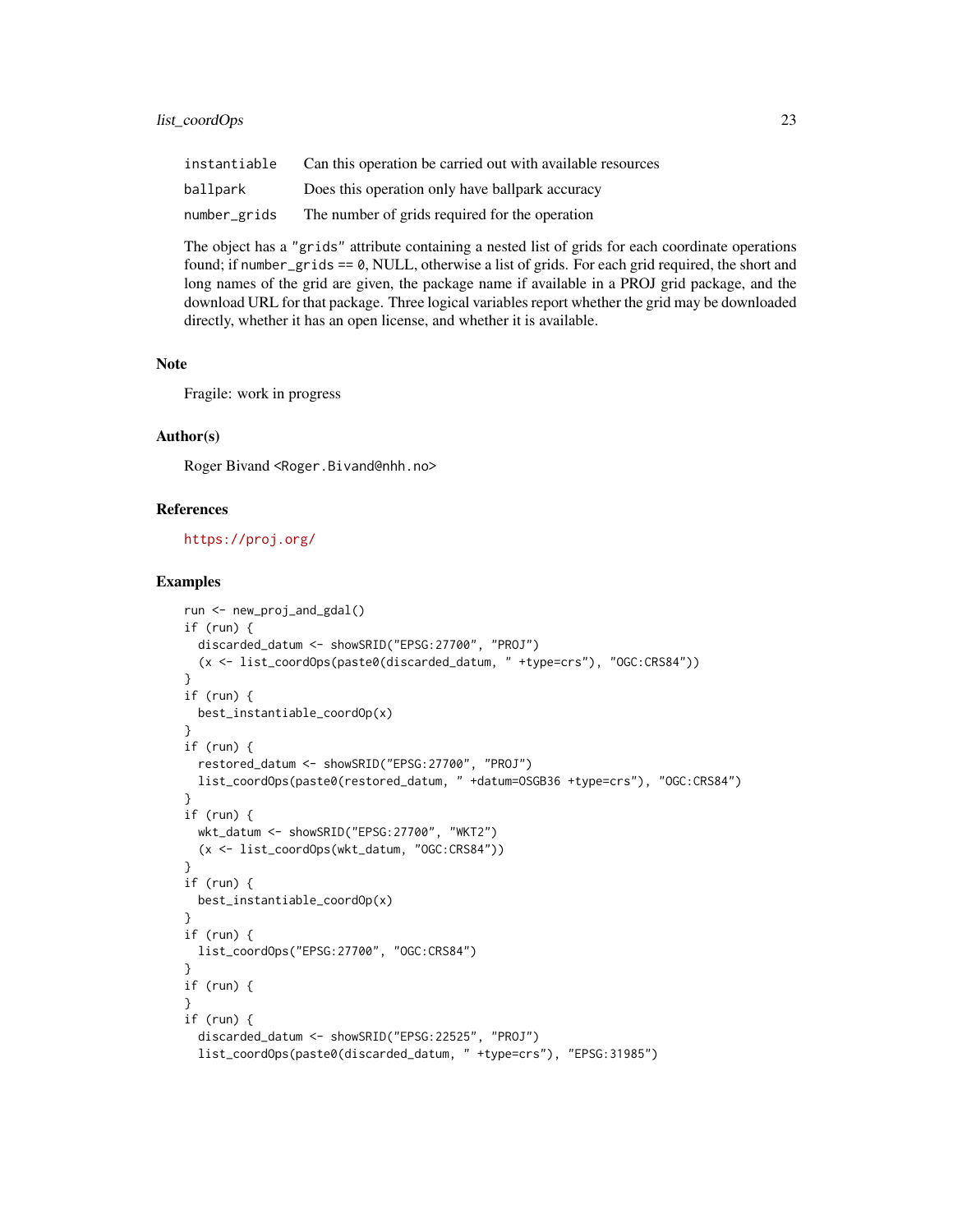```
}
if (run) {
}
if (run) {
  wkt_datum <- showSRID("EPSG:22525", "WKT2")
 list_coordOps(wkt_datum, "EPSG:31985")
}
if (run) {
  (x <- list_coordOps("EPSG:22525", "EPSG:31985"))
}
if (run) {
  best_instantiable_coordOp(x)
}
```
llgridlines *Plot long-lat grid over projected data*

## Description

Plot long-lat grid over projected data

#### Usage

```
llgridlines(obj, easts, norths, ndiscr = 20, lty = 2, offset=0.5, side="WS",
llcrs = "+proj=longlat +datum=WGS84", plotLines = TRUE, plotLabels =
TRUE, \ldots)
```
## Arguments

| obj          | object, deriving from Spatial-class having projection specified                   |
|--------------|-----------------------------------------------------------------------------------|
| easts        | numeric; see gridlines                                                            |
| norths       | numeric; see gridlines                                                            |
| ndiscr       | numeric; see gridlines                                                            |
| offset       | numeric; see gridlines                                                            |
| side         | character, default "WS"; see gridlines; available from sp 0.9-84                  |
| $1$ ty       | line type to be used for grid lines                                               |
| <b>llcrs</b> | proj4string of longitude - latitude                                               |
| plotLines    | logical; plot lines?                                                              |
| plotLabels   | logical; plot labels?                                                             |
| $\ddotsc$    | graphics arguments passed to plot function for lines and text function for labels |

## Value

none; side effect is that grid lines and lables are plotted

<span id="page-23-0"></span>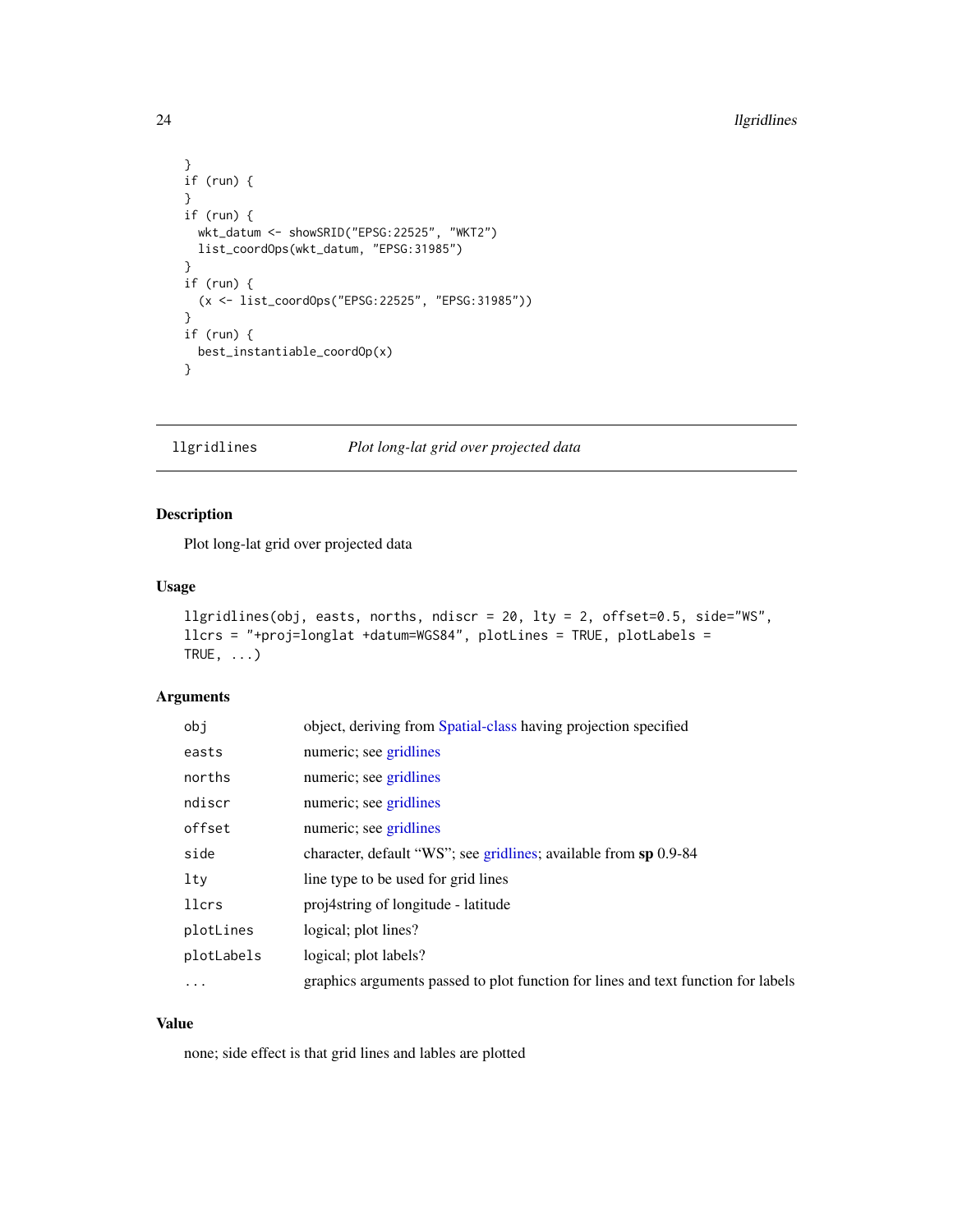## <span id="page-24-0"></span>make\_EPSG 25

## See Also

[is.projected](#page-0-0), [CRS-class](#page-2-1)

## Examples

```
set_thin_PROJ6_warnings(TRUE)
data(meuse)
coordinates(meuse) = ~x+y
proj4string(meuse) <- CRS("+init=epsg:28992")
plot(meuse)
llgridlines(meuse, lty=3)
plot(meuse)
llgridlines(meuse, lty=3, side = "EN", offset = 0.2)
```
make\_EPSG *Make a data frame of EPSG projection codes*

#### Description

Make a data frame of the European Petroleum Survey Group (EPSG) geodetic parameter dataset as distributed with PROJ.4 software (prior to PROJ 6.0.0, March 2019, only the CSV file, from March 2019 with PROJ >= 6 from the SQLite database). Because finding the correct projection specification is not easy, lists still known as EPSG lists are maintained, and more generally retrieved from databases. The data collated here are as distributed with PROJ.4.

#### Usage

```
make_EPSG(file)
EPSG_version()
```
## Arguments

file file name of the file matching EPSG codes and PROJ.4 arguments, should usually be autodetected; not used for PROJ >= 6

#### Value

returns a data frame with columns:

| code       | integer column of EPSG code numbers                                            |
|------------|--------------------------------------------------------------------------------|
| note       | character column of notes as included in the file                              |
| pri4       | character column of PROJ.4 arguments for the equivalent projection definitions |
| pri_method | extra character column from PROJ 6 showing the projection method               |

...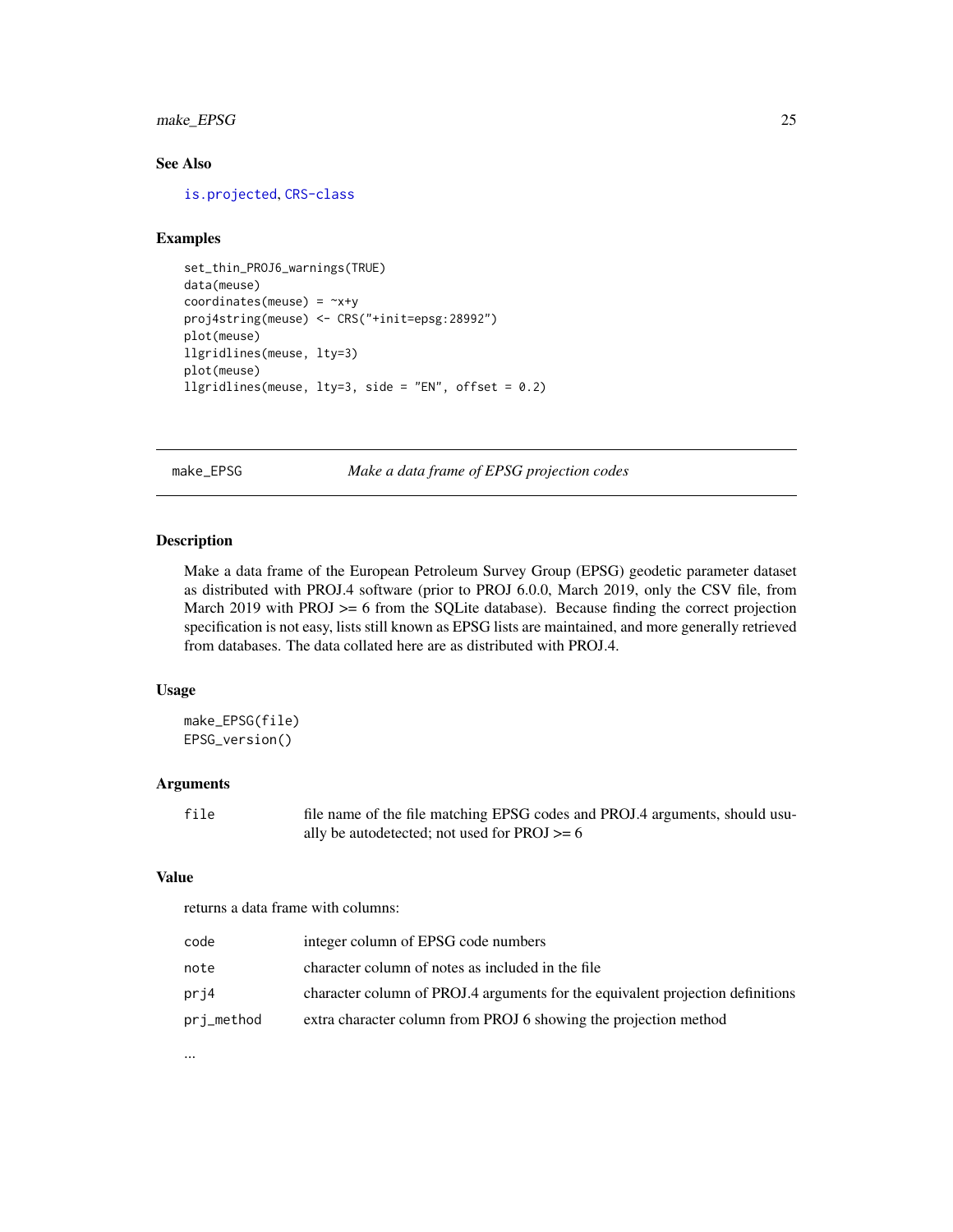#### <span id="page-25-0"></span>**Note**

See also Clifford J. Mugnier's Grids & Datums columns in Photogrammetric Engineering & Remote Sensing, <https://www.asprs.org/a/resources/grids/>, see also [GridsDatums](#page-19-1).

#### Author(s)

Roger Bivand

#### References

(unlinked because of certificate issues: https://epsg.org/home.html.

#### Examples

```
EPSG <- try(make_EPSG())
# from PROJ 6.0.0, EPSG data is no longer stored in a flat file
if (!inherits(EPSG, "try-error")) attr(EPSG, "metadata")
# PROJ.4 version 5 and later include the EPSG version as an attribute
if (!inherits(EPSG, "try-error")) EPSG[grep("Oslo", EPSG$note), 1:2]
if (!inherits(EPSG, "try-error")) EPSG[1925:1927, 3]
if (!inherits(EPSG, "try-error")) EPSG[grep("Poland", EPSG$note), 1:2]
if (!inherits(EPSG, "try-error")) EPSG[grep("Amersfoort", EPSG$note), 1:2]
if (!inherits(EPSG, "try-error")) EPSG[grep("North Carolina", EPSG$note), 1:2]
if (!inherits(EPSG, "try-error")) EPSG[2202, 3]
```
nor2k *Norwegian peaks over 2000m*

#### **Description**

Norwegian peaks over 2000m, 3D SpatialPoints data.

#### Usage

data(nor2k)

#### Format

The format is: Formal class 'SpatialPointsDataFrame' [package "sp"] with 5 slots ..@ data :'data.frame': 300 obs. of 3 variables: .. ..\$ Nr. : int [1:300] 1 2 3 4 5 6 7 8 9 10 ... .. ..\$ Navn : chr [1:300] "Galdh?piggen" "Glittertinden" "Skagast?lstinden, Store (Storen)" "Styggedalstinden, Store, ?sttoppen" ... .. ..\$ Kommune: chr [1:300] "Lom" "Lom" "Luster / Ardal" "Luster" ... ..@ coords.nrs : num(0) ..@ coords : num [1:300, 1:3] 463550 476550 439850 441450 441100 ... .. ...- attr(\*, "dimnames")=List of  $2 \ldots . . .$ \$: NULL  $\ldots . . .$ \$: chr [1:3] "East" "North" "Height"  $\ldots \emptyset$  bbox: num  $[1:3, 1:2]$  404700 6804200 2001 547250 6910050 ... .. ...- attr<sup>(\*</sup>, "dimnames")=List of 2 ... ... \$ : chr [1:3] "East" "North" "Height" .. .. ..\$ : chr [1:2] "min" "max" ..@ proj4string:Formal class 'CRS' [package "sp"] with 1 slots .. .. ..@ projargs: chr "+proj=utm +zone=32 +datum=WGS84 +ellps=WGS84 +towgs84=0,0,0"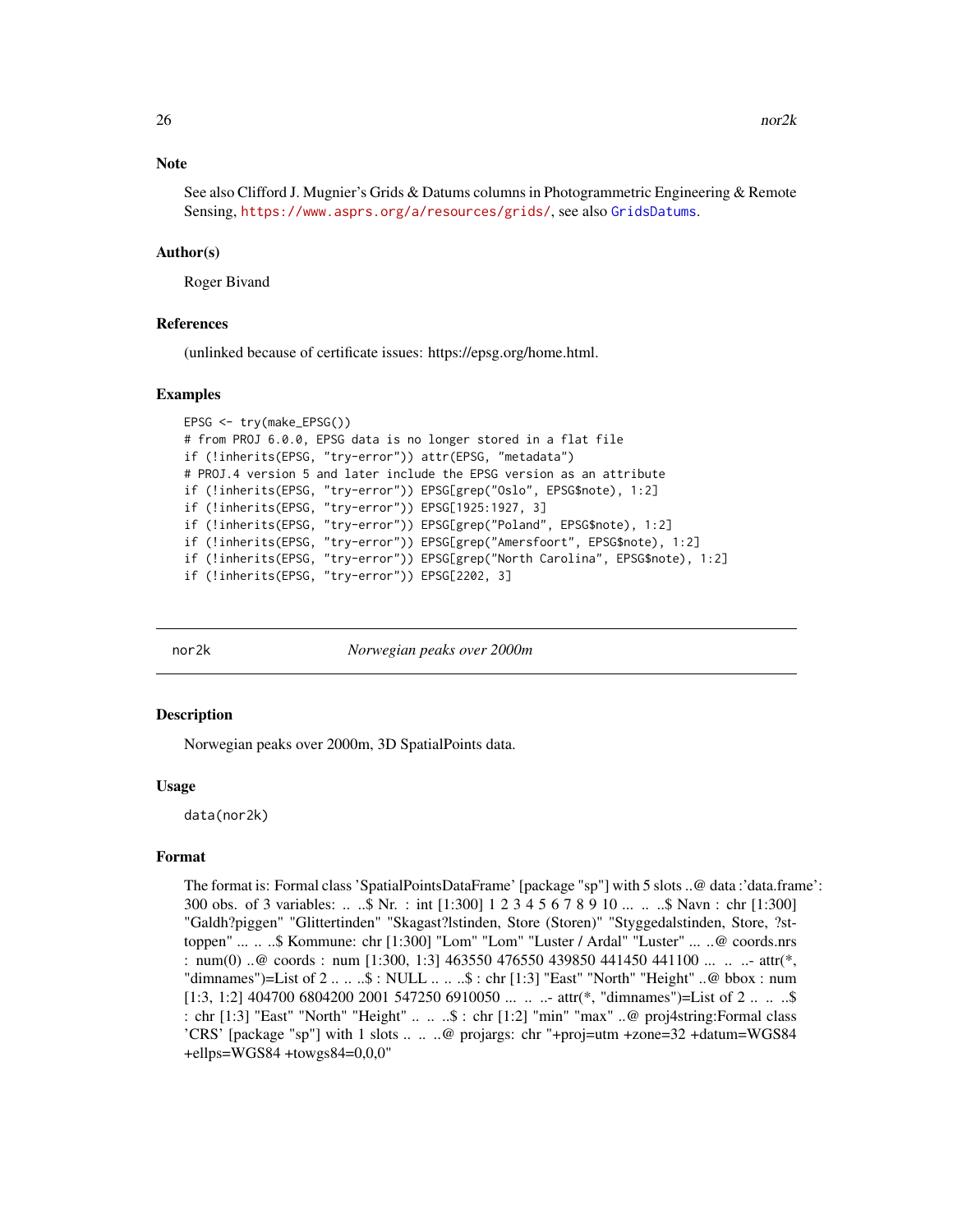#### <span id="page-26-0"></span>project 27

## Details

Norwegian peaks over 2000m, coordinates in EUREF89/WGS84 UTM32N, names not fully updated, here converted to ASCII.

## Source

<http://www.nfo2000m.no/>; [http://www.nfo2000m.no/Excel/2000m\\_data.xls](http://www.nfo2000m.no/Excel/2000m_data.xls)

## Examples

```
data(nor2k)
summary(nor2k)
## maybe str(nor2k) ; plot(nor2k) ...
```
project *Projection of coordinate matrices*

## Description

Interface to the PROJ.4 library of projection functions for geographical position data, no datum transformation possible. Use spTransform() for extended support.

## Usage

```
project(xy, proj, inv = FALSE, use_ob_tran=FALSE, legacy=TRUE,
allowNAs_if_not_legacy=FALSE, coordOp = NULL, verbose = FALSE,
use_aoi=TRUE)
```
## Arguments

| xy                     | 2-column matrix of coordinates                                                                                                                                                                                                                                                 |  |
|------------------------|--------------------------------------------------------------------------------------------------------------------------------------------------------------------------------------------------------------------------------------------------------------------------------|--|
| proj                   | character string of projection arguments; the arguments must be entered exactly<br>as in the PROJ.4 documentation, in particular there cannot be any white space in<br>+ <arg>=<value> strings, and successive such strings can only be separated by<br/>blanks.</value></arg> |  |
| inv                    | default FALSE, if TRUE inverse projection to geographical coordinates                                                                                                                                                                                                          |  |
| use_ob_tran            | default FALSE, if TRUE and "+proj=ob_tran", use General Oblique Transfor-<br>mation with internalised from/to projection reversal; the user oblique transforms<br>forward rather than inverse.                                                                                 |  |
| legacy                 | default TRUE, if FALSE, use transform C functions (enforced internally for<br>Windows 32-bit platforms)                                                                                                                                                                        |  |
| allowNAs_if_not_legacy |                                                                                                                                                                                                                                                                                |  |
|                        | used if legacy is FALSE, default FALSE; introduced to handle use of NAs as<br>object separators in oce                                                                                                                                                                         |  |
| coord0p                | default NULL, for $PROJ \ge 6$ used to pass through a pre-defined coordinate<br>operation                                                                                                                                                                                      |  |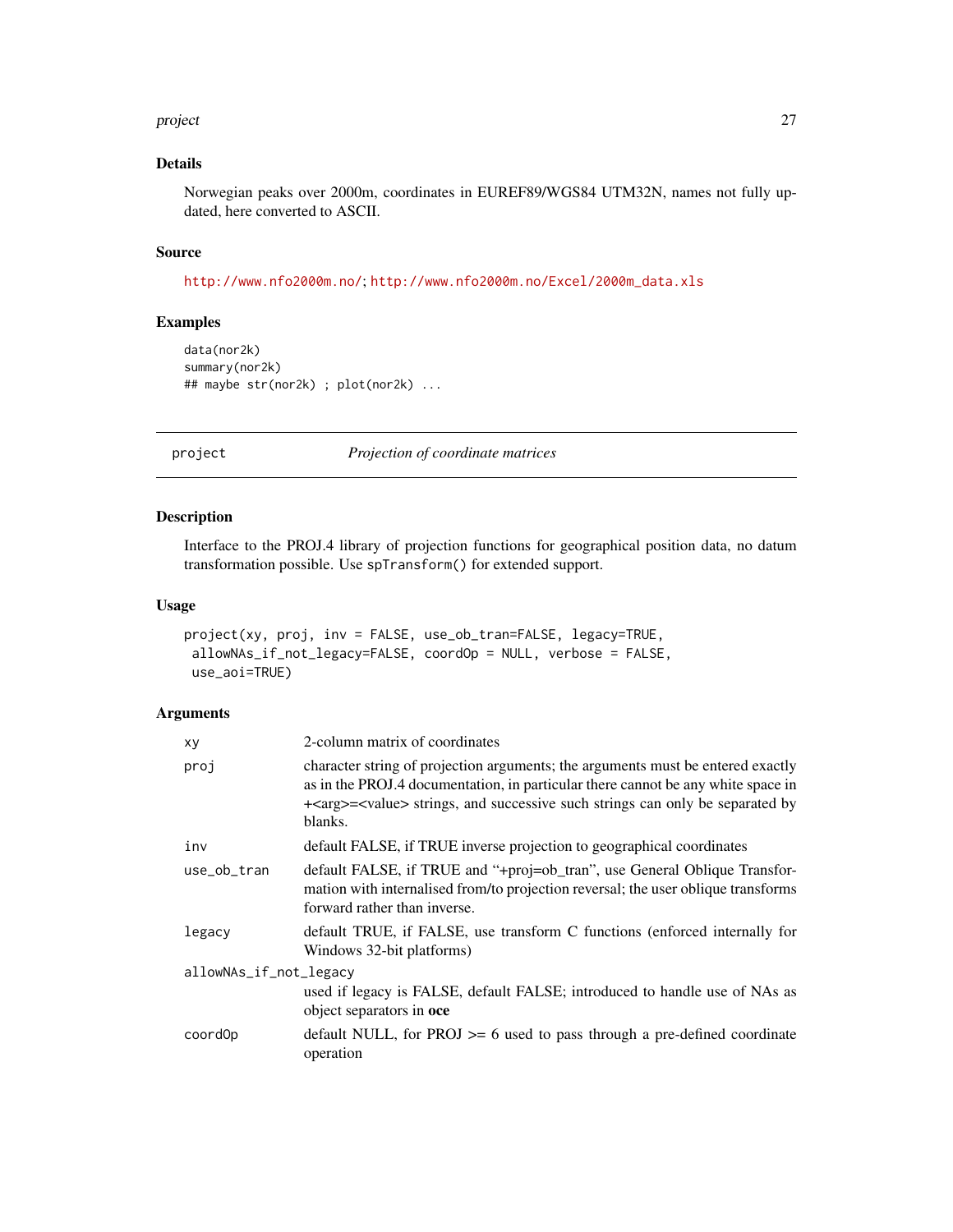28 project to the control of the control of the control of the control of the control of the control of the control of the control of the control of the control of the control of the control of the control of the control o

#### Details

Full details of projection arguments available from website below, and examples in file "epsg" in the data directory installed with PROJ.4.

Note that from PROJ.4 4.9.3, the definition of UTM is changed from TMERC to ETMERC; see example.

#### Value

A two column matrix with projected coordinates.

## Note

The locations of Hawaii and Alaska in the data source are (putting it mildly) arbitrary, please avoid airlines using these positions.

#### Author(s)

Barry Rowlingson, Roger Bivand <Roger.Bivand@nhh.no>

## References

<https://proj.org/>

## See Also

[CRS-class](#page-2-1), [spTransform-methods](#page-50-1)

```
data(state)
res <- project(cbind(state.center$x, state.center$y),
 "+proj=lcc +lat_1=48 +lat_2=33 +lon_0=-100 +ellps=WGS84")
res1 <- project(res, "+proj=lcc +lat_1=48 +lat_2=33 +lon_0=-100 +ellps=WGS84",
inv=TRUE)
summary(res1 - cbind(state.center$x, state.center$y))
plot(cbind(state.center$x, state.center$y), asp=1, type="n")
text(cbind(state.center$x, state.center$y), state.abb)
plot(res, asp=1, type="n")
text(res, state.abb)
broke_proj <- FALSE
pv <- .Call("PROJ4VersionInfo", PACKAGE="rgdal")[[2]]
# https://github.com/OSGeo/PROJ/issues/1525
if (pv >= 600 && pv < 620) broke_proj <- TRUE
if (!broke_proj) {
crds <- matrix(data=c(9.05, 48.52), ncol=2)
```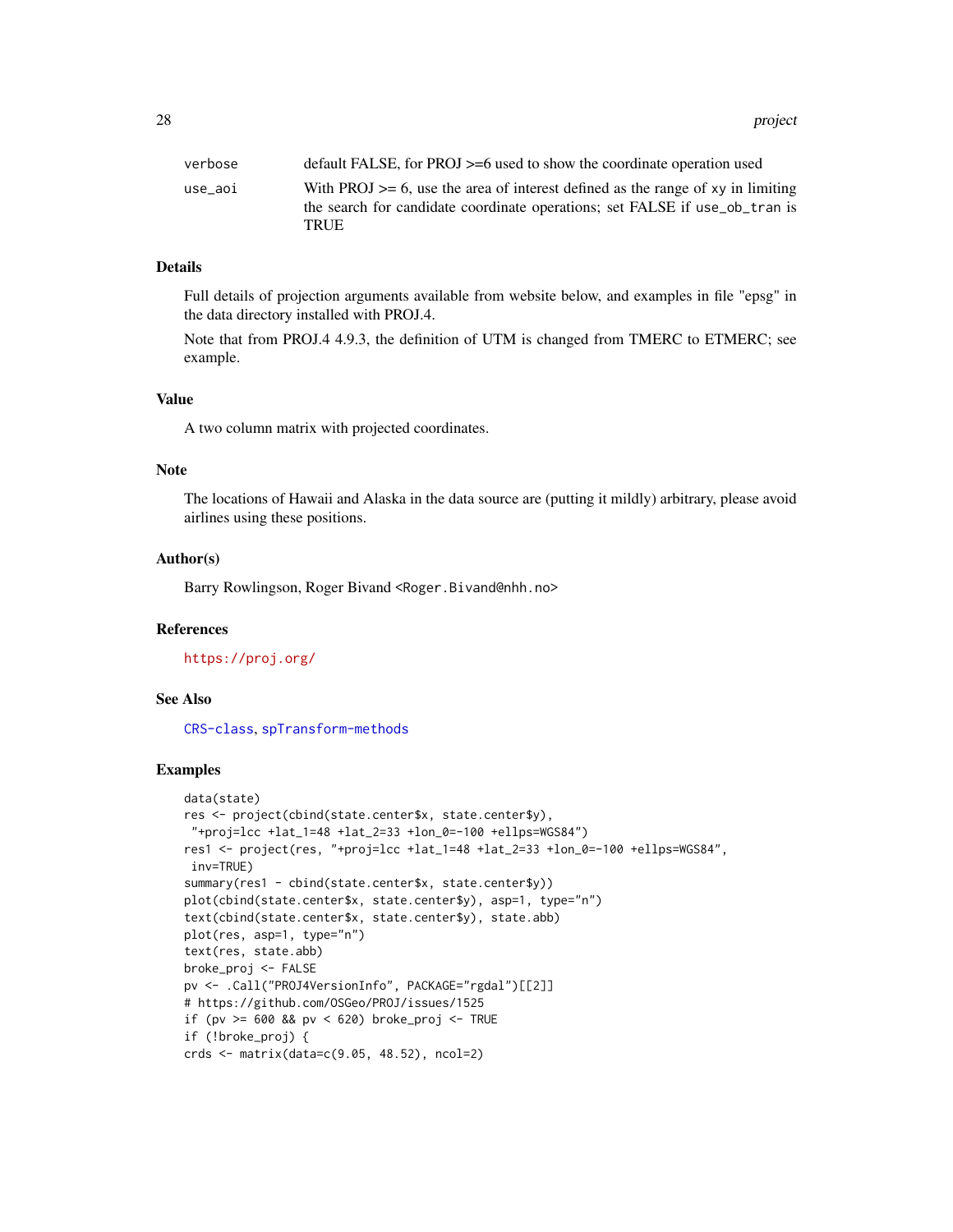#### project 29

```
a <- project(crds, paste("+proj=ob_tran +o_proj=longlat",
 "+o_lon_p=-162 +o_lat_p=39.25 +lon_0=180 +ellps=sphere +no_defs"),
use_ob_tran=TRUE)
a
#should be (-5.917698, -1.87195)
project(a, paste("+proj=ob_tran +o_proj=longlat",
"+o_lon_p=-162 +o_lat_p=39.25 +lon_0=180 +ellps=sphere +no_defs"),
inv=TRUE, use_ob_tran=TRUE)
#added after posting by Martin Ivanov
}
#
getPROJ4VersionInfo()
# Test for UTM == TMERC (<= 4.9.2) or UTM == ETMERC (> 4.9.2)
nhh <- matrix(c(5.304234, 60.422311), ncol=2)
nhh_utm_32N_P4 <- project(nhh, "+init=epsg:3044")
nhh_tmerc_P4 <- project(nhh, paste("+proj=tmerc +k=0.9996 +lon_0=9",
 "+x_0=500000 +ellps=GRS80 +towgs84=0,0,0,0,0,0,0 +units=m +no_defs"))
nhh_etmerc_P4 <- project(nhh, paste("+proj=etmerc +k=0.9996 +lon_0=9",
 "+x_0=500000 +ellps=GRS80 +towgs84=0,0,0,0,0,0,0 +units=m +no_defs"))
all.equal(nhh_utm_32N_P4, nhh_tmerc_P4, tolerance=1e-9, scale=1)
# UTM == TMERC: PROJ4 <=4.9.2
all.equal(nhh_utm_32N_P4, nhh_etmerc_P4, tolerance=1e-9, scale=1)
# UTM == ETMERC: PROJ4 > 4.9.2
unis <- matrix(c(15.653453, 78.222504), ncol=2)
unis_utm_33N_P4 <- project(unis, "+init=epsg:3045")
unis_tmerc_P4 <- project(unis, paste("+proj=tmerc +k=0.9996 +lon_0=15",
 "+x_0=500000 +ellps=GRS80 +towgs84=0,0,0,0,0,0,0 +units=m +no_defs"))
unis_etmerc_P4 <- project(unis, paste("+proj=etmerc +k=0.9996 +lon_0=15",
 "+x_0=500000 +ellps=GRS80 +towgs84=0,0,0,0,0,0,0 +units=m +no_defs"))
all.equal(unis_utm_33N_P4, unis_tmerc_P4, tolerance=1e-9, scale=1)
# UTM == TMERC: PROJ4 <=4.9.2
all.equal(unis_utm_33N_P4, unis_etmerc_P4, tolerance=1e-9, scale=1)
# UTM == ETMERC: PROJ4 > 4.9.2
#pv <- attr(getPROJ4VersionInfo(), "short")
#if (pv < 500) {
# valgrind leakages in some cases for PROJ >= 5; many non-projection proj values added
# available projections and their inverses if provided
# For >=4.9.3 returns non-finite points rather than needing crash protection
projs <- as.character(projInfo()$name)
res <- logical(length(projs))
names(res) <- projs
msgs <- character(length(projs))
names(msgs) <- projs
owarn <- options("warn")$warn
options(warn=2L)
for (i in seq(along=res)) {
 iprs <- paste("+proj=", projs[i], sep="")
 xy <- try(project(cbind(0, 0), iprs, legacy=TRUE, use_aoi=FALSE), silent=TRUE)
 if (inherits(xy, "try-error")) {
   res[i] <- NA
    msgs[i] <- paste("fwd:", strsplit(xy, "\n")[[1]][2])
  } else if(any(abs(xy) > 1e+08)) {
   res[i] <- NA
```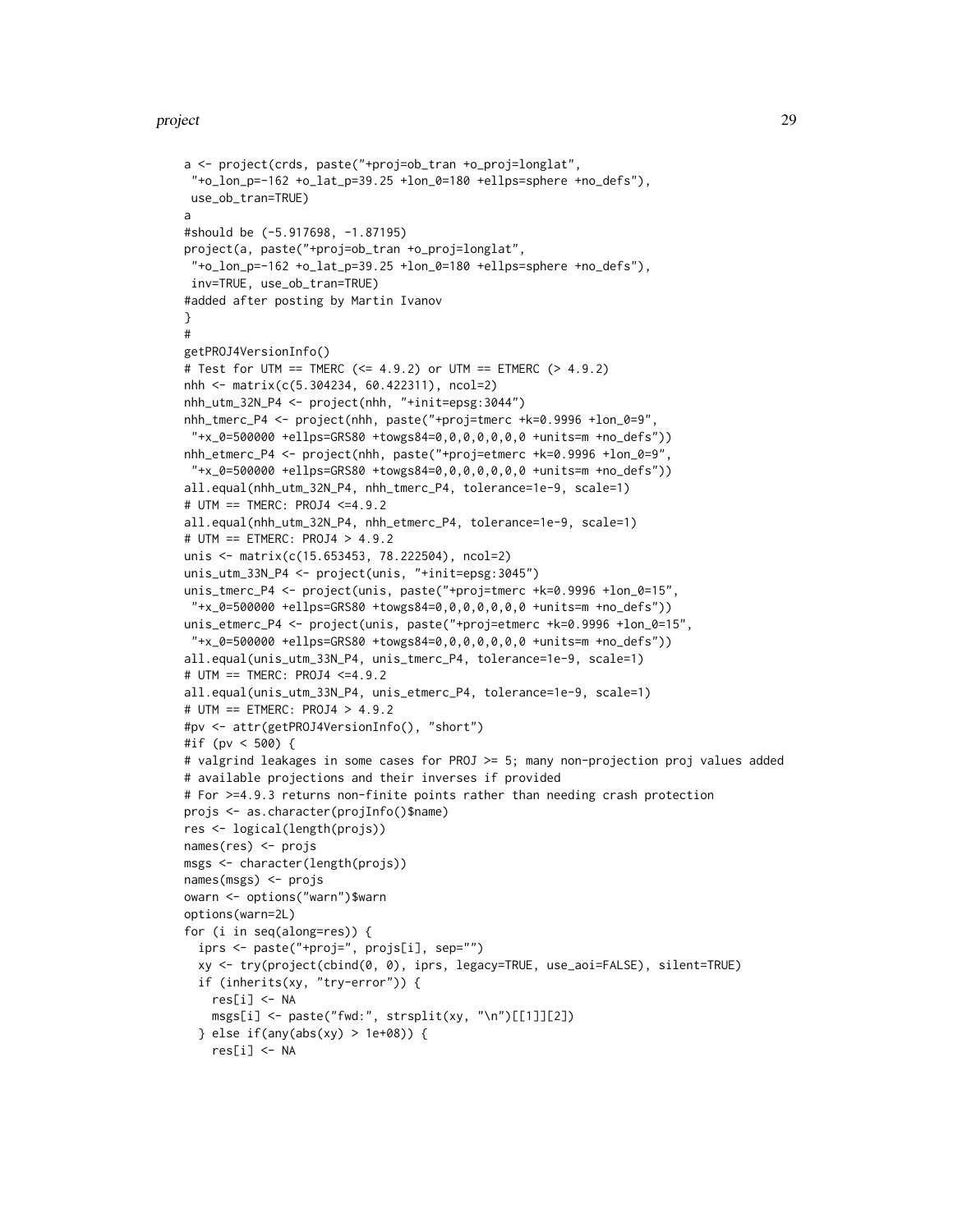```
msgs[i] <- paste("fwd: huge value")
  } else {
    out <- try(project(xy, iprs, inv=TRUE, legacy=TRUE, use_aoi=FALSE), silent=TRUE)
    if (inherits(out, "try-error")) {
      res[i] <- NA
     msgs[i] <- paste("inv:", strsplit(out, "\n")[[1]][2])
    } else {
      res[i] <- isTRUE(all.equal(cbind(0,0), out))
   }
  }
}
options(warn=owarn)
df <- data.frame(res=unname(res), msgs=unname(msgs), row.names=names(res))
# projection and inverse projection failures
# fwd: missing parameters
# inv: mostly inverse not defined
df[is.na(df$res),]
# inverse not equal to input
# (see http://lists.maptools.org/pipermail/proj/2011-November/006015.html)
df[!is.na(df$res) & !df$res,]
# inverse equal to input
row.names(df[!is.na(df$res) & df$res,])
#}
# oce data representation with NAs
ll <- structure(c(12.1823368669203, 11.9149630062421, 12.3186076188739,
12.6207597184845, 12.9955172054652, 12.6316117692658, 12.4680041846297,
12.4366882666609, NA, NA, -5.78993051516384, -5.03798674888479,
-4.60623015708619, -4.43802336997614, -4.78110320396188, -4.99127125409291,
-5.24836150474498, -5.68430388755925, NA, NA), .Dim = c(10L,
2L), .Dimnames = list(NULL, c("longitude", "latitude")))
try(xy0 <- project(ll, "+proj=moll", legacy=TRUE))
if (!PROJis6ormore()) { # legacy=TRUE PROJ >= 6
try(xy1 <- project(ll, "+proj=moll", legacy=FALSE, allowNAs_if_not_legacy=FALSE))
try(xy2 <- project(ll, "+proj=moll", legacy=FALSE, allowNAs_if_not_legacy=TRUE))
if (exists("xy0")) all.equal(xy0, xy2)
}
if (!exists("xy0")) xy0 <- structure(c(1217100.8468177, 1191302.229156,
1232143.28841193, 1262546.27733232, 1299648.82357849, 1263011.18154638,
1246343.17808186, 1242654.33986052, NA, NA, -715428.207551599,
-622613.577983058, -569301.605757784, -548528.530156422, -590895.949857199,
-616845.926397351, -648585.161643274, -702393.1160979, NA, NA),
.Dim = c(10L, 2L), .Dimnames = list(NULL, c("longitude", "latitude")))
try(ll0 <- project(xy0, "+proj=moll", inv=TRUE, legacy=TRUE))
if (!PROJis6ormore()) { # legacy=TRUE PROJ >= 6
try(ll1 <- project(xy0, "+proj=moll", inv=TRUE, legacy=FALSE, allowNAs_if_not_legacy=FALSE))
try(ll2 <- project(xy0, "+proj=moll", inv=TRUE, legacy=FALSE, allowNAs_if_not_legacy=TRUE))
if (exists("ll0")) all.equal(ll0, ll2)
}
if (exists("ll0")) all.equal(ll0, ll)
```
<span id="page-29-0"></span>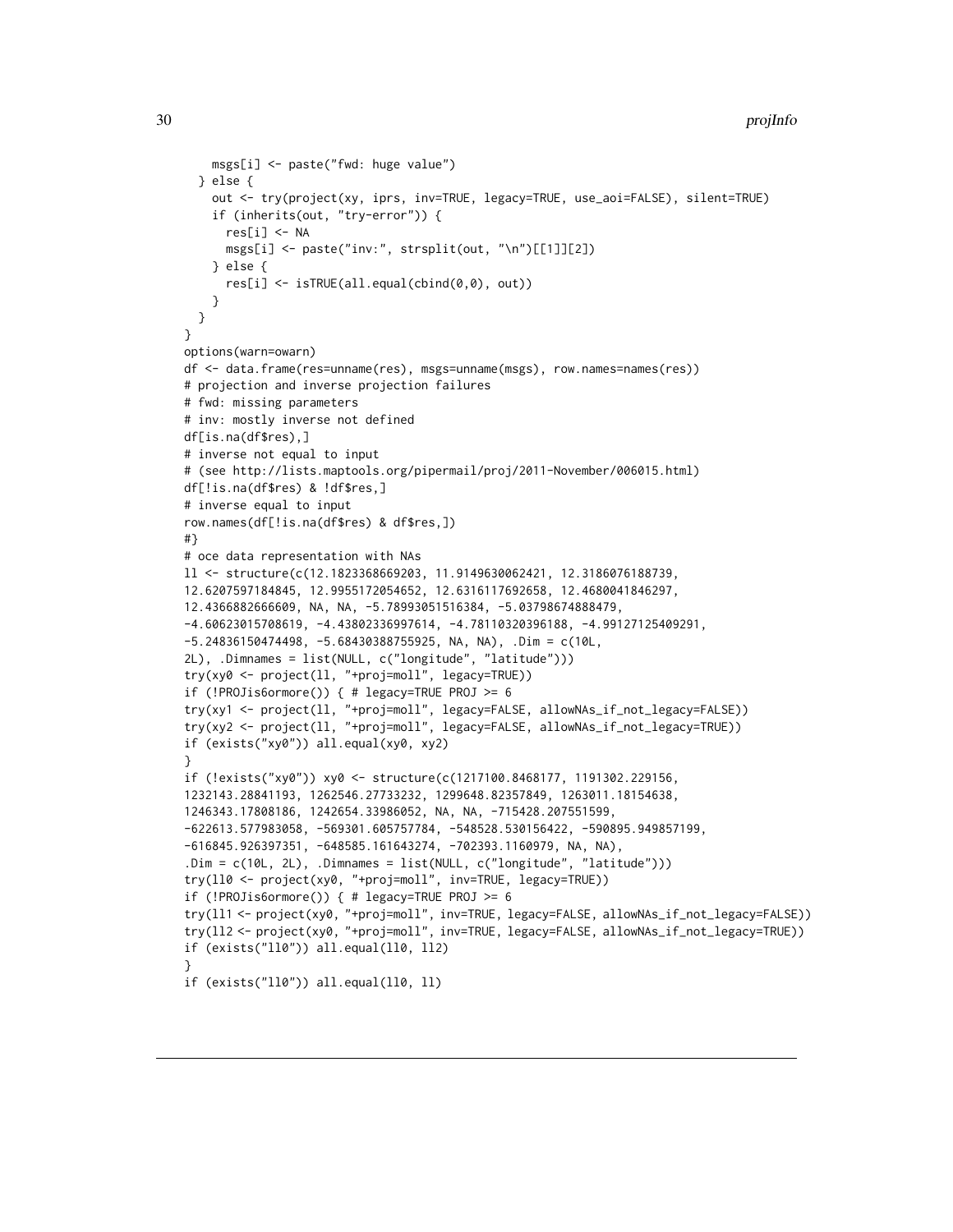<span id="page-30-0"></span>

## Description

The projInfo function lists known values and descriptions for PROJ.4 tags for tag in c("proj", "ellps", "datum", "units"); getPROJ4VersionInfo returns the version of the underlying PROJ.4 release, getPROJ4libPath returns the value of the PROJ\_LIB environment variable, projNAD detects the presence of NAD datum conversion tables (looking for conus).

#### Usage

```
projInfo(type = "proj")
getPROJ4VersionInfo()
getPROJ4libPath()
projNAD()
GDAL_OSR_PROJ()
GDALis3ormore()
PROJis6ormore()
new_proj_and_gdal()
```
#### Arguments

type One of these tags: c("proj", "ellps", "datum", "units")

## Details

The output data frame lists the information given by the proj application with flags -lp, -le, -ld or -lu. From PROJ 6, "datum" is not available. From PROJ 7.1.0, "units" returns the conversion factor as numeric, not character.

### Value

A data frame with a name and description column, and two extra columns for the "ellps" and "datum" tags.

## Note

Loading the rgdal package may change the PROJ\_LIB environmental variable to the PROJ.4 support files if bundled with binary packages.

#### Author(s)

Roger Bivand <Roger.Bivand@nhh.no>

#### References

<https://proj.org/>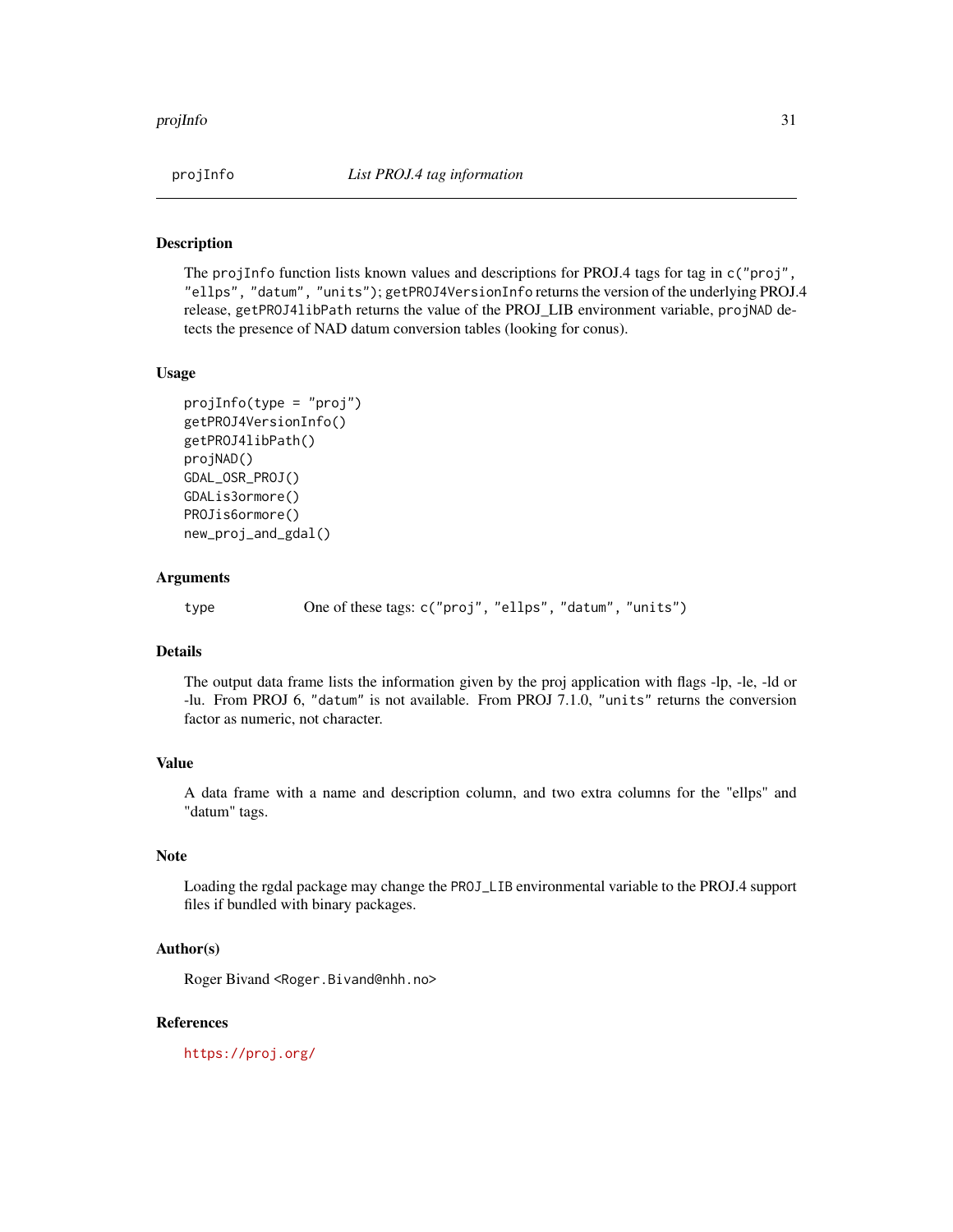## Examples

```
getPROJ4VersionInfo()
projInfo()
projInfo("ellps")
projInfo("units")
```
<span id="page-31-1"></span>readGDAL *Read/write between GDAL grid maps and Spatial objects*

#### **Description**

The functions read or write GDAL grid maps. They will set the spatial reference system if available. GDALinfo reports the size and other parameters of the dataset. create2GDAL creates a GDAL data set from a SpatialGridDataFrame object, in particular to be able to save to GDAL driver formats that only permit copying rather than creation.

#### Usage

```
readGDAL(fname, offset, region.dim, output.dim, band, p4s=NULL, ...,
half.cell=c(0.5, 0.5), silent = FALSE, OVERRIDE_PROJ_DATUM_WITH_TOWGS84=NULL,
allowedDrivers = NULL, enforce_xy = NULL, options=NULL)
asSGDF_GROD(x, offset, region.dim, output.dim, p4s=NULL, ...,
half.cell=c(0.5,0.5), OVERRIDE_PROJ_DATUM_WITH_TOWGS84=NULL, enforce_xy = NULL)
writeGDAL(dataset, fname, drivername = "GTiff", type = "Float32",
mvFlag = NA, options=NULL, copy_drivername = "GTiff", setStatistics=FALSE,
colorTables = NULL, catNames=NULL, enforce_xy = NULL)
create2GDAL(dataset, drivername = "GTiff", type = "Float32", mvFlag = NA,
options=NULL, fname = NULL, setStatistics=FALSE, colorTables = NULL,
catNames=NULL, enforce_xy = NULL)
GDALinfo(fname, silent=FALSE, returnRAT=FALSE, returnCategoryNames=FALSE,
returnStats=TRUE, returnColorTable=FALSE,
OVERRIDE_PROJ_DATUM_WITH_TOWGS84=NULL, returnScaleOffset=TRUE,
allowedDrivers = NULL, enforce_xy = NULL, options=NULL)
GDALSpatialRef(fname, silent=FALSE, OVERRIDE_PROJ_DATUM_WITH_TOWGS84=NULL,
allowedDrivers = NULL, enforce_xy = NULL, get_source_if_boundcrs=TRUE, options=NULL)
```
#### Arguments

| fname      | file name of grid map; in create2GDAL provides a way to pass through a file<br>name with driver-required extension for sensitive drivers         |
|------------|--------------------------------------------------------------------------------------------------------------------------------------------------|
| x          | A GDALReadOnlyDataset object                                                                                                                     |
| offset     | Number of rows and columns from the origin (usually the upper left corner) to<br>begin reading from; presently ordered $(y,x)$ - this may change |
| region.dim | The number of rows and columns to read from the dataset; presently ordered<br>$(y,x)$ - this may change                                          |

<span id="page-31-0"></span>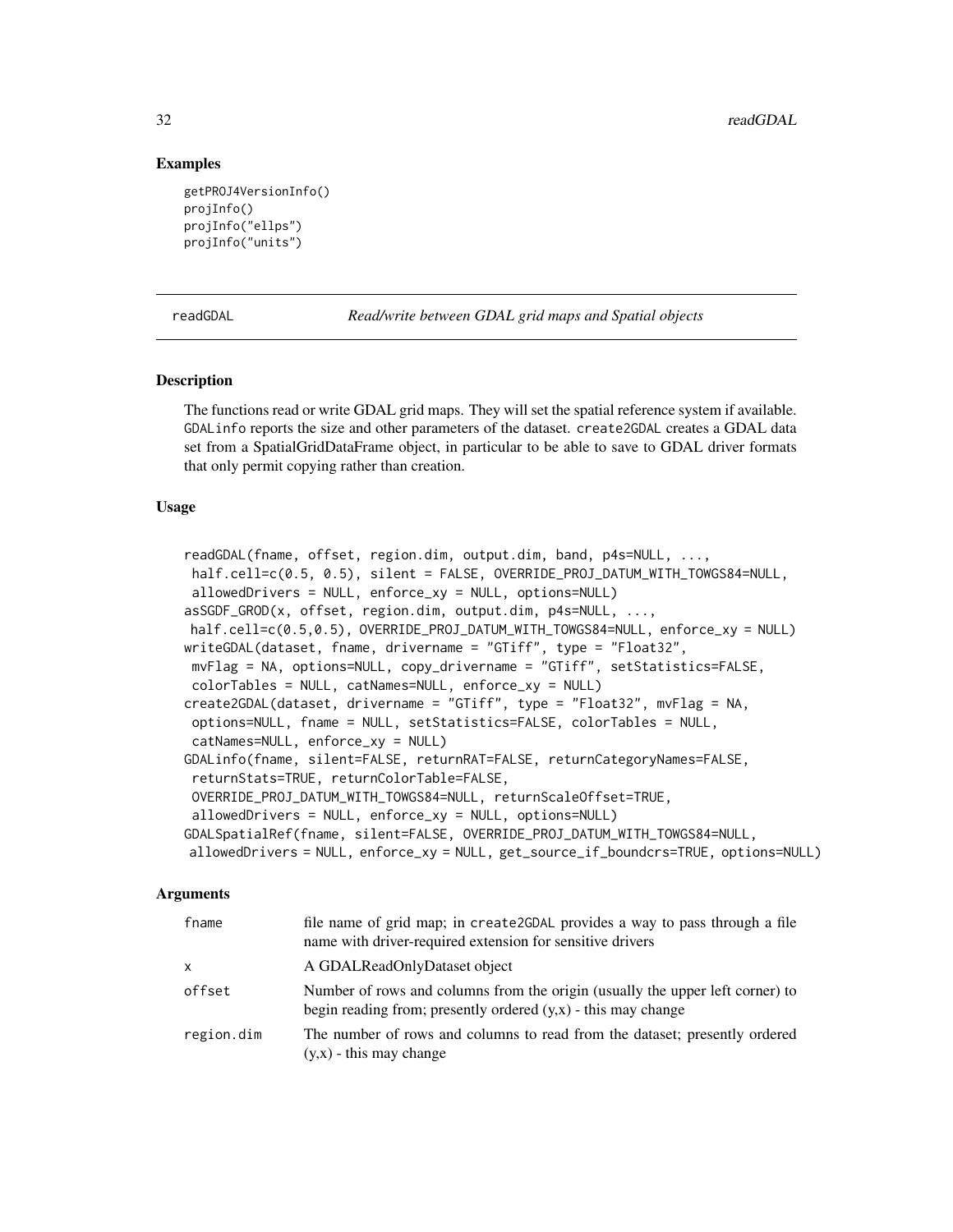<span id="page-32-0"></span>

| output.dim                             | The number of rows and columns to return in the created object using GDAL's<br>method to take care of image decimation / replication; presently ordered $(y,x)$ -<br>this may change                                                                                                                                                                      |
|----------------------------------------|-----------------------------------------------------------------------------------------------------------------------------------------------------------------------------------------------------------------------------------------------------------------------------------------------------------------------------------------------------------|
| band                                   | if missing, all bands are read                                                                                                                                                                                                                                                                                                                            |
| p4s                                    | PROJ4 string defining CRS, if default (NULL), the value is read from the GDAL<br>data set                                                                                                                                                                                                                                                                 |
| half.cell                              | Used to adjust the intra-cell offset from corner to centre, usually as default, but<br>may be set to $c=(0,0)$ if needed; presently ordered $(y,x)$ - this may change                                                                                                                                                                                     |
| silent                                 | logical; if TRUE, comment and non-fatal CPL driver errors suppressed<br>OVERRIDE_PROJ_DATUM_WITH_TOWGS84                                                                                                                                                                                                                                                  |
|                                        | logical value, default NULL, which case the cached option set by set_OVERRIDE_PROJ_DATUM_WITH_TOW<br>is used. Ignored if the GDAL version is less than "1.8.0" or if the CPLConfigOp-<br>tion variable is already set; see getProjectionRef for further details                                                                                           |
|                                        | allowed Drivers a character vector of suggested driver short names may be provided starting from<br>GDAL 2.0                                                                                                                                                                                                                                              |
|                                        | arguments passed to either getRasterData, or getRasterTable, depending on<br>rotation angles (see below); see the rgdal documentation for the available options<br>(subsetting etc.)                                                                                                                                                                      |
| dataset<br>drivername, copy_drivername | object of class SpatialGridDataFrame-class or SpatialPixelsDataFrame-class                                                                                                                                                                                                                                                                                |
|                                        | GDAL driver name; if the chosen driver does not support dataset creation, an<br>attempt is made to use the copy_drivername driver to create a dataset, and<br>copyDatset to copy to the target driver                                                                                                                                                     |
| type                                   | GDAL write data type, one of: 'Byte', 'Int16', 'Int32', 'Float32', 'Float64';<br>'UInt16', 'UInt32' are available but have not been tests                                                                                                                                                                                                                 |
| mvFlag                                 | default NA, missing value flag for output file; the default value works for 'Int32',<br>'Float32', 'Float64', but suitable in-range value that fits the data type should be<br>used for other data types, for example 255 for 'Byte', -32768 for 'Int16', and so<br>on; see Details below.                                                                |
| enforce_xy                             | (PROJ6+/GDAL3+) either use global setting (default NULL) or override policy<br>for coordinate ordering easting/x as first axis, northing/y as second axis.                                                                                                                                                                                                |
| get_source_if_boundcrs                 |                                                                                                                                                                                                                                                                                                                                                           |
|                                        | The presence of the +towgs84= key in a Proj4 string projargs= argument value<br>may promote the output WKT2 CRS to BOUNDCRS for PROJ >= 6 and GDAL<br>$\ge$ = 3, which is a coordinate operation from the input datum to WGS84. This is<br>often unfortunate, so a PROJ function is called through rgdal to retrieve the<br>underlying source definition. |
| options                                | driver-specific options to be passed to the GDAL driver; only available for open-<br>ing datasets from GDAL 2.0; see copying and creation details below                                                                                                                                                                                                   |
| setStatistics                          | default FALSE, if TRUE, attempt to set per-band statistics in the output file<br>(driver-dependent)                                                                                                                                                                                                                                                       |
| colorTables                            | default NULL, if not NULL, a list of length equal to the number of bands, with<br>NULL components for bands with no color table, or either an integer matrix of<br>red, green, blue and alpha values (0-255), or a character vector of colours. The<br>number of colours permitted may vary with driver.                                                  |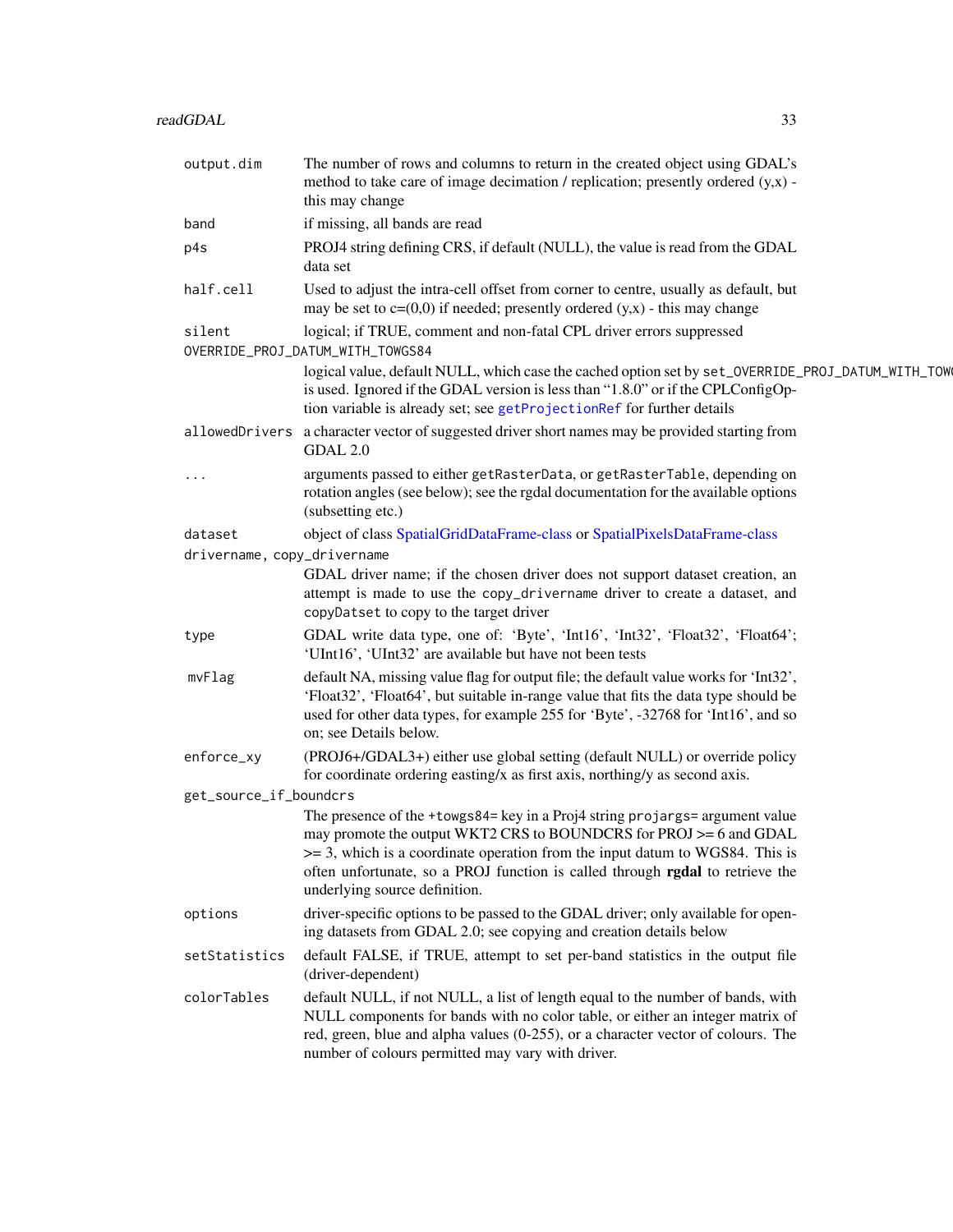<span id="page-33-0"></span>

| default NULL, if not NULL, a list of length equal to the number of bands, with<br>NULL components for bands with no category names, or a string vector of cat-<br>egory names |  |  |
|-------------------------------------------------------------------------------------------------------------------------------------------------------------------------------|--|--|
| default FALSE, if TRUE, return a list with a Raster Attribute Table or NULL for<br>each band                                                                                  |  |  |
| returnCategoryNames                                                                                                                                                           |  |  |
| default FALSE, if TRUE, return a list with a character vector of CategoryNames<br>or NULL for each band                                                                       |  |  |
| default TRUE, return band-wise statistics if avaliable (from 0.7-20 set to NA if<br>not available)                                                                            |  |  |
| returnColorTable                                                                                                                                                              |  |  |
| default FALSE; if TRUE return band-wise colour tables in a list attribute "Col-<br>orTables"                                                                                  |  |  |
| returnScaleOffset                                                                                                                                                             |  |  |
| default TRUE, return a matrix of bandwise scales and offsets                                                                                                                  |  |  |
|                                                                                                                                                                               |  |  |

#### Details

In writeGDAL, if types other than 'Int32', 'Float32', 'Float64' are used, the "mvFlag" argument should be used to set a no data value other than the default NA. Note that the flag only replaces NA values in the data being exported with the value of the argument - it does not mark data values equal to "mvFlag" as missing. The value is stored in the file being written in driver-specific ways, and may be used when the file is read. When the default "mvFlag=NA" is used, no NoDataValue is written to the file, and the input data is written as is.

Also in writeGDAL, the "options" argument may be used to pass a character vector of one or more options to the driver, for example 'options="INTERLEAVE=PIXEL"', or 'options=c("INTERLEAVE=PIXEL", "COMPRESS=DEFLATE")'. Typical cases are given in the examples below; it may also be necessary in some cases to escape quotation markes if included in the string passed to the driver.

#### Value

read.GDAL returns the data in the file as a Spatial object.

Usually, GDAL maps will be north-south oriented, in which case the rgdal function getRasterData is used to read the data, and an object of class [SpatialGridDataFrame-class](#page-0-0) is returned.

Some map formats supported by GDAL are not north-south oriented grids. If this is the case, readGDAL returns the data as a set of point data, being of class [SpatialPointsDataFrame-class.](#page-0-0) If the points are on a 45 or 90 degree rotated grid, you can try to enforce gridding later on by e.g. using [gridded-methods\(](#page-0-0)x)=TRUE.

#### Warning

Some raster files may have an erroneous positive y-axis resolution step, leading to the data being flipped on the y-axis. readGDAL will issue a warning: Y axis resolution positive, examine data for flipping, when the step is positive, but this need not mean that the data are flipped. Examine a display of the data compared with your knowledge of the file to determine whether this is the case (one known case is interpolation files created under Qgis up to February 2010 at least). To retreive the correct orientation, use [flip](#page-0-0).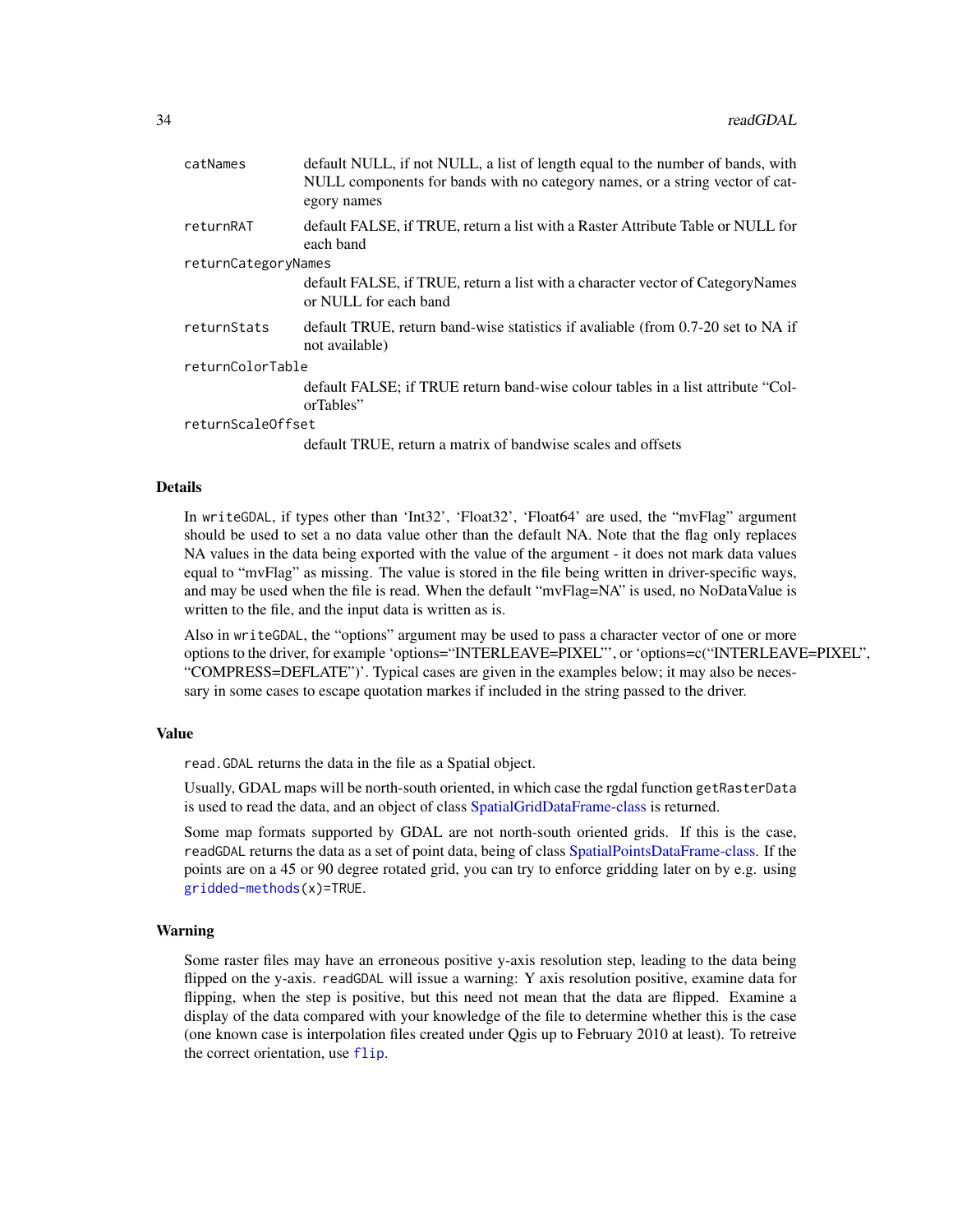#### <span id="page-34-0"></span>readGDAL 35

## Note

Non-fatal CPL errors may be displayed for some drivers, currently for the AIG ArcInfo 9.3 binary raster driver using GDAL  $>= 1.6.2$ ; the data has been read correctly, but the contents of the info directory did not meet the specifications used to reverse engineer the driver used in GDAL (see <https://trac.osgeo.org/gdal/ticket/3031>)

## Author(s)

Edzer Pebesma, Roger Bivand

## See Also

[image](#page-0-0), [asciigrid](#page-0-0)

```
set_thin_PROJ6_warnings(TRUE)
library(grid)
GDALinfo(system.file("external/test.ag", package="sp")[1])
x <- readGDAL(system.file("external/test.ag", package="sp")[1])
class(x)
image(x)
summary(x)
x@data[[1]][x@data[[1]] > 10000] <- NA
summary(x)
image(x)
x <- readGDAL(system.file("external/simple.ag", package="sp")[1])
class(x)
image(x)
summary(x)
x <- readGDAL(system.file("pictures/big_int_arc_file.asc", package="rgdal")[1])
summary(x)
cat("if the range is not 10000, 77590, your GDAL does not detect big\n")
cat("integers for this driver\n")
y = readGDAL(system.file("pictures/Rlogo.jpg", package = "rgdal")[1], band=1)
summary(y)
y = readGDAL(system.file("pictures/Rlogo.jpg", package = "rgdal")[1])
summary(y)
spplot(y, names.attr=c("red","green","blue"),
col.regions=grey(0:100/100),
main="example of three-layer (RGB) raster image", as.table=TRUE)
data(meuse.grid)
gridded(meuse.grid) = ~x+y
proj4string(meuse.grid) = CRS("+init=epsg:28992")
fn <- tempfile()
writeGDAL(meuse.grid["dist"], fn)
GDALinfo(fn)
writeGDAL(meuse.grid["dist"], fn, setStatistics=TRUE)
GDALinfo(fn)
mg2 <- readGDAL(fn)
proj4string(mg2)
```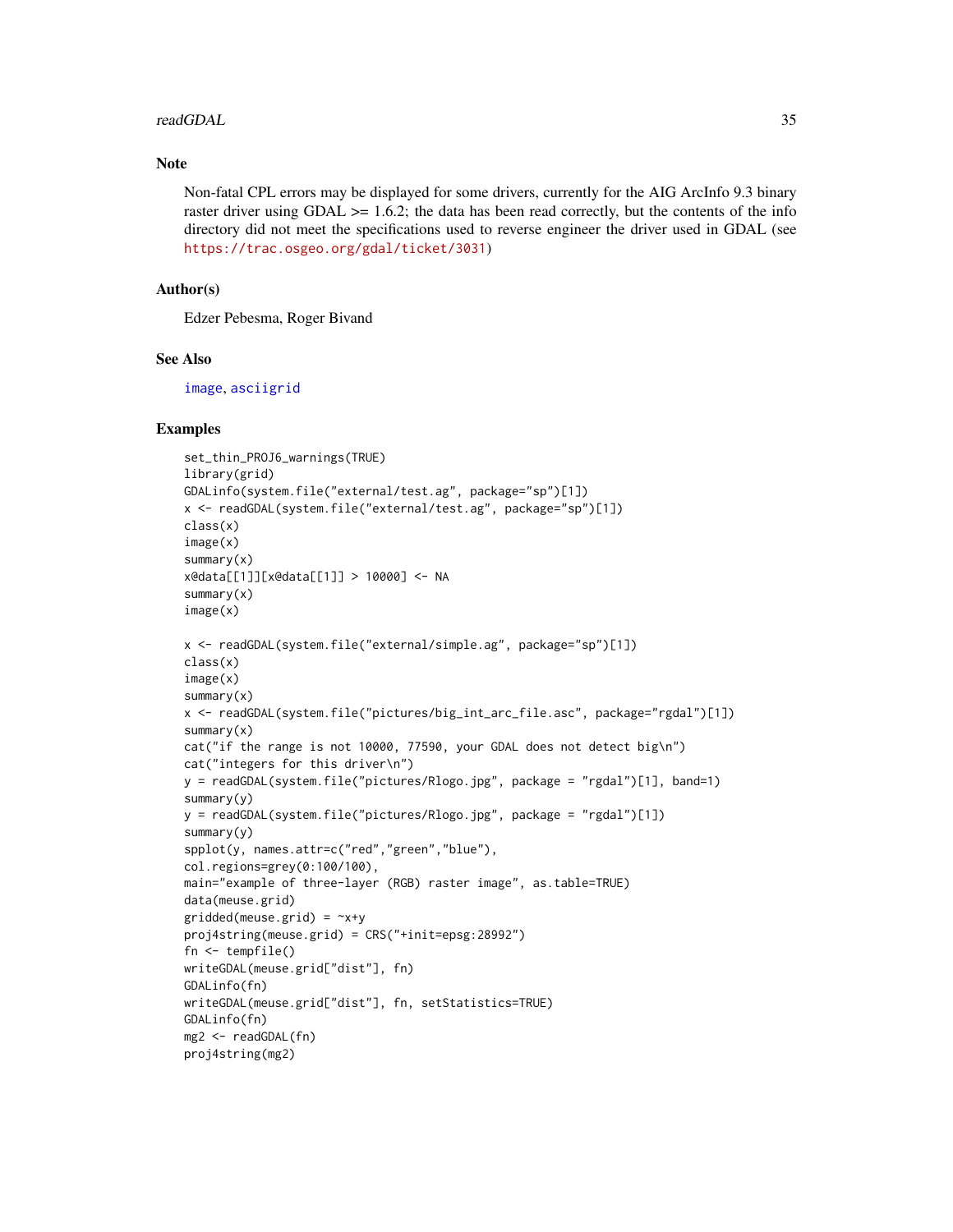```
SP27GTIF <- readGDAL(system.file("pictures/SP27GTIF.TIF",
package = "rgdal")[1], output.dim=c(100,100))
summary(SP27GTIF)
slot(SP27GTIF, "proj4string")
if (new_proj_and_gdal()) comment(slot(SP27GTIF, "proj4string"))
image(SP27GTIF, col=grey(1:99/100))
GDALinfo(system.file("pictures/cea.tif", package = "rgdal")[1])
(o <- GDALSpatialRef(system.file("pictures/cea.tif", package = "rgdal")[1]))
if (new_proj_and_gdal()) comment(o)
cea <- readGDAL(system.file("pictures/cea.tif", package = "rgdal")[1],
output.dim=c(100,100))
summary(cea)
image(cea, col=grey(1:99/100))
slot(cea, "proj4string")
if (new_proj_and_gdal()) comment(slot(cea, "proj4string"))
fn <- system.file("pictures/erdas_spnad83.tif", package = "rgdal")[1]
erdas_spnad83 <- readGDAL(fn, offset=c(50, 100), region.dim=c(400, 400),
output.dim=c(100,100))
summary(erdas_spnad83)
slot(erdas_spnad83, "proj4string")
if (new_proj_and_gdal()) comment(slot(erdas_spnad83, "proj4string"))
image(erdas_spnad83, col=grey(1:99/100))
erdas_spnad83a <- readGDAL(fn, offset=c(50, 100), region.dim=c(400, 400))
bbox(erdas_spnad83)
bbox(erdas_spnad83a)
gridparameters(erdas_spnad83)
gridparameters(erdas_spnad83a)
tf <- tempfile()
writeGDAL(erdas_spnad83, tf, drivername="GTiff", type="Byte", options=NULL)
erdas_spnad83_0 <- readGDAL(tf)
slot(erdas_spnad83_0, "proj4string")
if (new_proj_and_gdal()) comment(slot(erdas_spnad83_0, "proj4string"))
all.equal(erdas_spnad83, erdas_spnad83_0)
writeGDAL(erdas_spnad83, tf, drivername="GTiff", type="Byte",
options="INTERLEAVE=PIXEL")
erdas_spnad83_1 <- readGDAL(tf)
slot(erdas_spnad83_1, "proj4string")
if (new_proj_and_gdal()) comment(slot(erdas_spnad83_1, "proj4string"))
all.equal(erdas_spnad83, erdas_spnad83_1)
writeGDAL(erdas_spnad83, tf, drivername="GTiff", type="Byte",
options=c("INTERLEAVE=PIXEL", "COMPRESS=DEFLATE"))
erdas_spnad83_2 <- readGDAL(tf)
slot(erdas_spnad83_2, "proj4string")
if (new_proj_and_gdal()) comment(slot(erdas_spnad83_2, "proj4string"))
all.equal(erdas_spnad83, erdas_spnad83_2)
x <- GDAL.open(system.file("pictures/erdas_spnad83.tif", package = "rgdal")[1])
erdas_spnad83 <- asSGDF_GROD(x, output.dim=c(100,100))
GDAL.close(x)
summary(erdas_spnad83)
image(erdas_spnad83, col=grey(1:99/100))
tf <- tempfile()
```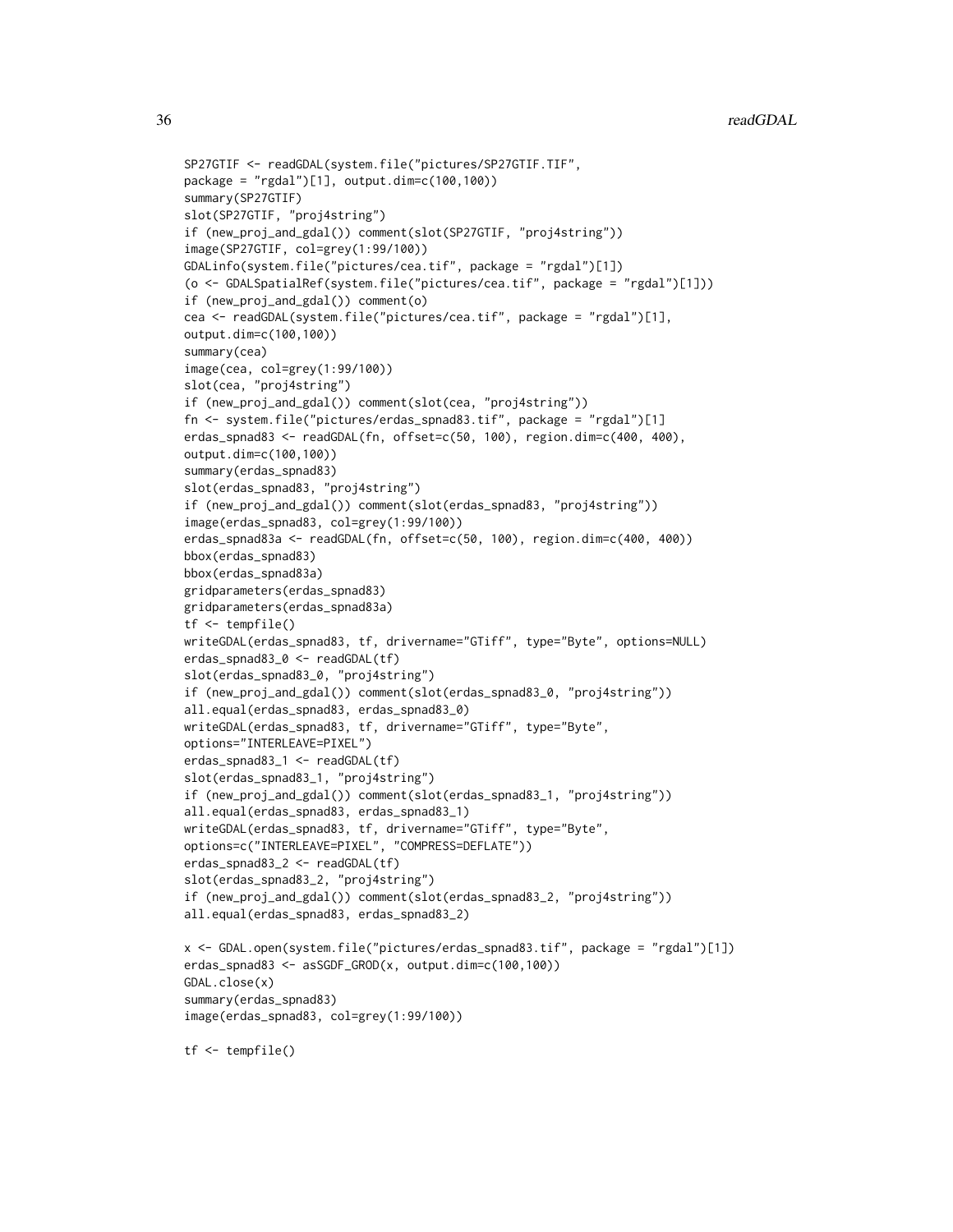#### readGDAL 37

```
xx <- create2GDAL(erdas_spnad83, type="Byte")
xxx <- copyDataset(xx, driver="PNG")
saveDataset(xxx, tf)
GDAL.close(xx)
GDAL.close(xxx)
GDALinfo(tf)
tf2 <- tempfile()
writeGDAL(erdas_spnad83, tf2, drivername="PNG", type="Byte")
GDALinfo(tf2)
GT <- GridTopology(c(0.5, 0.5), c(1, 1), c(10, 10))
set.seed(1)
SGDF <- SpatialGridDataFrame(GT, data=data.frame(z=runif(100)))
opar <- par(mfrow=c(2,2), mar=c(1,1,4,1))
image(SGDF, "z", col=colorRampPalette(c("blue", "yellow"))(20))
title(main="input values")
pfunc <- colorRamp(c("blue","yellow"))
RGB <- pfunc(SGDF$z)
SGDF$red <- RGB[,1]
SGDF$green <- RGB[,2]
SGDF$blue <- RGB[,3]
image(SGDF, red="red", green="green", blue="blue")
title(main="input RGB")
tf <- tempfile()
writeGDAL(SGDF[c("red", "green", "blue")], tf, type="Byte", drivername="PNG")
t1 <- readGDAL(tf)
image(t1, red=1, green=2, blue=3)
title(main="output PNG RGB")
par(opar)
t0 <- meuse.grid["ffreq"]
fullgrid(t0) <- TRUE
t0$ffreq <- as.integer(t0$ffreq)-1
# convert factor to zero-base integer
CT <- c("red", "orange", "green", "transparent")
CTcN <- c("annual", "2-5 years", "infrequent")
tf <- tempfile()
writeGDAL(t0, tf, type="Byte", colorTable=list(CT), catNames=list(cN),
mvFlag=3L)
attr(GDALinfo(tf, returnStats=FALSE, returnCategoryNames=TRUE),
 "CATlist")[[1]]
## Not run:
ds <- GDAL.open(tf)
displayDataset(ds, reset.par=FALSE)
t(col2rgb(getColorTable(ds)[1:4]))
GDAL.close(ds)
## End(Not run)
fn <- system.file("pictures/test_envi_class.envi", package = "rgdal")[1]
Gi <- GDALinfo(fn, returnColorTable=TRUE, returnCategoryNames=TRUE)
CT <- attr(Gi, "ColorTable")[[1]]
```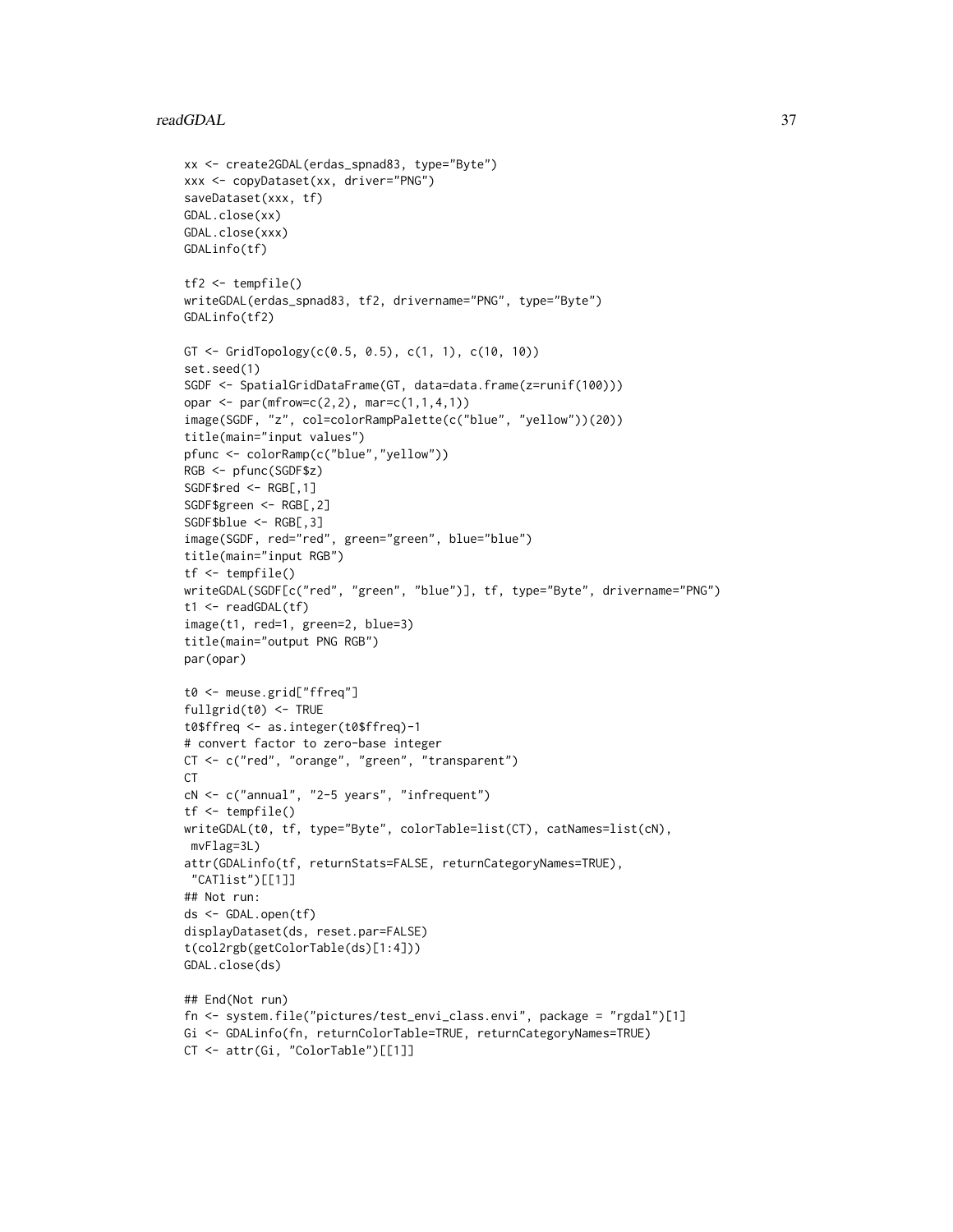```
CT
attr(Gi, "CATlist")[[1]]
with <- readGDAL(fn)
with <- readGDAL(fn, silent=TRUE)
table(with$band1)
table(as.numeric(with$band1))
with1 <- readGDAL(fn, as.is=TRUE)
table(with1$band1)
spplot(with, col.regions=CT)
tf <- tempfile()
cN <- levels(with$band1)
with$band1 <- as.integer(with$band1)-1
writeGDAL(with, tf, drivername="ENVI", type="Int16", colorTable=list(CT),
 catNames=list(cN), mvFlag=11L)
cat(paste(readLines(paste(tf, "hdr", sep=".")), "\n", sep=""), "\n")
wGi <- GDALinfo(tf, returnColorTable=TRUE, returnCategoryNames=TRUE)
CTN <- attr(wGi, "ColorTable")[[1]]
CTN
attr(wGi, "CATlist")[[1]]
withN <- readGDAL(tf)
table(withN$band1)
withN1 <- readGDAL(tf, as.is=TRUE)
table(withN1$band1)
spplot(withN, col.regions=CTN)
# a file with scale and offset
fn <- system.file("pictures/scaleoffset.vrt", package = "rgdal")[1]
g <- GDALinfo(fn)
attr(g, 'ScaleOffset')
g
fl <- system.file("pictures/MR5905167_372.nc", package="rgdal")[1]
if (file.exists(fl)) {
  flstr <- paste0("NETCDF:\"", fl, "\":TEMP")
  if ("netCDF" %in% gdalDrivers()$name) GDALinfo(flstr)
}
```
<span id="page-37-2"></span>

readOGR *Read OGR vector maps into Spatial objects*

## <span id="page-37-1"></span>Description

The function reads an OGR data source and layer into a suitable Spatial vector object. It can only handle layers with conformable geometry features (not mixtures of points, lines, or polygons in a single layer). It will set the spatial reference system if the layer has such metadata.

If reading a shapefile, the data source name (dsn= argument) is the folder (directory) where the shapefile is, and the layer is the name of the shapefile (without the .shp extension). For example to read bounds.shp from C:/Maps, do map <- readOGR(dsn="C:/Maps", layer="bounds"). The logic behind this is that typically one keeps all the shapefiles for a project in one folder (directory).

<span id="page-37-0"></span>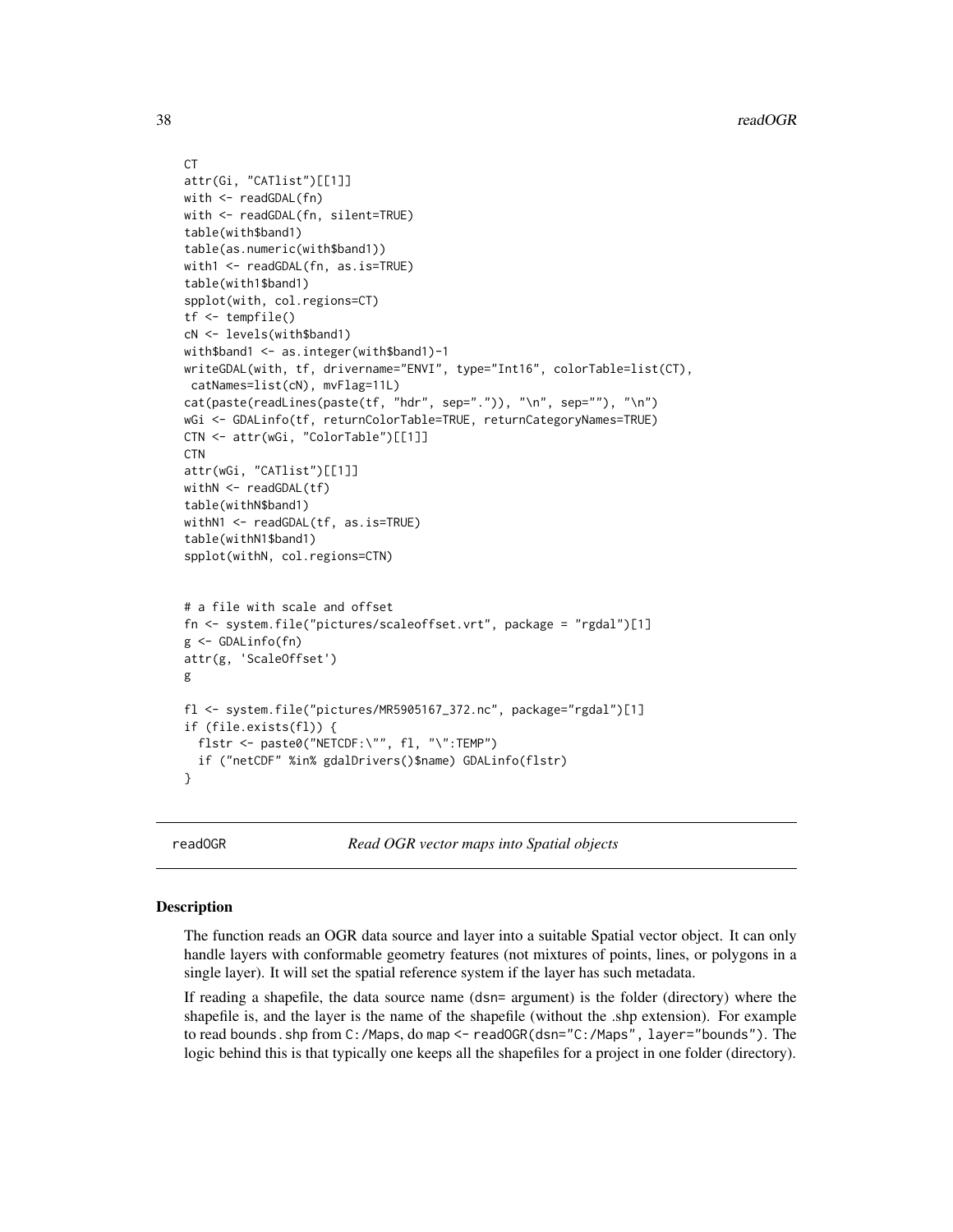#### readOGR 39

As noted below, for other file type drivers, the dsn= argument is interpreted differently, and may be the file name itself, as for example with the GPX driver for reading GPS data as layer="tracks" lines or layer="track\_points" points.

## Usage

```
readOGR(dsn, layer, verbose = TRUE, p4s=NULL,
stringsAsFactors=as.logical(NA),
drop_unsupported_fields=FALSE,
pointDropZ=FALSE, dropNULLGeometries=TRUE,
useC=TRUE, disambiguateFIDs=FALSE, addCommentsToPolygons=TRUE,
encoding=NULL, use_iconv=FALSE, swapAxisOrder=FALSE, require_geomType = NULL,
integer64="no.loss", GDAL1_integer64_policy=FALSE, morphFromESRI = NULL,
dumpSRS = FALSE, enforce_xy = NULL, D3_if_2D3D_points=FALSE, missing_3D=0)
ogrInfo(dsn, layer, encoding=NULL,
use_iconv=FALSE, swapAxisOrder=FALSE, require_geomType = NULL,
morphFromESRI = NULL, dumpSRS = FALSE, enforce_xy = NULL,
D3_if_2D3D_points=FALSE)
ogrFIDs(dsn, layer)
ogrDrivers()
OGRSpatialRef(dsn, layer, morphFromESRI=NULL, dumpSRS = FALSE, driver = NULL,
enforce_xy = NULL, get_source_if_boundcrs=TRUE)
ogrListLayers(dsn)
## S3 method for class 'ogrinfo'
print(x, \ldots)
```
## Arguments

|                         | dsn     | data source name (interpretation varies by driver — for some drivers, dsn is a<br>file name, but may also be a folder)                                                                                                                                                                                                                                                                 |
|-------------------------|---------|----------------------------------------------------------------------------------------------------------------------------------------------------------------------------------------------------------------------------------------------------------------------------------------------------------------------------------------------------------------------------------------|
|                         | layer   | layer name (varies by driver, may be a file name without extension). From rgdal<br>1.2.*, layer may be missing, in which case ogrListLayers examines the dsn,<br>and fails if there are no layers, silently reads the only layer if only one layer is<br>found, and reads the first layer if multiple layers are present, issuing a warning<br>that layer should be given explicitly.  |
|                         | verbose | report progress                                                                                                                                                                                                                                                                                                                                                                        |
|                         | p4s     | PROJ4 string defining CRS, if default NULL, the value is read from the OGR<br>data set                                                                                                                                                                                                                                                                                                 |
| stringsAsFactors        |         |                                                                                                                                                                                                                                                                                                                                                                                        |
|                         |         | logical: should character vectors be converted to factors? Default NA, which<br>uses the deprecated default.stringsAsFactors() in $R < 4.1.0$ (see link[base]{data.frame}).<br>Before R 4, strings were converted to factors by default, as argument value<br>TRUE. See https://developer.r-project.org/Blog/public/2020/02/16/<br>stringsasfactors/index.html for details of changes. |
| drop_unsupported_fields |         |                                                                                                                                                                                                                                                                                                                                                                                        |
|                         |         | default FALSE, if TRUE skip fields other than String, Integer, and Real; Date,<br>Time and DateTime are converted to String                                                                                                                                                                                                                                                            |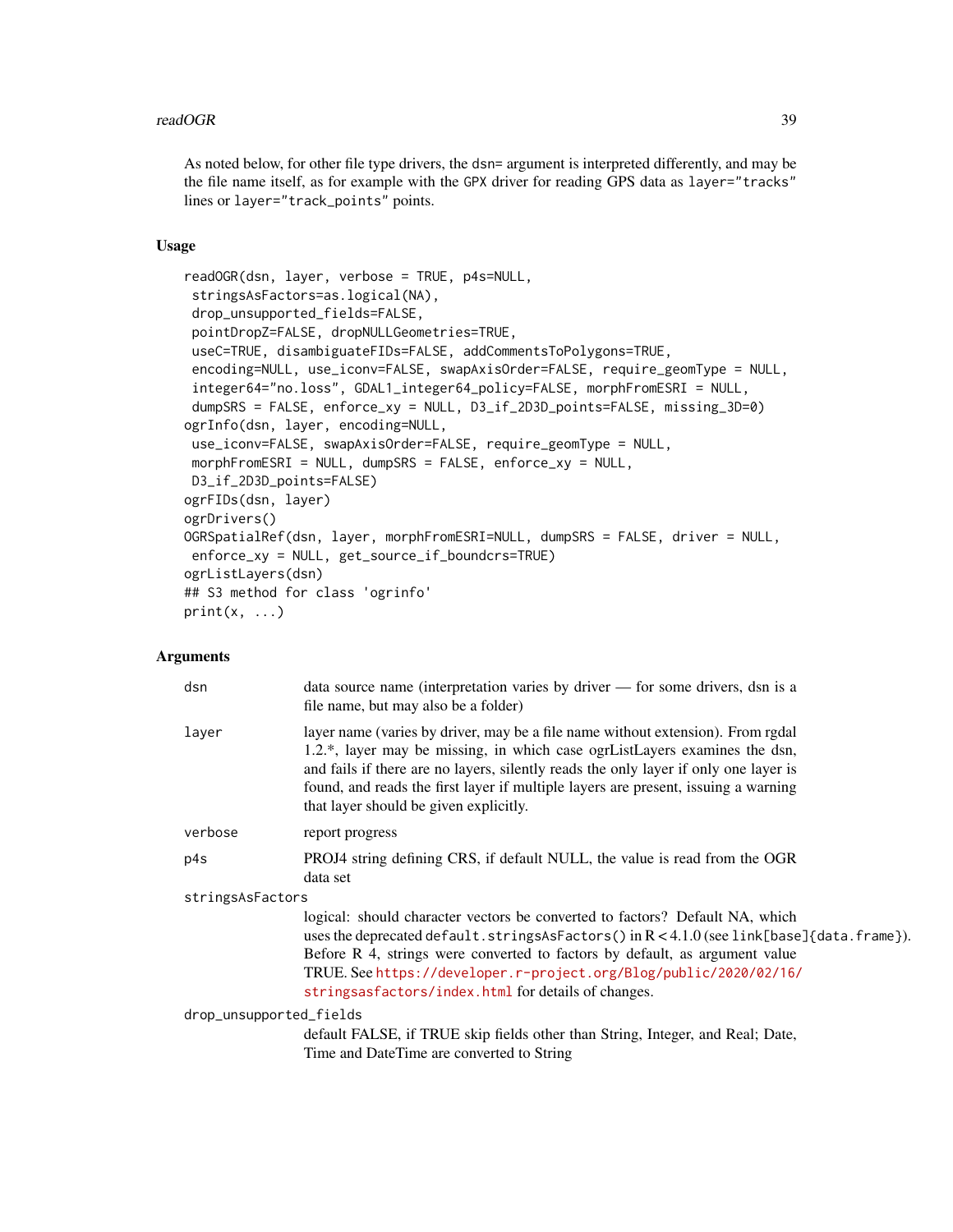<span id="page-39-0"></span>

| pointDropZ             | default FALSE, if TRUE, discard third coordinates for point geometries; third<br>coordinates are alway discarded for line and polygon geometries                                                                                                                                                                                                                                                                                                                                                                                                                                                                      |  |
|------------------------|-----------------------------------------------------------------------------------------------------------------------------------------------------------------------------------------------------------------------------------------------------------------------------------------------------------------------------------------------------------------------------------------------------------------------------------------------------------------------------------------------------------------------------------------------------------------------------------------------------------------------|--|
| dropNULLGeometries     |                                                                                                                                                                                                                                                                                                                                                                                                                                                                                                                                                                                                                       |  |
|                        | default TRUE, drop both declared NULL geometries, and empty geometries<br>with no coordinates; if FALSE, return a data frame with the attribute values of<br>the NULL and empty geometries. From 1.3-6, setting FALSE also works when<br>there are no geometries at all, returning a data.frame including all FIDs                                                                                                                                                                                                                                                                                                    |  |
| useC                   | default TRUE, if FALSE use original interpreted code in a loop                                                                                                                                                                                                                                                                                                                                                                                                                                                                                                                                                        |  |
| disambiguateFIDs       |                                                                                                                                                                                                                                                                                                                                                                                                                                                                                                                                                                                                                       |  |
|                        | default FALSE, if TRUE, and FID values are not unique, they will be set to<br>unique values 1:N for N features; problem observed in GML files                                                                                                                                                                                                                                                                                                                                                                                                                                                                         |  |
| addCommentsToPolygons  |                                                                                                                                                                                                                                                                                                                                                                                                                                                                                                                                                                                                                       |  |
|                        | default TRUE, may be set FALSE for legacy behaviour; used to indicate which<br>interior rings are holes in which exterior rings in conformance with OGC SFS<br>specifications                                                                                                                                                                                                                                                                                                                                                                                                                                         |  |
| encoding               | default NULL, if set to a character string, and the driver is "ESRI Shapefile", and<br>use_iconv is FALSE, it is passed to the CPL Option "SHAPE_ENCODING"<br>immediately before reading the DBF of a shapefile. If use_iconv is TRUE, and<br>encoding is not NULL, it will be used to convert input strings from the given<br>value to the native encoding for the system/platform.                                                                                                                                                                                                                                  |  |
| use_iconv              | default FALSE; if TRUE and encoding is not NULL, it will be used to convert<br>input strings from the given value to the native encoding for the system/platform.                                                                                                                                                                                                                                                                                                                                                                                                                                                     |  |
| swapAxisOrder          | default FALSE, if TRUE, treat y coordinate as Easting, x as Northing, that is the<br>opposite to the assumed order; this may be needed if some OGR read drivers do<br>not behave as expected                                                                                                                                                                                                                                                                                                                                                                                                                          |  |
| require_geomType       |                                                                                                                                                                                                                                                                                                                                                                                                                                                                                                                                                                                                                       |  |
|                        | , default NULL, if one of: c("wkbPoint", "wkbLineString", "wkbPolygon"),<br>then in input with multiple geometry types, the chosen type will be read                                                                                                                                                                                                                                                                                                                                                                                                                                                                  |  |
| integer64              | default "no.loss" (from rgdal 1.2.*). From GDAL 2, fields to be read may<br>also take Integer64 values. As R has no such storage mode, three options are<br>offered, analogous with type.convert for numeric conversion: "allow.loss"<br>which clamps to 32-bit signed integer (default $\lt$ rgdal 1.2), "warn.loss" - as<br>"allow.loss" but warns when clamping occurs, and "no.loss", which reads as a<br>character string using the formatting applied by default by GDAL (default $>=$<br>rgdal 1.2). The use of 64-bit integers is usually a misunderstanding, as such data<br>is almost always a long key ID. |  |
| GDAL1_integer64_policy |                                                                                                                                                                                                                                                                                                                                                                                                                                                                                                                                                                                                                       |  |
|                        | default FALSE, if TRUE, Integer64 fields are read as doubles                                                                                                                                                                                                                                                                                                                                                                                                                                                                                                                                                          |  |
| morphFromESRI          | default NULL, morph from ESRI WKT1 dialect                                                                                                                                                                                                                                                                                                                                                                                                                                                                                                                                                                            |  |
| dumpSRS                | dump SRS to stdout from inside GDAL to debug conversion - developer use<br>only                                                                                                                                                                                                                                                                                                                                                                                                                                                                                                                                       |  |
| enforce_xy             | (PROJ6+/GDAL3+) either use global setting (default NULL) or override policy<br>for coordinate ordering easting/x as first axis, northing/y as second axis.                                                                                                                                                                                                                                                                                                                                                                                                                                                            |  |
| get_source_if_boundcrs |                                                                                                                                                                                                                                                                                                                                                                                                                                                                                                                                                                                                                       |  |
|                        | The presence of the +towgs84= key in a Proj4 string projargs= argument value<br>may promote the output WKT2 CRS to BOUNDCRS for PROJ >= 6 and GDAL                                                                                                                                                                                                                                                                                                                                                                                                                                                                    |  |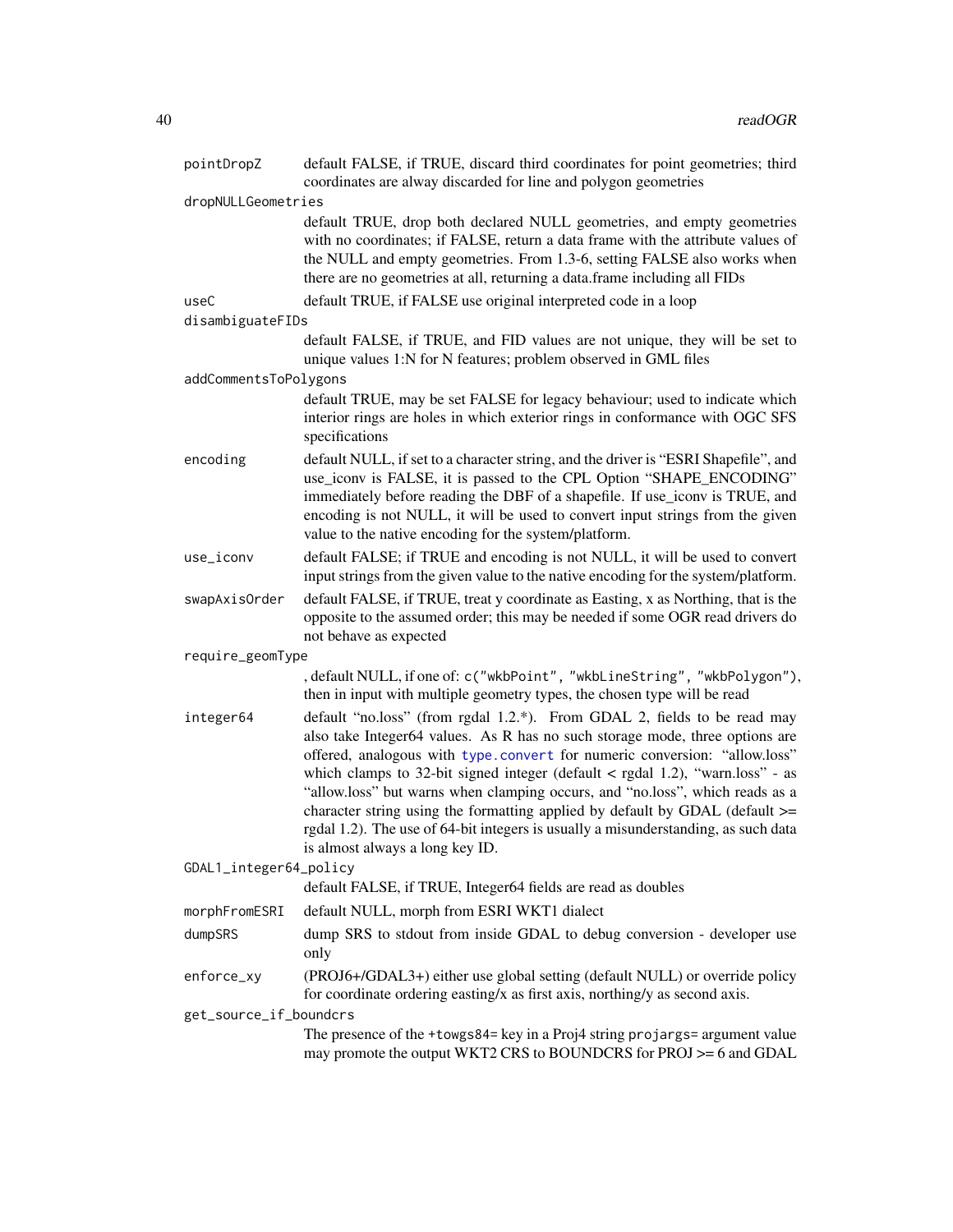|                   | $\geq$ 3, which is a coordinate operation from the input datum to WGS84. This is<br>often unfortunate, so a PROJ function is called through <b>rgdal</b> to retrieve the<br>underlying source definition. |
|-------------------|-----------------------------------------------------------------------------------------------------------------------------------------------------------------------------------------------------------|
| D3_if_2D3D_points |                                                                                                                                                                                                           |
|                   | https://github.com/r-spatial/sf/issues/1683 case of mixed 2D/3D track points -<br>set TRUE to 3D to pass                                                                                                  |
| missing_3D        | default 0, may be finite real numbers; https://github.com/r-spatial/sf/issues/1683                                                                                                                        |
| driver            | default NULL, driver found using ogrListLayers from the data source; other-<br>wise already known and passed through from a calling function                                                              |
| x                 | ogrinfo object                                                                                                                                                                                            |
| .                 | other arguments to print method                                                                                                                                                                           |

#### Details

The drivers available will depend on the installation of GDAL/OGR, and can vary; the ogrDrivers() function shows which are available, and which may be written (but all are assumed to be readable). Note that stray files in data source directories (such as \*.dbf) may lead to suprious errors that accompanying \*.shp are missing.

## Value

A Spatial object is returned suiting the vector data source, either a SpatialPointsDataFrame (using an AttributeList for its data slot directly), a SpatialLinesDataFrame, or a SpatialPolygonsDataFrame.

## Note

The bases for this implementation are taken from functions in Barry Rowlingson's draft Rmap package, and from Radim Blazek's v.in.ogr program in GRASS.

Please note that the OGR drivers used may not handle missing data gracefully, and be prepared to have to correct for this manually. From rgdal 0.5-27, missing value handling has been improved, and OGR unset field values are set to NA in R, but drivers and external files may vary in their representations of missing values.

In addition, from 0.6-9 date and time fields are read as strings rather than being treated as unsupported; NULL geometries are identified and dropped. There are differences in the reporting of NULL geometries between ogrInfo and readOGR - in ogrInfo, only declared NULL geometries are reported, but in readOGR, any line or polygon geometries with no coordinates are assigned NULL geometry status as well. An attempt is made to close unclosed rings in polygon geometries.

For reading GPX files, refer to the OGR GPX format documentation for the use of layer tags: "waypoints", "tracks", "routes", "track\_points" and "route\_points" - reading GPX files requires a build of GDAL/OGR with the expat XML library.

From 0.6-10, attempts are made to detect deleted features still present in the layer, but not read. Apparently features deleted in Qgis are only marked as deleted, but are still in the layer. These are not NULL geometries, but still need to be handled. An attempt is made to check the FID values, and ogrFIDs now returns attributes permitting this oddity to be detected. Such deleted features were seen as NULL in 0.6-9, but are not such.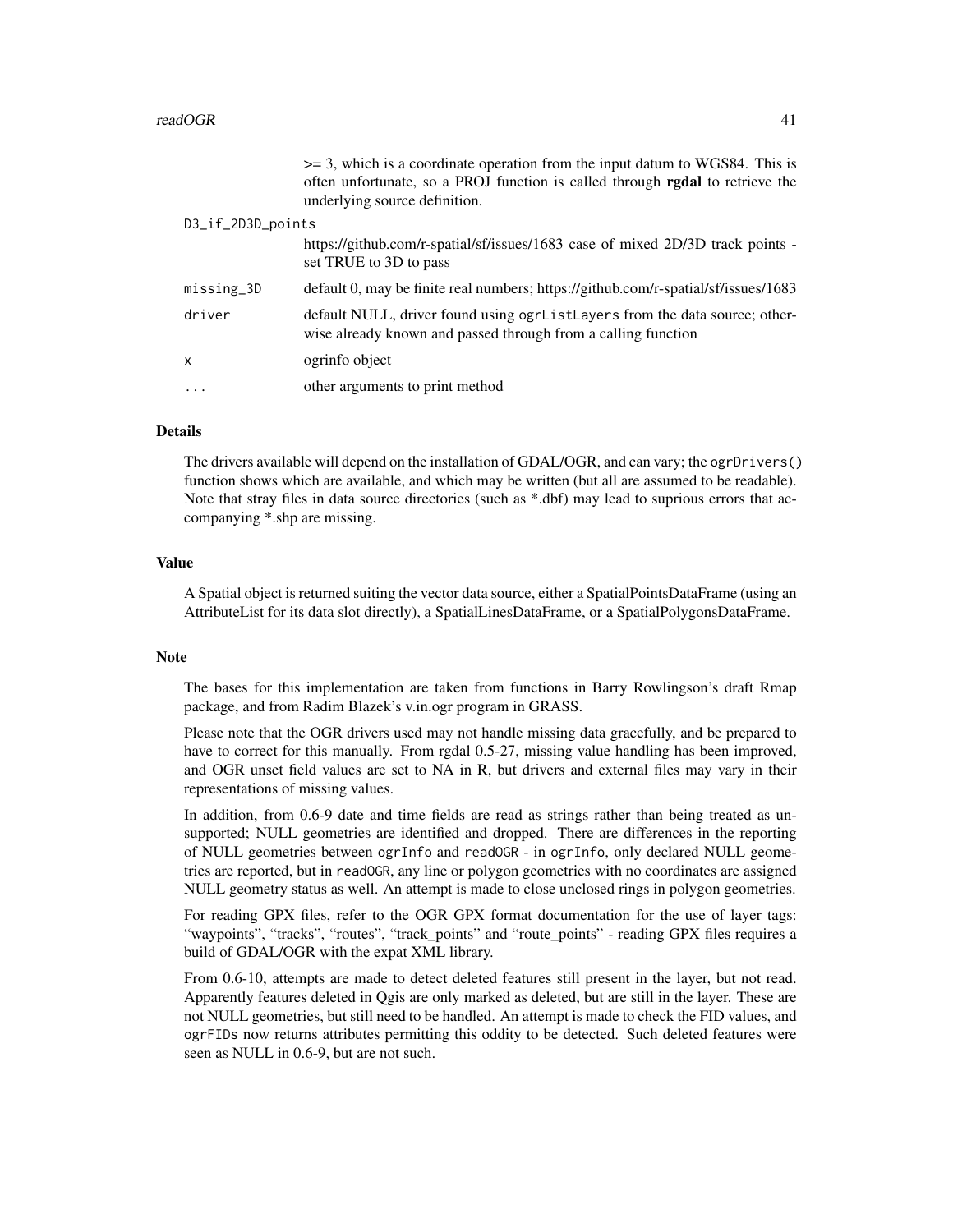From 0.7-24, if the layer has no fields, a single field containing the FID values is placed in the data slot of the returned object.

From 0.7-24, attempts are begun to provide users with arguments to control reading from OGR/shapefile driver when the encoding is inappropriate (especially the setting of LDID in shapefile DBFs, and the SHAPE\_ENCODING environment variable).

While there is no certainty, newer drivers such as KML, GML, SQLite and Geopackage (GPKG) may encode string fields as UTF-8. Users are advised to explore this on a case to case basis using [Encoding](#page-0-0) on string fields of input objects.

Because of the representation of DateTime data in OGR, decimal seconds in input data are rounded to integer seconds, see: <https://trac.osgeo.org/gdal/ticket/2680>.

Because some drivers support reading string, integer and real list fields, support has been introduced into ogrInfo from version 0.9-1 to report their presence and the maximum counts of list items. This may lead to the introduction of the -splitlistfields facility from the command line utility ogrinfo. In addition, ogrInfo reports that there are no features when counting FIDs in a while loop over features in ogrFIDs never enters the loop, despite the layer feature count reporting at least one feature.

## Author(s)

Roger Bivand

#### References

```
https://gdal.org/drivers/vector/index.html, https://resources.oreilly.com/examples/
9780596008659
```
#### See Also

[SpatialPointsDataFrame-class](#page-0-0), [SpatialLinesDataFrame-class](#page-0-0), [SpatialPolygonsDataFrame-class](#page-0-0), [readShapePoly](#page-0-0), [iconv](#page-0-0)

```
set_thin_PROJ6_warnings(TRUE)
ogrDrivers()
dsn <- system.file("vectors", package = "rgdal")[1]
ogrListLayers(dsn)
ogrInfo(dsn)
ogrInfo(dsn=dsn, layer="cities")
owd \leftarrow getwd()setwd(dsn)
ogrInfo(dsn="cities.shp")
ogrInfo(dsn="cities.shp", layer="cities")
setwd(owd)
ow <- options("warn")$warn
options("warn"=1)
cities <- readOGR(dsn=dsn, layer="cities")
str(slot(cities, "data"))
if (new_proj_and_gdal()) comment(slot(cities, "proj4string"))
```
<span id="page-41-0"></span>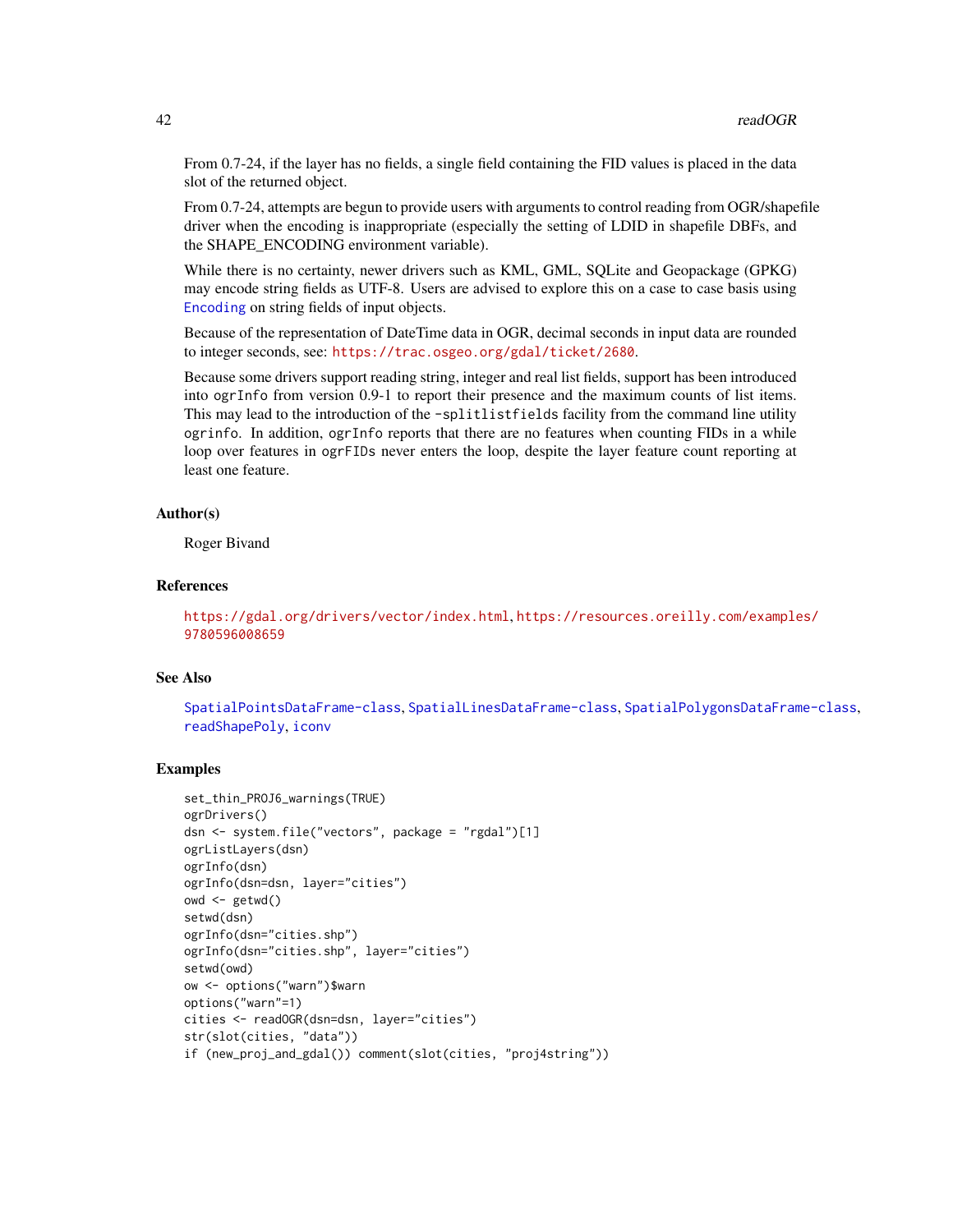#### readOGR 43

```
cities$POPULATION <- type.convert(as.character(cities$POPULATION),
 na.strings="-99", numerals="no.loss")
str(slot(cities, "data"))
cities <- readOGR(dsn=dsn, layer="cities", GDAL1_integer64_policy=TRUE)
str(slot(cities, "data"))
options("warn"=ow)
summary(cities)
table(Encoding(as.character(cities$NAME)))
ogrInfo(dsn=dsn, layer="kiritimati_primary_roads")
OGRSpatialRef(dsn=dsn, layer="kiritimati_primary_roads")
kiritimati_primary_roads <- readOGR(dsn=dsn, layer="kiritimati_primary_roads")
summary(kiritimati_primary_roads)
if (new_proj_and_gdal()) comment(slot(kiritimati_primary_roads, "proj4string"))
ogrInfo(dsn=dsn, layer="scot_BNG")
OGRSpatialRef(dsn=dsn, layer="scot_BNG")
scot_BNG <- readOGR(dsn=dsn, layer="scot_BNG")
summary(scot_BNG)
if (new_proj_and_gdal()) comment(slot(scot_BNG, "proj4string"))
if ("GML" %in% ogrDrivers()$name) {
 dsn <- system.file("vectors/airports.gml", package = "rgdal")[1]
 airports <- try(readOGR(dsn=dsn, layer="airports"))
 if (!inherits(airports, "try-error")) {
    summary(airports)
    if (new_proj_and_gdal()) comment(slot(airports, "proj4string"))
 }
}
dsn <- system.file("vectors/ps_cant_31.MIF", package = "rgdal")[1]
ogrInfo(dsn=dsn, layer="ps_cant_31")
ps_cant_31 <- readOGR(dsn=dsn, layer="ps_cant_31")
summary(ps_cant_31)
sapply(as(ps_cant_31, "data.frame"), class)
if (new_proj_and_gdal()) comment(slot(ps_cant_31, "proj4string"))
ps_cant_31 <- readOGR(dsn=dsn, layer="ps_cant_31", stringsAsFactors=FALSE)
summary(ps_cant_31)
sapply(as(ps_cant_31, "data.frame"), class)
dsn <- system.file("vectors/Up.tab", package = "rgdal")[1]
ogrInfo(dsn=dsn, layer="Up")
Up <- readOGR(dsn=dsn, layer="Up")
summary(Up)
if (new_proj_and_gdal()) comment(slot(Up, "proj4string"))
dsn <- system.file("vectors/test_trk2.gpx", package = "rgdal")[1]
test_trk2 <- try(readOGR(dsn=dsn, layer="tracks"))
if (!inherits(test_trk2, "try-error")) {
 summary(test_trk2)
 if (new_proj_and_gdal()) comment(slot(test_trk2, "proj4string"))
}
test_trk2pts <- try(readOGR(dsn=dsn, layer="track_points"))
if (!inherits(test_trk2pts, "try-error")) {
  summary(test_trk2pts)
 if (new_proj_and_gdal()) comment(slot(test_trk2pts, "proj4string"))
}
dsn <- system.file("vectors", package = "rgdal")[1]
ogrInfo(dsn=dsn, layer="trin_inca_pl03")
```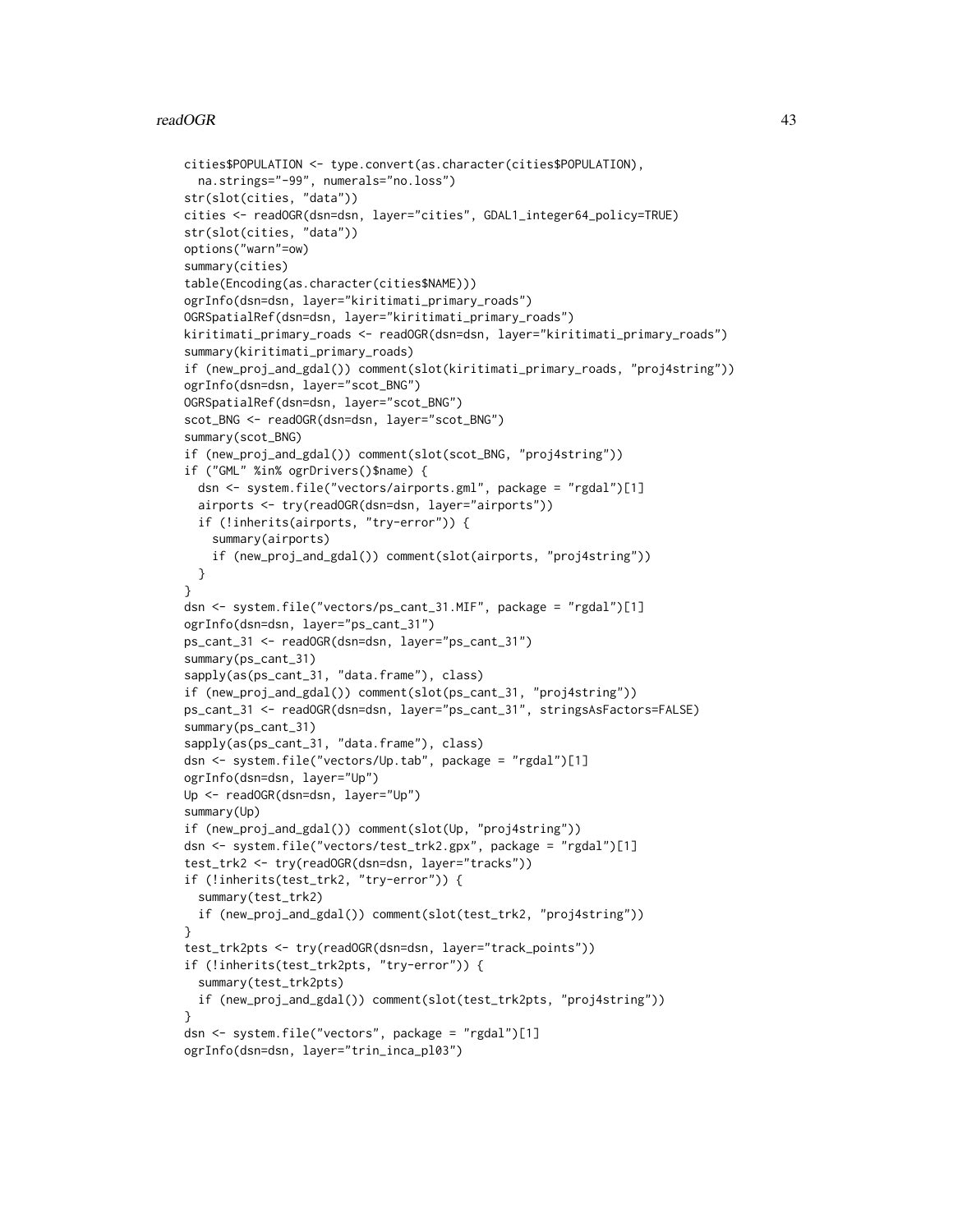```
birds <- readOGR(dsn=dsn, layer="trin_inca_pl03")
summary(birds)
if (new_proj_and_gdal()) comment(slot(birds, "proj4string"))
dsn <- system.file("vectors/PacoursIKA2.TAB", package = "rgdal")[1]
try(ogrInfo(dsn, "PacoursIKA2"))
ogrInfo(dsn, "PacoursIKA2", require_geomType="wkbPoint")
plot(readOGR(dsn, "PacoursIKA2", require_geomType="wkbLineString"), col="red")
plot(readOGR(dsn, "PacoursIKA2", require_geomType="wkbPoint"), add=TRUE)
odir <- getwd()
setwd(system.file("vectors", package = "rgdal")[1])
ow <- options("warn")$warn
options("warn"=1)
ogrInfo("test64.vrt", "test64")
str(readOGR("test64.vrt", "test64", verbose=FALSE, integer64="allow.loss")$val)
str(readOGR("test64.vrt", "test64", verbose=FALSE, integer64="warn.loss")$val)
str(readOGR("test64.vrt", "test64", verbose=FALSE, integer64="no.loss")$val)
str(readOGR("test64.vrt", "test64", verbose=FALSE, stringsAsFactors=FALSE,
integer64="no.loss")$val)
setwd(odir)
options("warn"=ow)
```
RGB2PCT *Convert RGB three band to single band colour table*

## **Description**

This function converts a three-band GDALReadOnlyDataset into a single band of colour indices as a GDALTransientDataset.

#### Usage

```
RGB2PCT(x, band, driver.name = 'MEM', noolors = 256, set.ctab = TRUE)
```
## Arguments

| X           | a three-band GDALReadOnlyDataset object                                                                                 |
|-------------|-------------------------------------------------------------------------------------------------------------------------|
| band        | a vector of numbers, recycled up to 3 in length                                                                         |
| driver.name | default MEM                                                                                                             |
| ncolors     | a number of colours between 2 and 256                                                                                   |
| set.ctab    | default TRUE, when the dithered dataset handle is returned, otherwise a list of<br>the dataset and the PCT colour table |

#### Value

The value returned is a either GDALTransientDataset or a list of a GDALTransientDataset and a colour table.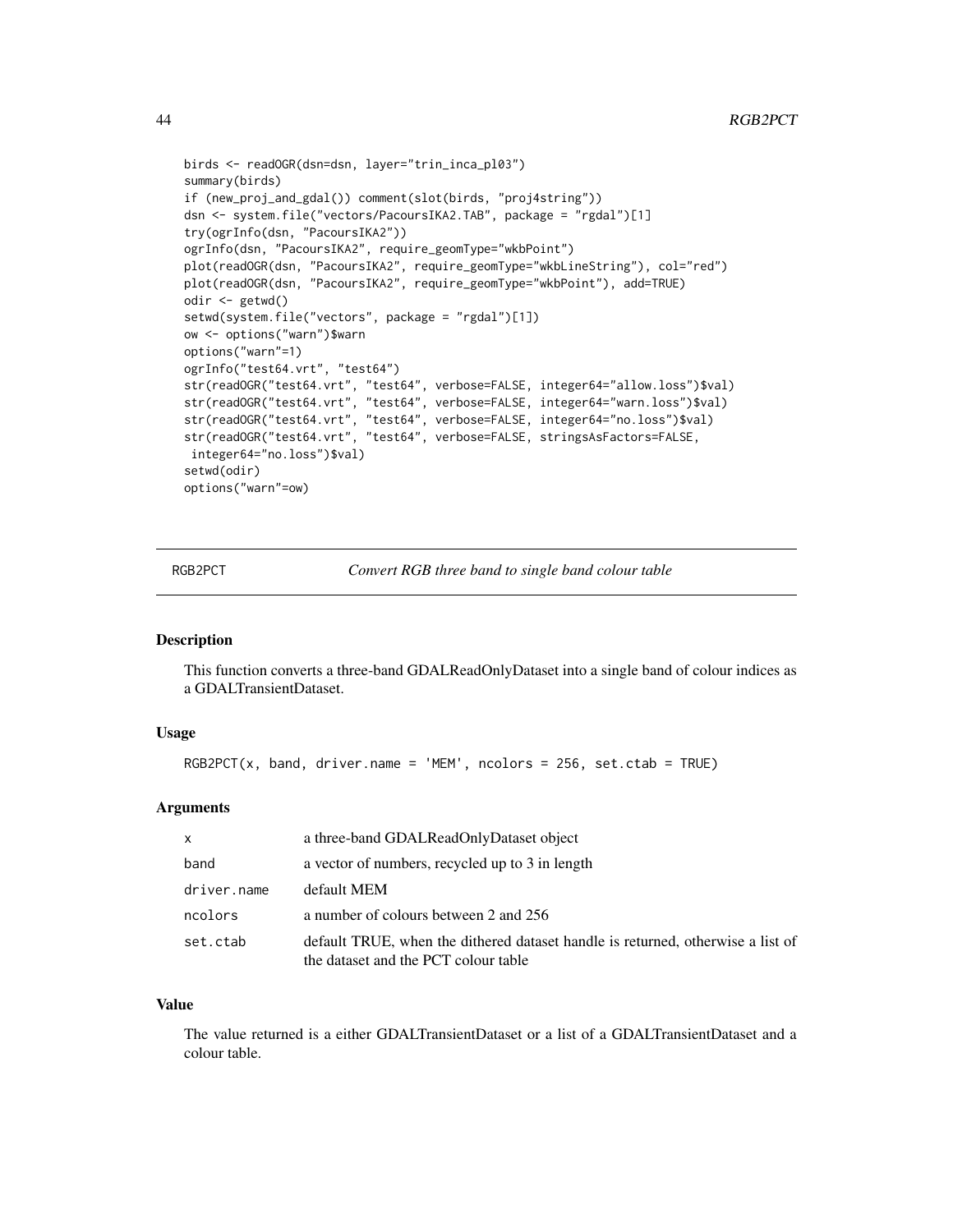## <span id="page-44-0"></span>SGDF2PCT 45

## Author(s)

Tim Keitt

## References

<https://gdal.org/>

## Examples

```
## Not run:
logo <- system.file("pictures/Rlogo.jpg", package="rgdal")[1]
x <- GDAL.open(logo)
dim(x)
dx <- RGB2PCT(x, band=1:3)displayDataset(dx, reset.par=FALSE)
dim(dx)
GDAL.close(x)
GDAL.close(dx)
```
## End(Not run)

SGDF2PCT *Convert RGB three band to single band colour table*

## Description

This function converts a three-band SpatialGridDataFrame into a single band of colour indices and a colour look-up table using RGB2PCT. vec2RGB uses given breaks and colours (like image) to make a three column matrix of red, green, and blue values for a numeric vector.

#### Usage

```
SGDF2PCT(x, ncolors = 256, adjust.bands=TRUE)
vec2RGB(vec, breaks, col)
```
## Arguments

| $\mathsf{x}$ | a three-band Spatial GridDataFrame object                                                                               |
|--------------|-------------------------------------------------------------------------------------------------------------------------|
| ncolors      | a number of colours between 2 and 256                                                                                   |
| adjust.bands | default TRUE; if FALSE the three bands must lie each between 0 and 255, but<br>will not be streched within those bounds |
| vec          | a numeric vector                                                                                                        |
| breaks       | a set of breakpoints for the colours: must give one more breakpoint than colour                                         |
| col          | a list of colors                                                                                                        |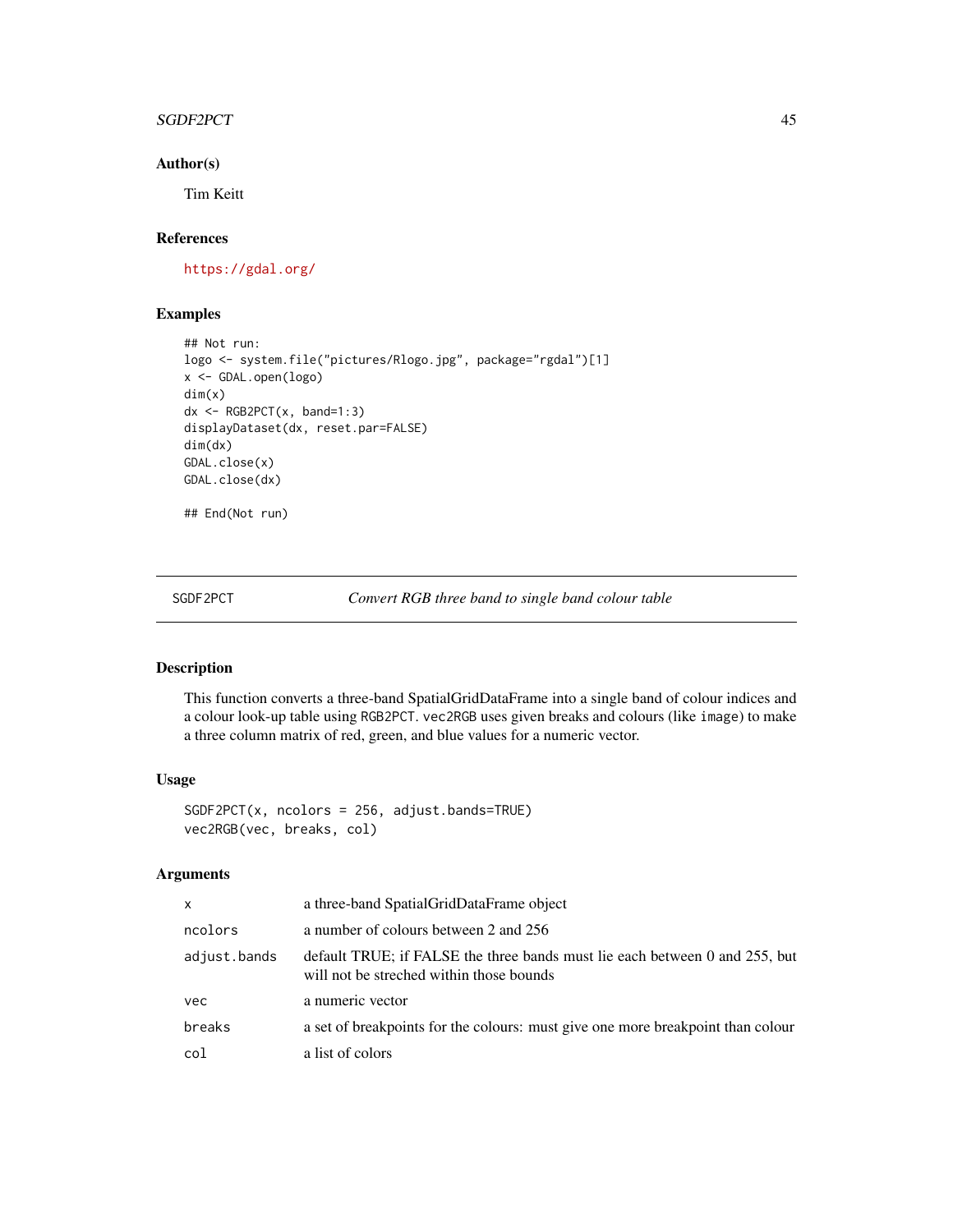## Value

The value returned is a list:

| idx | a vector of colour indices in the same spatial order as the input object |
|-----|--------------------------------------------------------------------------|
| ct  | a vector of RGB colours                                                  |

## Author(s)

Roger Bivand

## References

<https://gdal.org/>

```
logo <- system.file("pictures/Rlogo.jpg", package="rgdal")[1]
SGlogo <- readGDAL(logo)
cols <- SGDF2PCT(SGlogo)
SGlogo$idx <- cols$idx
image(SGlogo, "idx", col=cols$ct)
SGlogo <- readGDAL(logo)
cols <- SGDF2PCT(SGlogo, ncolors=64)
SGlogo$idx <- cols$idx
image(SGlogo, "idx", col=cols$ct)
SGlogo <- readGDAL(logo)
cols <- SGDF2PCT(SGlogo, ncolors=8)
SGlogo$idx <- cols$idx
image(SGlogo, "idx", col=cols$ct)
data(meuse.grid)
coordinates(meuse.grid) <- c("x", "y")
gridded(meuse.grid) <- TRUE
fullgrid(meuse.grid) <- TRUE
summary(meuse.grid$dist)
opar <- par(no.readonly=TRUE)
par(mfrow=c(1,2), mar=c(1,1,1,1)+0.1)
image(meuse.grid, "dist", breaks=seq(0,1,1/10), col=bpy.colors(10))
RGB <- vec2RGB(meuse.grid$dist, breaks=seq(0,1,1/10), col=bpy.colors(10))
summary(RGB)
meuse.grid$red <- RGB[,1]
meuse.grid$green <- RGB[,2]
meuse.grid$blue <- RGB[,3]
cols <- SGDF2PCT(meuse.grid[c("red", "green", "blue")], ncolors=10,
adjust.bands=FALSE)
is.na(cols$idx) <- is.na(meuse.grid$dist)
meuse.grid$idx <- cols$idx
image(meuse.grid, "idx", col=cols$ct)
par(opar)
# Note: only one wrongly classified pixel after NA handling/dropping
# The functions are not written to be reversible
sort(table(findInterval(meuse.grid$dist, seq(0,1,1/10), all.inside=TRUE)))
sort(table(cols$idx))
```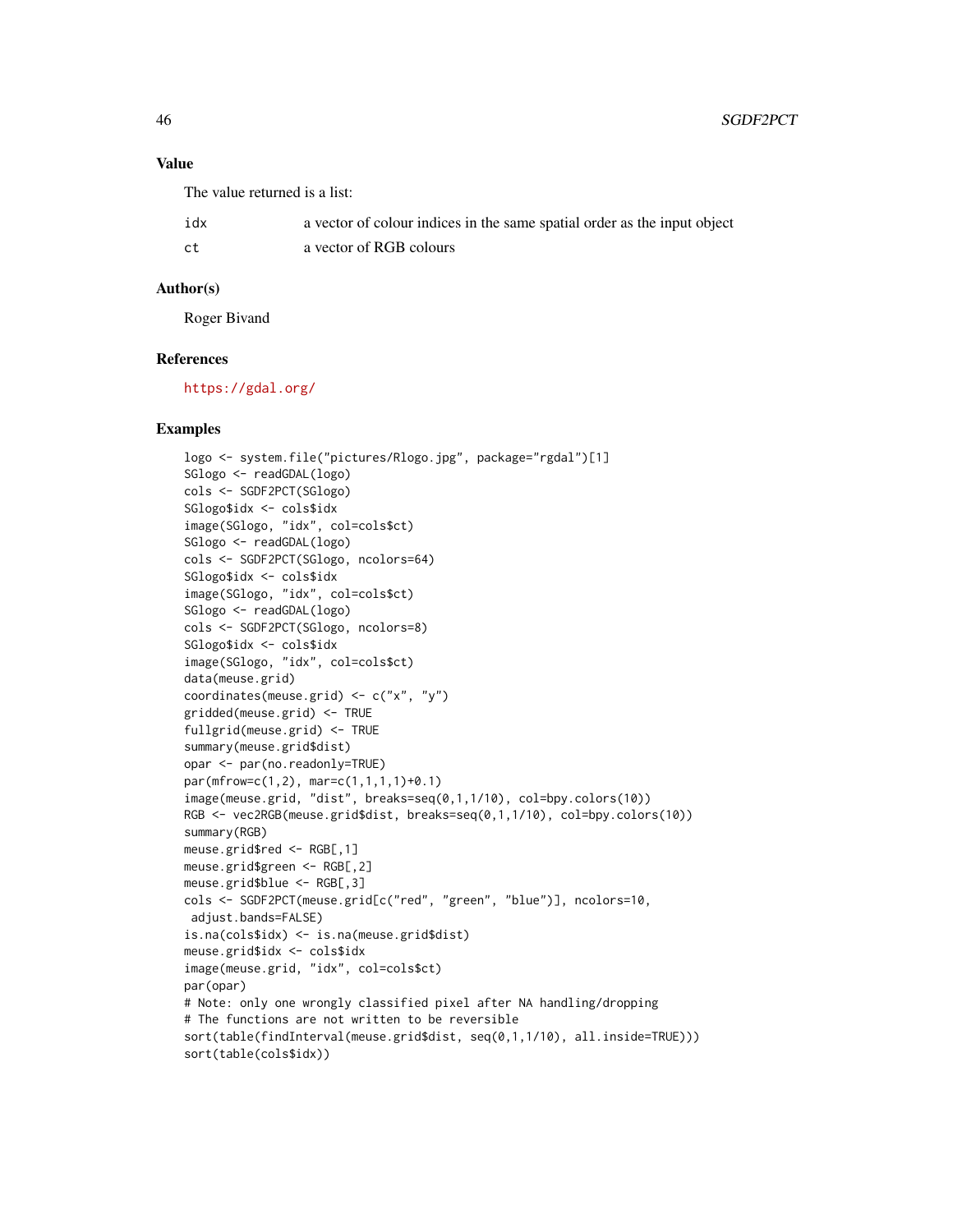<span id="page-46-0"></span>

#### <span id="page-46-1"></span>Description

In modern workflows with PROJ  $>= 6$  and GDAL  $>= 3$ , use only showSRID() DEPRECATED: Use GDAL/OGR spatial reference objects to convert a PROJ.4 representation to a Well-Known Text representation, and report an EPSG code if it can be determined by OGR SRS services.

## Usage

```
showWKT(p4s, file = NULL, morphToESRI = FALSE, enforce_xy = NULL)showP4(wkt, morphFromESRI=FALSE, enforce_xy = NULL)
showEPSG(p4s, enforce_xy = NULL)
showSRID(inSRID, format="WKT2", multiline="NO", enforce_xy = NULL, EPSG_to_init=TRUE,
prefer_proj=NULL)
get_P6_datum_hard_fail()
set_P6_datum_hard_fail(value)
get_thin_PROJ6_warnings()
set_thin_PROJ6_warnings(value)
get_prefer_proj()
set_prefer_proj(value)
get_rgdal_show_exportToProj4_warnings()
set_rgdal_show_exportToProj4_warnings(value)
get_PROJ6_warnings_count()
OSRIsProjected(obj)
```
#### Arguments

| p4s           | A valid PROJ.4 string representing a spatial reference system                                                                                                                                                                                                     |
|---------------|-------------------------------------------------------------------------------------------------------------------------------------------------------------------------------------------------------------------------------------------------------------------|
| file          | if not NULL, a file name to which the output Well-Known Text representation<br>should be written                                                                                                                                                                  |
| morphToESRI   | default FALSE, morph the WKT string to the representation used by ESRI;<br>set FALSE by default 2020-03-04 to avoid occasional Windows crashes seen<br>when passing a very modern WKT string to an old version of PROJ: https:<br>//github.com/edzer/sp/issues/75 |
| enforce_xy    | (PROJ6+/GDAL3+) either use global setting (default NULL) or override policy<br>for coordinate ordering easting/x as first axis, northing/y as second axis.                                                                                                        |
| wkt           | A valid WKT character string representing a spatial reference system                                                                                                                                                                                              |
| morphFromESRI | default TRUE, morph the WKT string from the representation used by ESRI                                                                                                                                                                                           |
| inSRID        | Input coordinate reference string                                                                                                                                                                                                                                 |
| obj           | valid CRS object                                                                                                                                                                                                                                                  |
| format        | Output format, default WKT2                                                                                                                                                                                                                                       |
| multiline     | Multiline output, either "NO" or "YES"                                                                                                                                                                                                                            |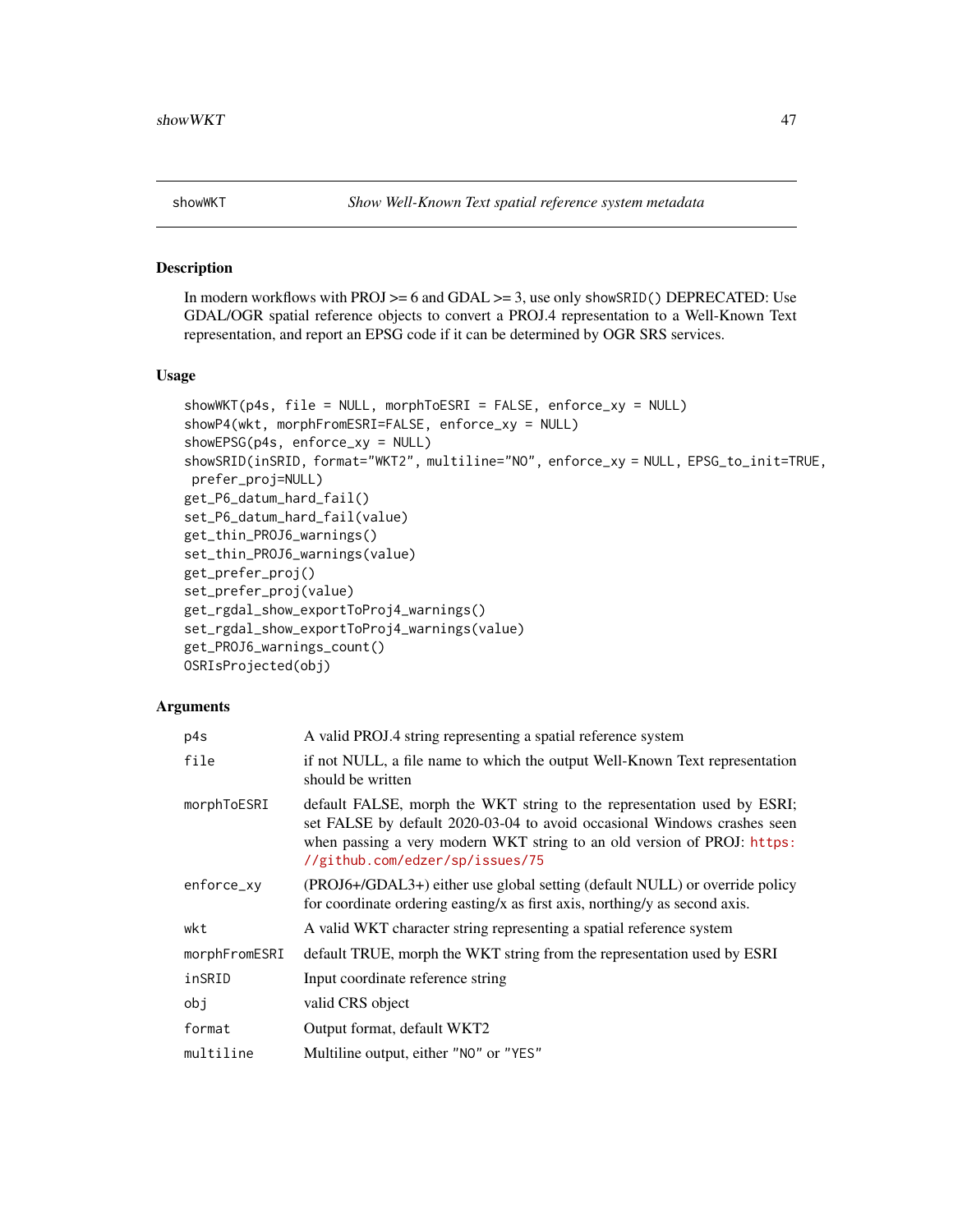<span id="page-47-0"></span>

| default NULL, if TRUE, use PROJ compiled code directly, rather than FALSE<br>prefer_proj<br>using PROJ via GDAL SRS; if NULL, uses value shown by get_prefer_proj()<br>set on startup to TRUE.<br>a logical value. For set_P6_datum_hard_fail(): by default, a deprecated/ignored<br>value<br>input DATUM key/value pair on reading a file with PROJ6 will give a warning<br>(default FALSE); if TRUE, an error is triggered, which may be trapped using<br>try. For set_thin_PROJ6_warnings() default FALSE, can be set to TRUE<br>to report only once and count the number of non-issues warnings, retrieved by<br>get_PROJ6_warnings_count(). For set_rgdal_show_exportToProj4_warnings(),<br>default in <b>rgdal</b> version 1.5.* TRUE, from 1.6 FALSE. The options ("rgdal_show_exportToProj4_war<br>may be used before loading <b>rgdal</b> to set the internal logical variables; if the op-<br>tion is set to "all", all warnings reporting CRS degradation stemming from<br>the GDAL OSR function exportToProj4() even if trivial are reported; if set<br>to "thin", all warnings are detected but thinned so that one report is given per | EPSG_to_init | default TRUE, workaround for PROJ 6.3.0 frailty leading to the dropping of<br>+ellps= and +units=; DATUM seems to disappear in the internal definition |
|------------------------------------------------------------------------------------------------------------------------------------------------------------------------------------------------------------------------------------------------------------------------------------------------------------------------------------------------------------------------------------------------------------------------------------------------------------------------------------------------------------------------------------------------------------------------------------------------------------------------------------------------------------------------------------------------------------------------------------------------------------------------------------------------------------------------------------------------------------------------------------------------------------------------------------------------------------------------------------------------------------------------------------------------------------------------------------------------------------------------------------------------------|--------------|--------------------------------------------------------------------------------------------------------------------------------------------------------|
|                                                                                                                                                                                                                                                                                                                                                                                                                                                                                                                                                                                                                                                                                                                                                                                                                                                                                                                                                                                                                                                                                                                                                      |              |                                                                                                                                                        |
|                                                                                                                                                                                                                                                                                                                                                                                                                                                                                                                                                                                                                                                                                                                                                                                                                                                                                                                                                                                                                                                                                                                                                      |              | function call; if set to "none", the degradations are detected but not reported.                                                                       |

## Value

For showWKT, a character string containing the WKT representation of the PROJ.4 string.

#### Note

The options("rgdal\_show\_exportToProj4\_warnings"="x") may be used before loading rgdal to set the internal logical variables; if the option is set to "all", all warnings reporting CRS degradation stemming from the GDAL OSR function exportToProj4() even if trivial are reported; if set to "thin", all warnings are detected but thinned so that one report is given per function call; if set to "none", the degradations are detected but not reported.

#### Author(s)

Roger Bivand

#### References

[https://gdal.org/tutorials/osr\\_api\\_tut.html](https://gdal.org/tutorials/osr_api_tut.html)

## See Also

[is.projected](#page-0-0), [CRS-class](#page-2-1)

```
set_thin_PROJ6_warnings(TRUE)
cities <- readOGR(system.file("vectors", package = "rgdal")[1], "cities")
readLines(system.file("vectors/cities.prj", package = "rgdal")[1])
showWKT(proj4string(cities))
showWKT("+init=epsg:28992")
showP4(showWKT("+init=epsg:28992"))
```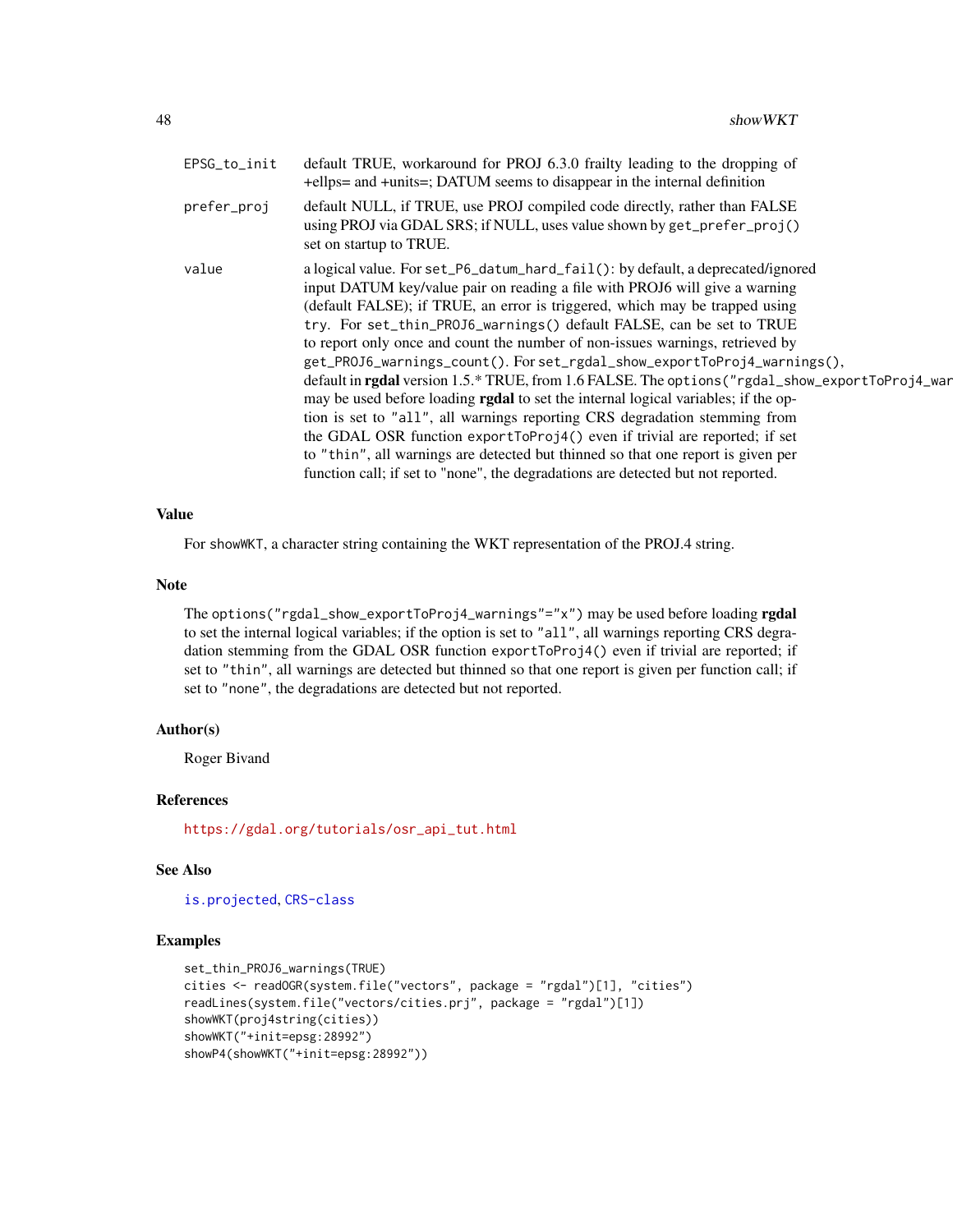```
showEPSG("+proj=utm +zone=30")
showEPSG("+proj=longlat +ellps=WGS84")
exts <- rgdal_extSoftVersion()
run <- new_proj_and_gdal()
if (run) {
  cat(showSRID("EPSG:27700", multiline="YES"), "\n")
}
if (run) {
(prj <- showSRID("EPSG:27700", "PROJ"))
}
if (run) {
showSRID(paste0(prj, " +datum=OSGB36"), "WKT1")
}
if (run) {
showSRID(paste0(prj, " +towgs84=370.936,-108.938,435.682"), "WKT1")
}
if (run) {
showSRID(paste0(prj, " +nadgrids=OSTN15_NTv2_OSGBtoETRS.gsb"), "WKT1")
}
if (run) {
showSRID(paste0(prj, " +datum=OSGB36"), "WKT2")
}
if (run) {
showSRID(paste0(prj, " +towgs84=370.936,-108.938,435.682"), "WKT2")
}
if (run) {
showSRID(paste0(prj, " +nadgrids=OSTN15_NTv2_OSGBtoETRS.gsb"), "WKT2")
}
if (run) {
showSRID("ESRI:102761", "WKT2")
}
if (run) {
showSRID("OGC:CRS84", "WKT2")
}
if (run) {
showSRID("urn:ogc:def:crs:OGC:1.3:CRS84", "WKT2")
\lambdaif (run) {
try(showSRID("", "WKT2"))
}
OSRIsProjected(CRS("+proj=longlat"))
OSRIsProjected(CRS("+proj=geocent"))
OSRIsProjected(CRS("+proj=geocent +units=km"))
```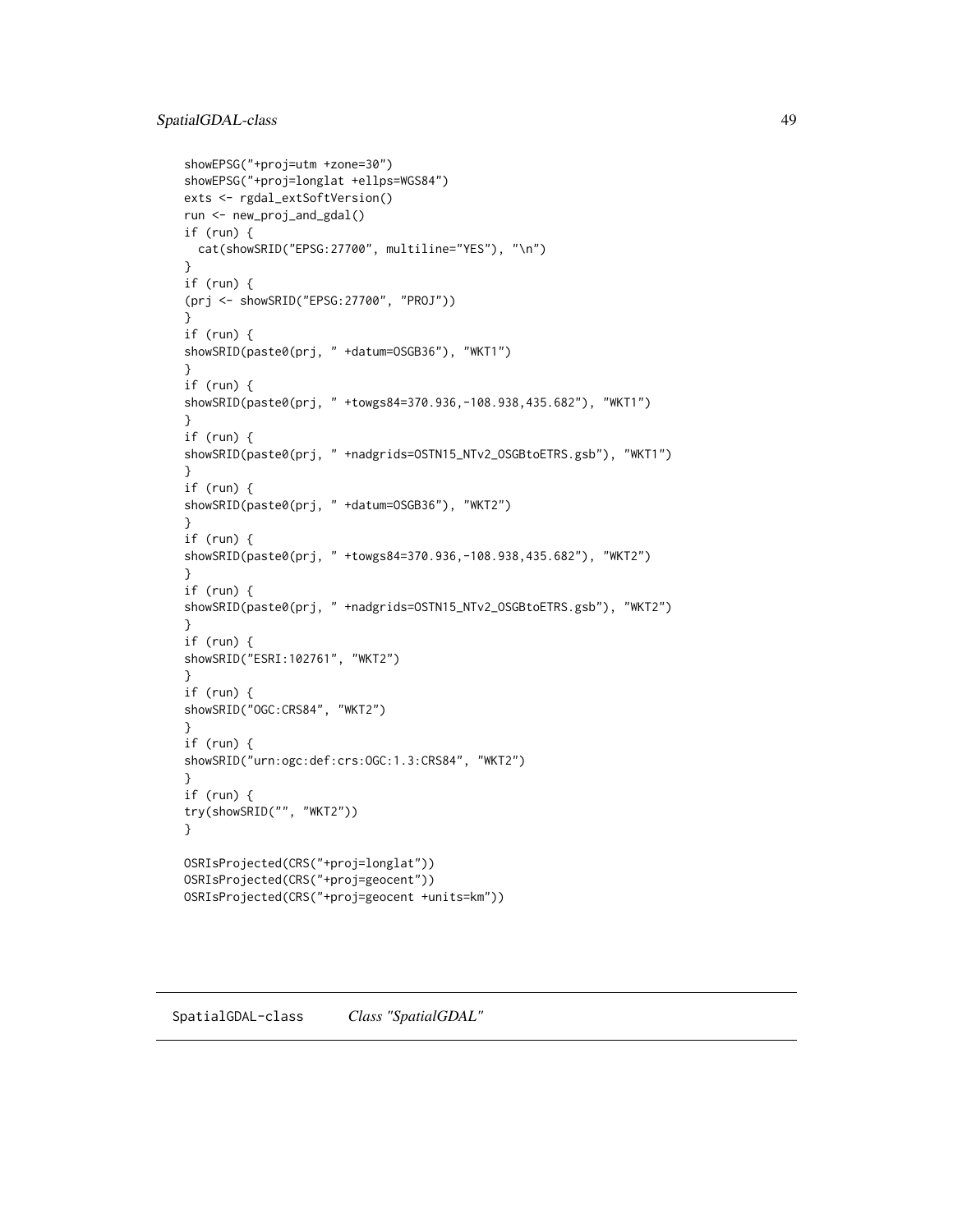## <span id="page-49-0"></span>Description

Class for spatial attributes that have spatial locations on a (full) regular grid on file, not (yet) actually read.

#### Usage

```
## S3 method for class 'SpatialGDAL'
open(con, ..., silent = FALSE, allowedDrivers = NULL, options=NULL)
## S3 method for class 'SpatialGDAL'
close(con, ...)
copy.SpatialGDAL(dataset, fname, driver = getDriver(dataset@grod),
 strict = FALSE, options = NULL, silent = FALSE)
```
#### Arguments

| con      | file name of grid map for opening, SpatialGDAL object for closing                                                                            |
|----------|----------------------------------------------------------------------------------------------------------------------------------------------|
| $\ddots$ | other arguments (currently ignored)                                                                                                          |
| silent   | logical; if TRUE, comment and non-fatal CPL driver errors suppressed                                                                         |
| dataset  | object of class SpatialGDAL                                                                                                                  |
| fname    | file name of grid map                                                                                                                        |
| driver   | GDAL driver name                                                                                                                             |
| strict   | TRUE if the copy must be strictly equivalent, or more normally FALSE indicat-<br>ing that the copy may adapt as needed for the output format |
|          | allowed Drivers a character vector of suggested driver short names may be provided starting from<br>GDAL 2.0                                 |
| options  | driver-specific options to be passed to the GDAL driver; only available for open-<br>ing datasets from GDAL 2.0                              |

## Objects from the Class

Objects can be created by calls of the form open. SpatialGDAL(name), , where name is the name of the GDAL file.

#### **Slots**

points: see [SpatialPoints;](#page-0-0) points slot which is not actually filled with all coordinates (only with min/max)

grid: see [GridTopology-class;](#page-0-0) grid parameters

grid.index: see [SpatialPixels-class;](#page-0-0) this slot is of zero length for this class, as the grid is full

bbox: Object of class "matrix"; bounding box

proj4string: Object of class "CRS"; projection

data: Object of class data.frame, containing attribute data

## Extends

Class [Spatial-class,](#page-0-0) directly.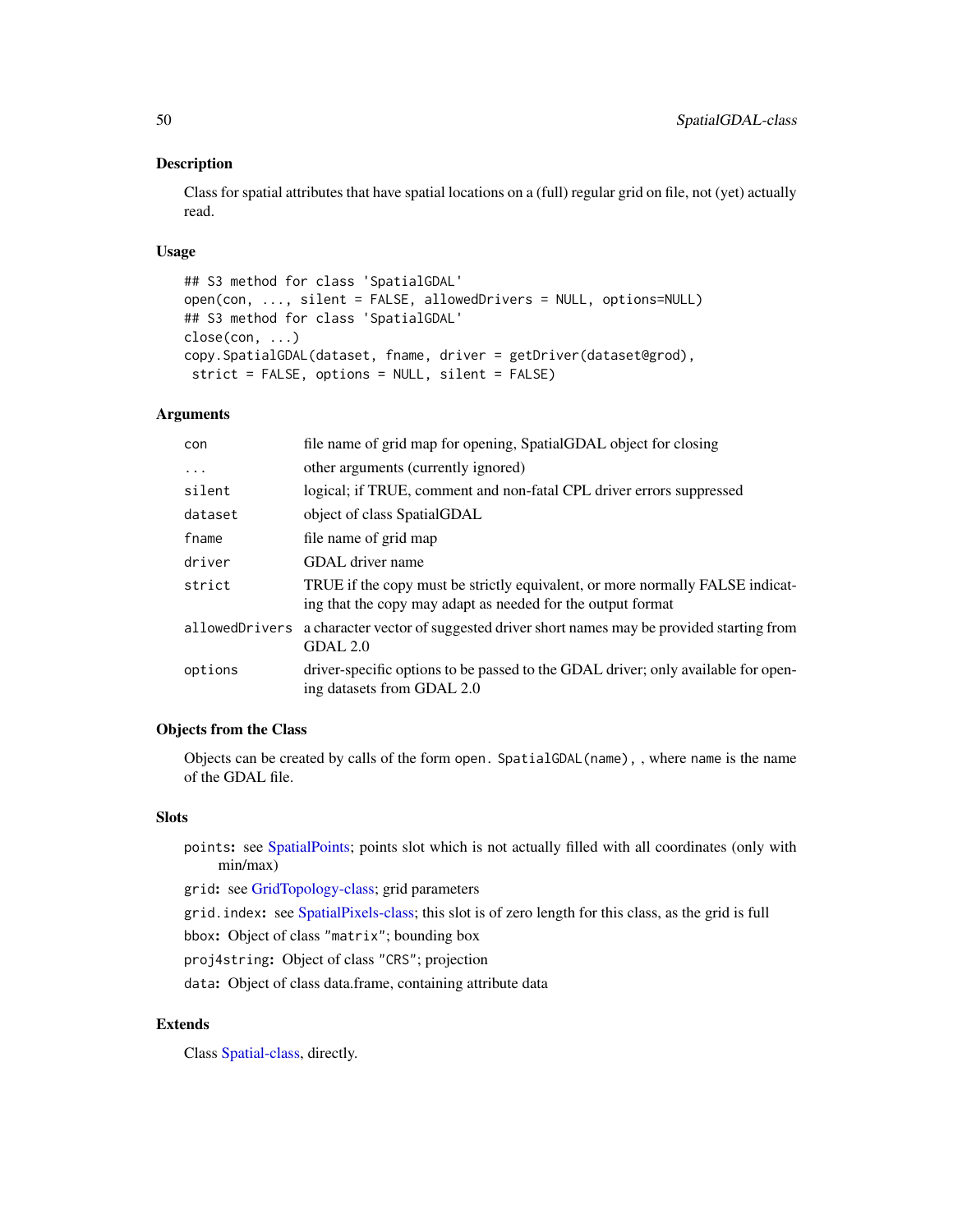#### <span id="page-50-0"></span>Methods

- [ signature( $x =$  "SpatialGDAL", i, j, ...): selects rows (i), columns (j), and bands (third ar-gument); returns an object of class [SpatialGridDataFrame-class.](#page-0-0) Only the selection is actually read.
- [[ signature(i): reads band i and returns the values as a numeric vector

## Note

Non-fatal CPL errors may be displayed for some drivers, currently for the AIG ArcInfo 9.3 binary raster driver using  $GDAL \geq 1.6.2$ ; the data has been read correctly, but the contents of the info directory did not meet the specifications used to reverse engineer the driver used in GDAL (see <https://trac.osgeo.org/gdal/ticket/3031>)

#### Author(s)

Edzer Pebesma, <edzer.pebesma@uni-muenster.de>

## See Also

[SpatialGridDataFrame-class](#page-0-0), which is actually sub-classed.

#### Examples

```
x <- open.SpatialGDAL(system.file("external/test.ag", package="sp")[1])
image(x[])
image(as(x, "SpatialGridDataFrame"))
summary(as(x, "SpatialGridDataFrame"))
spplot(as(x, "SpatialGridDataFrame"))
# select first 50 rows:
summary(x[1:50])
# select first 50 columns:
summary(x[,1:50])
# select band 1:
summary(x[,,1])
# select first 50 rows, first 50 columns, band 1:
summary(x[1:50,1:50,1])
# get values of first band:
summary(x[[1]])
close(x)
```
<span id="page-50-1"></span>spTransform-methods *Methods for Function spTransform for map projection and datum transformation in package "rgdal"*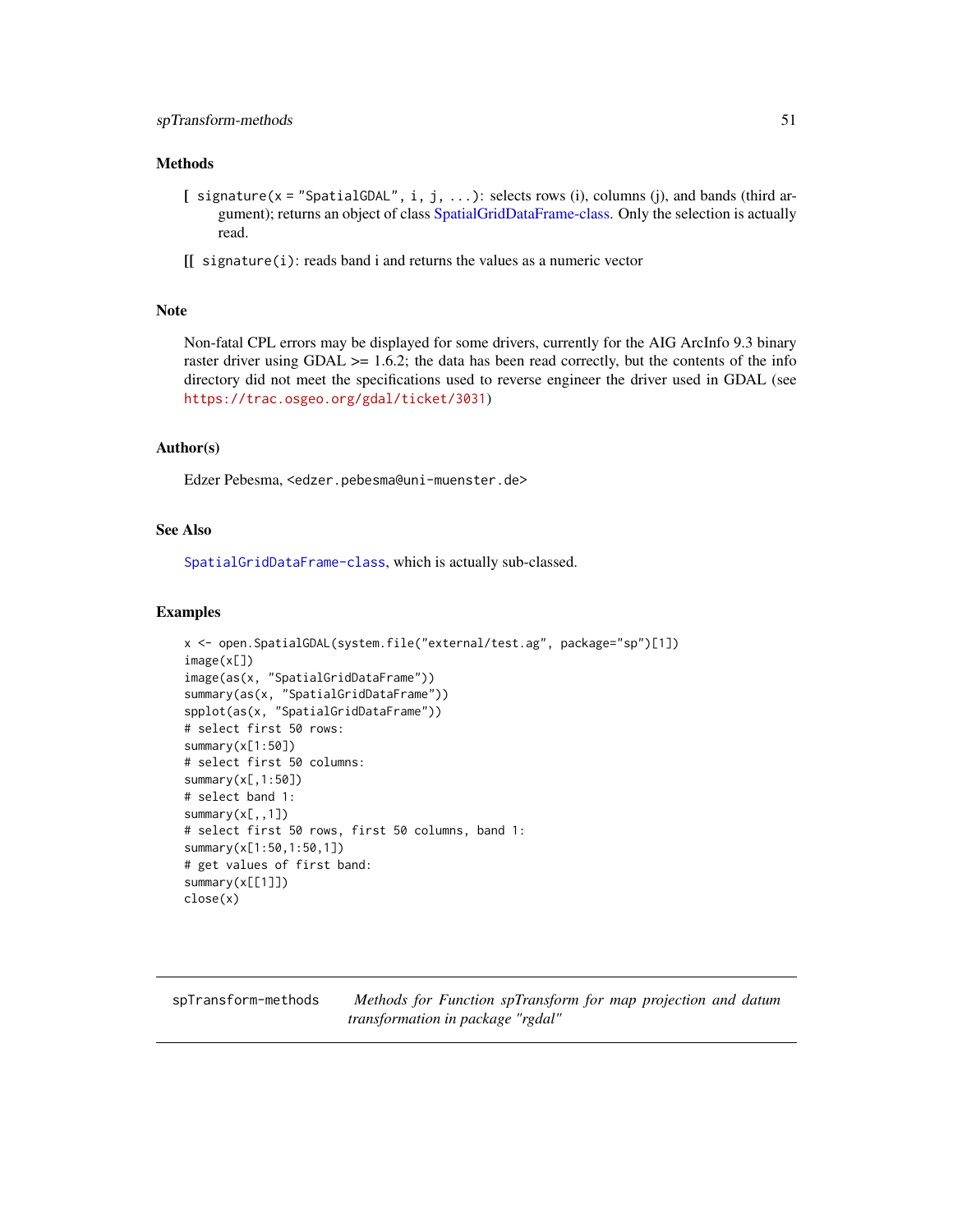#### Description

The spTransform methods provide transformation between datum(s) and conversion between projections (also known as projection and/or re-projection), from one unambiguously specified coordinate reference system (CRS) to another, prior to version 1.5 using Proj4 projection arguments. From version 1.5, Well-Known Text 2 (WKT2 2019) strings are used. For simple projection, when no Proj4 +datum tags are used, datum projection does not occur. When datum transformation is required, the datum should be defined with a valid value both in the CRS of the object to be transformed, and in the target CRS. In general datum is to be prefered to ellipsoid, because the datum always fixes the ellipsoid, but the ellipsoid never fixes the datum.

In addition, before version 1.5 the +towgs84 tag should have been used where needed to make sure that datum transformation would take place. Parameters for +towgs84 were taken from the legacy bundled EPSG file if they are known unequivocally, but could be entered manually from known authorities. Not providing the appropriate +datum and +towgs84 tags led to coordinates being out by hundreds of metres. Unfortunately, there is no easy way to provide this information: the user has to know the correct metadata for the data being used, even if this can be hard to discover.

From version 1.5, spTransform uses the modern PROJ coordinate operation framework for transformations. This avoids pivoting through WGS84 if possible, and uses WKT2 (2019) strings for source and target CRS often constructed from the bundled EPSG SQLite database. The database is searched for feasible candidate coordinate operations, and the most accurate available is chosen. More details are available in a vignette: vignette("CRS\_projections\_transformations").

#### Usage

```
get_transform_wkt_comment()
set_transform_wkt_comment(value)
get_enforce_xy()
set_enforce_xy(value)
get_last_coordOp()
```
#### Arguments

value A non-NA logical value

## Methods

"ANY" default void method

- "SpatialPoints", CRSobj = CRS returns transformed coordinates of an "SpatialPoints" object using the projection arguments in "CRSobj", of class CRS
- $\text{``SpatialPoints}\text{DataFrame''}, \text{CRSobj} = \text{CRS}$  returns transformed coordinates of an "SpatialPoints-DataFrame" object using the projection arguments in "CRSobj", of class CRS
- "SpatialLines", CRSobj = CRS returns transformed coordinates of an "SpatialLines" object using the projection arguments in "CRSobj", of class CRS
- $\text{``SpatialLinesDataFrame''}, \text{CRSobi} = \text{CRS}$  returns transformed coordinates of an "SpatialLines-DataFrame" object using the projection arguments in "CRSobj", of class CRS
- "SpatialPolygons", CRSobj = CRS returns transformed coordinates of an "SpatialPolygons" object using the projection arguments in "CRSobj", of class CRS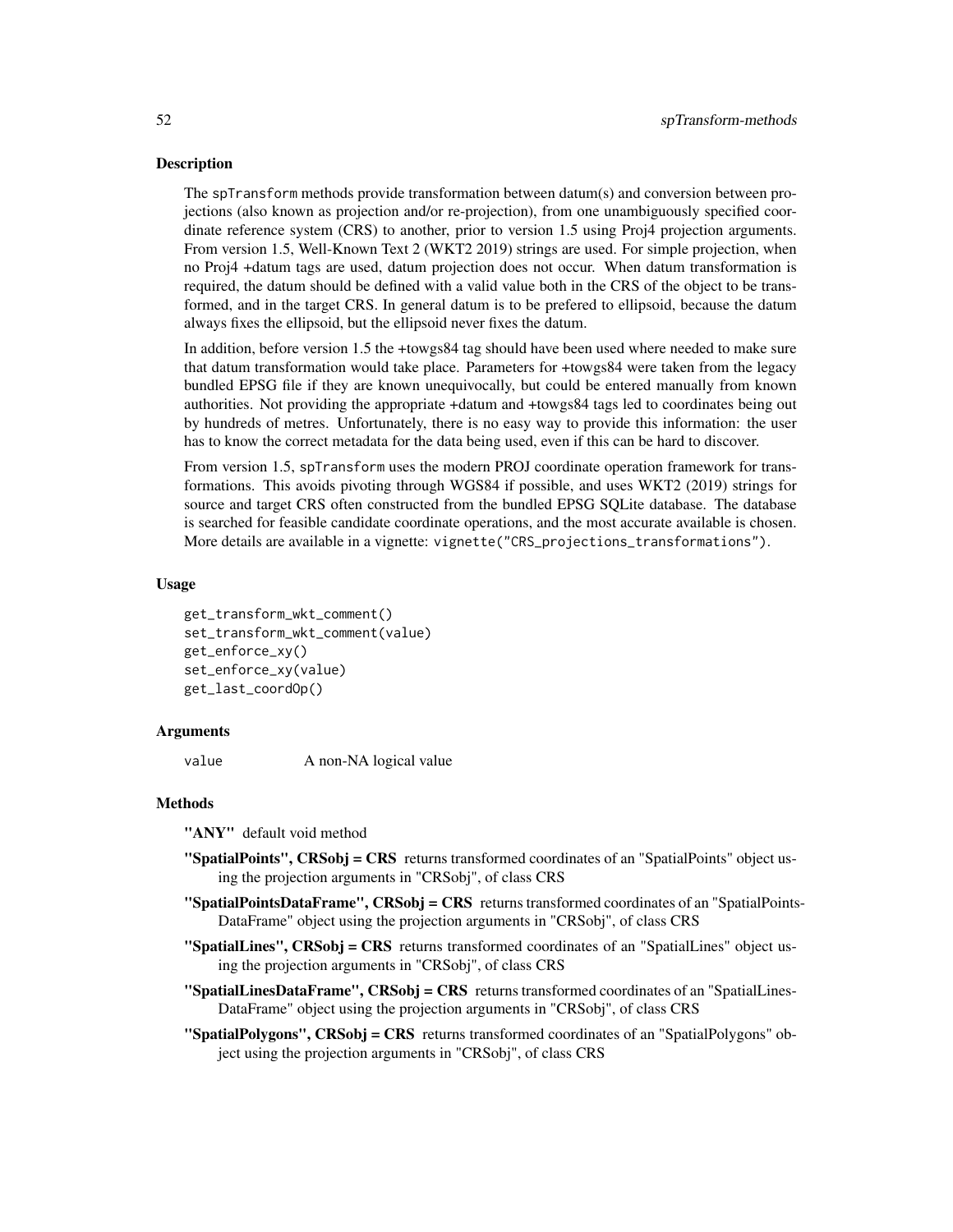- $\text{``SpatialPolygonsDataFrame''}, \text{CRSobj} = \text{CRS}$  returns transformed coordinates of an "SpatialPolygonsDataFrame" object using the projection arguments in "CRSobj", of class CRS
- **"SpatialPixelsDataFrame", CRSobj = CRS** Because regular grids will usually not be regular after projection/datum transformation, the input object is coerced to a SpatialPointsDataFrame, and the transformation carried out on that object. A warning: "Grid warping not available, coercing to points" is given.
- "SpatialGridDataFrame", CRSobj = CRS Because regular grids will usually not be regular after projection/datum transformation, the input object is coerced to a SpatialPointsDataFrame, and the transformation carried out on that object. A warning: "Grid warping not available, coercing to points" is given.

#### Note

The projection arguments had to be entered exactly as in the PROJ.4 documentation, in particular there cannot be any white space in  $+\langle \text{arg}\rangle = \langle \text{values} \rangle$  strings, and successive such strings can only be separated by blanks. Note that warnings about different projections may be issued when the PROJ.4 library extends projection arguments; examine the warning to see if the differences are real.

Also note that re-projection and/or datum transformation will usually not work for regular grids. The term used for similar operations for regular grids is warping, which involved resampling to a regular grid in the target coordinate reference system.

The methods may take an optional argument "use\_ob\_tran", default FALSE, if TRUE and "+proj=ob\_tran", use General Oblique Transformation with internalised from/to projection reversal (the user oblique transforms from longlat to oblique forward rather than inverse as suggested in PROJ.4 mailing list postings); these changes are intended to meet a need pointed out by Martin Ivanov (2012-08-15). A subsequent point raised by Martin Ivanov (2017-04-28) was that use of a projected CRS with "+proj=ob\_tran" led to errors, so mixing projected CRS and "+proj=ob\_tran" is blocked. Transform first "+proj=ob\_tran" to or from "+proj=longlat", and then on from geographical coordinates to those desired or the reverse - see example.

If a SpatialPoints object has three dimensions, the third will also be transformed, with the metric of the third dimension assumed to be meters if the vertical units metric is not given in the projection description with +vunits= or +vto meter= (which is 1.0 by default) <https://proj.org/faq.html>.

Note that WGS84 is both an ellipse and a datum, and that since 1984 there have been changes in the relative positions of continents, leading to a number of modifications. This is discussed for example in [https://www.uvm.edu/giv/resources/WGS84\\_NAD83.pdf](https://www.uvm.edu/giv/resources/WGS84_NAD83.pdf); there are then multiple transformations between NAD83 and WGS84 depending on the WGS84 definition used. One would expect that "+towgs84=" is a no-op for WGS84, but this only applies sometimes, and as there are now at least 30 years between now and 1984, things have shifted. It may be useful to note that "+nadgrids=@null" can help, see these threads: [https://stat.ethz.ch/pipermail/](https://stat.ethz.ch/pipermail/r-sig-geo/2014-August/021611.html) [r-sig-geo/2014-August/021611.html](https://stat.ethz.ch/pipermail/r-sig-geo/2014-August/021611.html), [http://lists.maptools.org/pipermail/proj/2014-](http://lists.maptools.org/pipermail/proj/2014-August/006894.html)August/ [006894.html](http://lists.maptools.org/pipermail/proj/2014-August/006894.html), with thanks to Hermann Peifer for assistance.

Note that from PROJ.4 4.9.3, the definition of UTM is changed from TMERC to ETMERC; see example.

#### Author(s)

Roger Bivand <Roger.Bivand@nhh.no>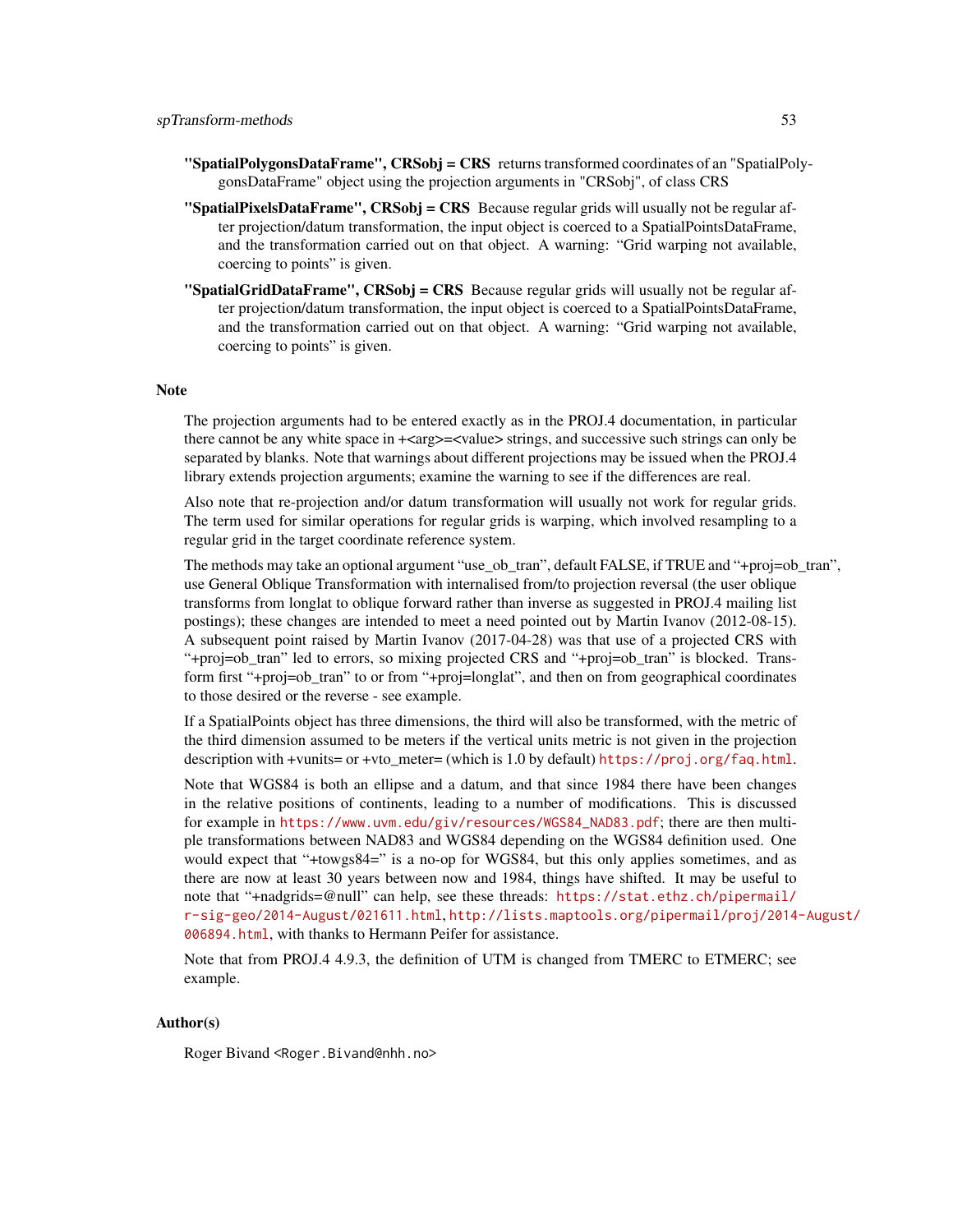```
set_thin_PROJ6_warnings(TRUE)
# state
data(state)
states <- data.frame(state.x77, state.center)
states <- states[states$x > -121,]
coordinates(states) <- c("x", "y")
proj4string(states) <- CRS("+proj=longlat +ellps=clrk66")
summary(states)
state.ll83 <- spTransform(states, CRS("+proj=longlat +ellps=GRS80"))
summary(state.ll83)
state.merc <- spTransform(states, CRS=CRS("+proj=merc +ellps=GRS80"))
summary(state.merc)
state.merc <- spTransform(states,
CRS=CRS("+proj=merc +ellps=GRS80 +units=us-mi"))
summary(state.merc)
# NAD
## Not run:
if (PROJis6ormore() || (!PROJis6ormore() && projNAD())) {
states <- data.frame(state.x77, state.center)
states <- states[states$x > -121,]
coordinates(states) <- c("x", "y")
proj4string(states) <- CRS("+init=epsg:4267")
print(summary(states))
state.ll83 <- spTransform(states, CRS("+init=epsg:4269"))
print(summary(state.ll83))
state.kansasSlcc <- spTransform(states, CRS=CRS("+init=epsg:26978"))
print(summary(state.kansasSlcc))
SFpoint_NAD83 <- SpatialPoints(matrix(c(-103.869667, 44.461676), nrow=1),
 proj4string=CRS("+init=epsg:4269"))
SFpoint_NAD27 <- spTransform(SFpoint_NAD83, CRS("+init=epsg:4267"))
print(all.equal(coordinates(SFpoint_NAD83), coordinates(SFpoint_NAD27)))
print(coordinates(SFpoint_NAD27), digits=12)
print(coordinates(SFpoint_NAD83), digits=12)
}
## End(Not run)
data(meuse)
coordinates(meuse) <- c("x", "y")
proj4string(meuse) <- CRS("+init=epsg:28992")
# see http://trac.osgeo.org/gdal/ticket/1987
summary(meuse)
meuse.utm <- spTransform(meuse, CRS("+proj=utm +zone=32 +datum=WGS84"))
summary(meuse.utm)
cbind(coordinates(meuse), coordinates(meuse.utm))
## Not run:
# Kiritimati
kiritimati_primary_roads <- readOGR(system.file("vectors",
 package = "rgdal")[1], "kiritimati_primary_roads")
kiritimati_primary_roads_ll <- spTransform(kiritimati_primary_roads,
CRS("+proj=longlat +datum=WGS84"))
opar \leq par(mfrow=c(1,2))
```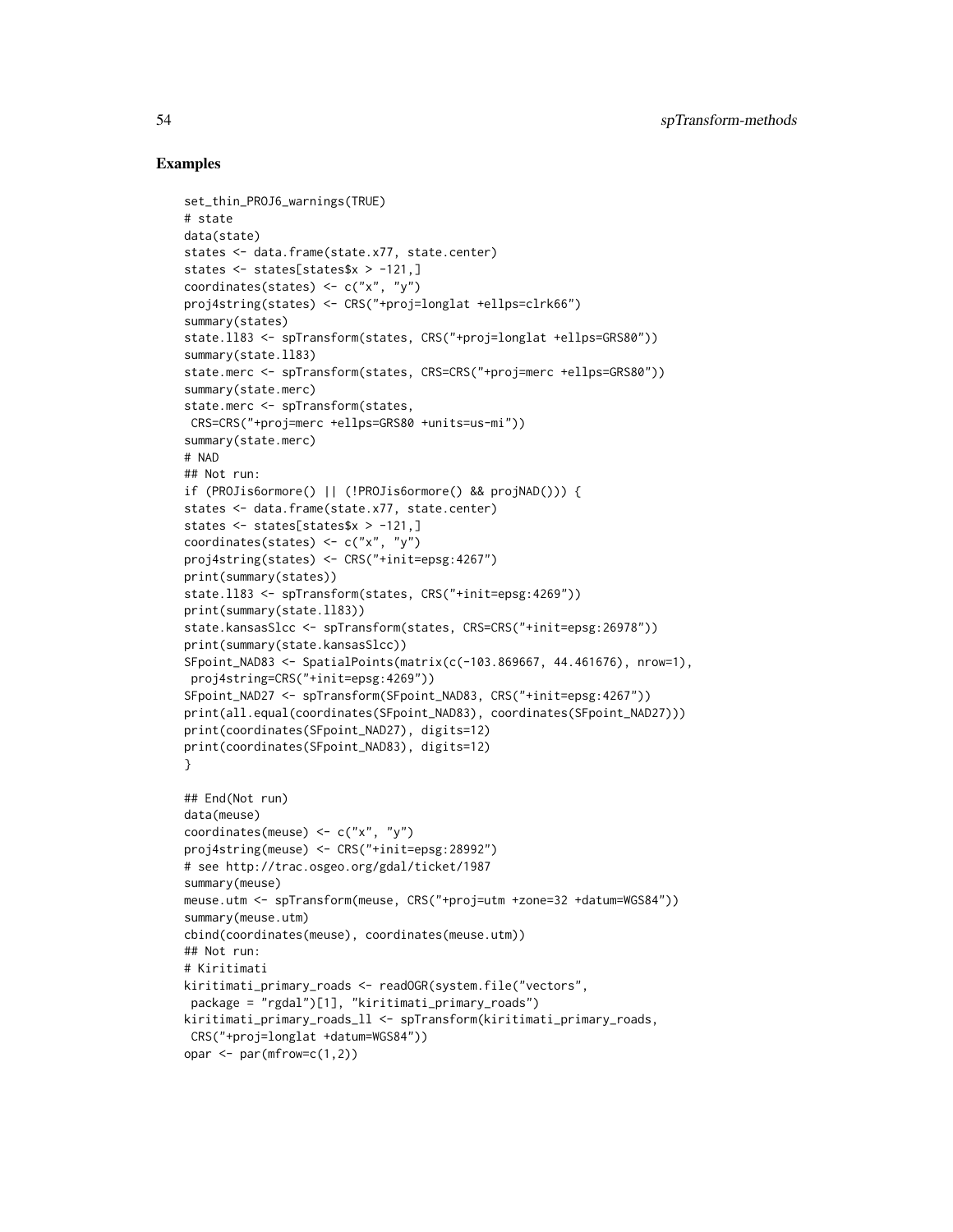```
plot(kiritimati_primary_roads, axes=TRUE)
plot(kiritimati_primary_roads_ll, axes=TRUE, las=1)
par(opar)
# scot_BNG
scot_BNG <- readOGR(system.file("vectors", package = "rgdal")[1],
   "scot_BNG")
scot_LL <- spTransform(scot_BNG, CRS("+proj=longlat +datum=WGS84"))
plot(scot_LL, axes=TRUE)
grdtxt_LL <- gridat(scot_LL)
grd_LL <- gridlines(scot_LL, ndiscr=100)
summary(grd_LL)
target <- CRS(proj4string(scot_BNG))
grd_BNG <- spTransform(grd_LL, target)
grdtxt_BNG <- spTransform(grdtxt_LL, target)
opar \leq par(mfrow=c(1,2))
plot(scot_BNG, axes=TRUE, las=1)
plot(grd_BNG, add=TRUE, lty=2)
text(coordinates(grdtxt_BNG),
   labels=parse(text=as.character(grdtxt_BNG$labels)))
par(opar)
## End(Not run)
# broke_proj
broke_proj <- FALSE
# https://github.com/OSGeo/PROJ/issues/1525
pv <- .Call("PROJ4VersionInfo", PACKAGE="rgdal")[[2]]
if (pv >= 600 && pv < 620) broke_proj <- TRUE
if (!broke_proj) {
crds <- matrix(data=c(9.05, 48.52), ncol=2)
spPoint <- SpatialPoints(coords=crds,
proj4string=CRS("+proj=longlat +ellps=sphere +no_defs"))
ob_tran_def <- paste("+proj=ob_tran +o_proj=longlat",
"+o_lon_p=-162 +o_lat_p=39.25 +lon_0=180 +ellps=sphere +no_defs")
tg <- CRS(ob_tran_def)
# proj4string not propagated in GDAL 3.0.0
a <- spTransform(spPoint, tg, use_ob_tran=TRUE)
a
}
#should be (-5.917698, -1.87195)
if (!broke_proj) {
spTransform(a, CRS("+proj=longlat +ellps=sphere +no_defs"),
use_ob_tran=TRUE)
}
if (!broke_proj) {
try(spTransform(a, CRS(paste("+proj=tmerc +lat_0=0 +lon_0=9 +k=1",
"+x_0=3500000 +y_0=0 +ellps=bessel +units=m +no_defs")),
use_ob_tran=TRUE))
}
if (!broke_proj) {
spTransform(spPoint, CRS(paste("+proj=tmerc +lat_0=0 +lon_0=9 +k=1",
"+x_0=3500000 +y_0=0 +ellps=bessel +units=m +no_defs")))
}
if (!broke_proj) {
```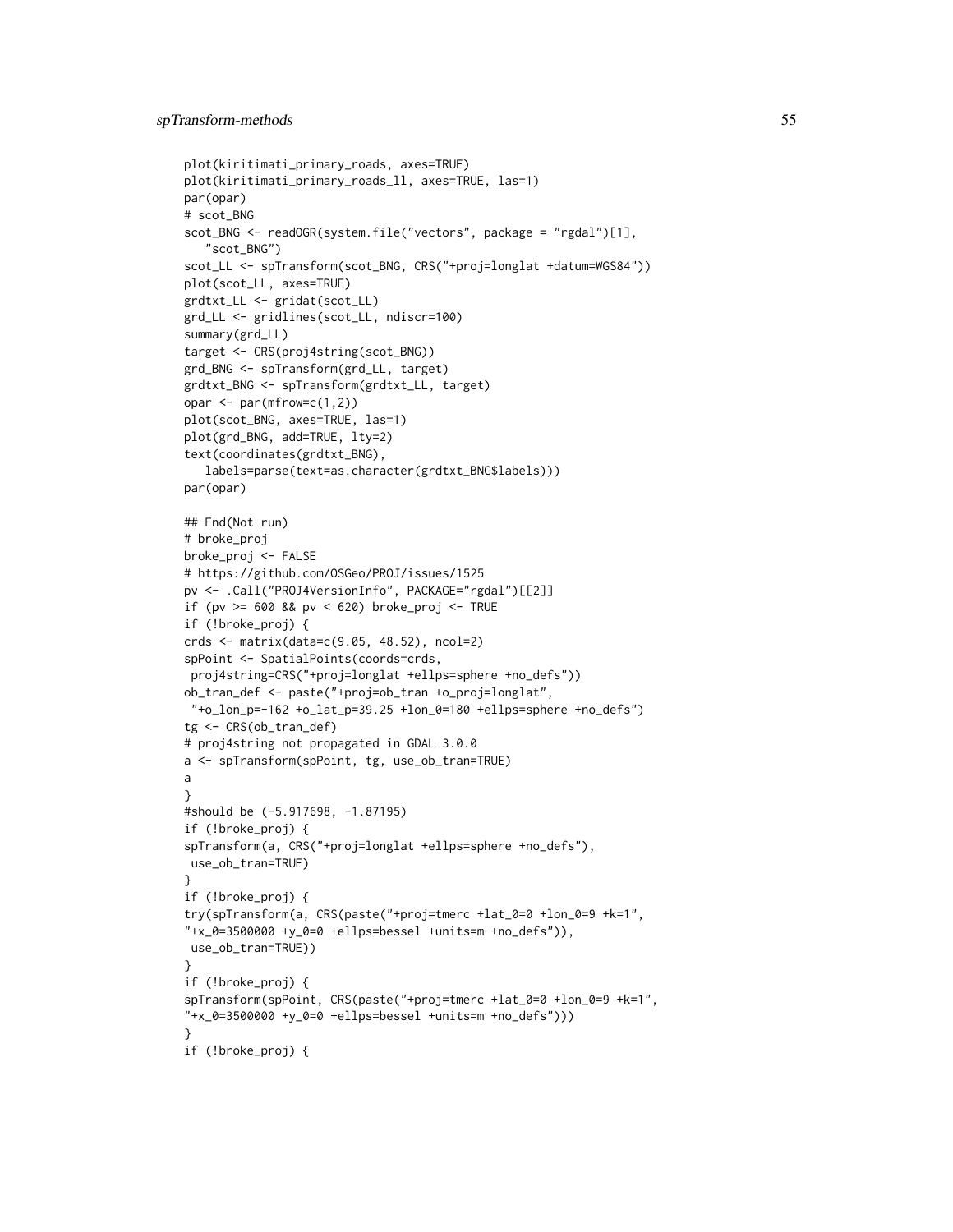```
spTransform(spTransform(a, CRS("+proj=longlat +ellps=sphere +no_defs"),
use_ob_tran=TRUE), CRS(paste("+proj=tmerc +lat_0=0 +lon_0=9 +k=1",
"+x_0=3500000 +y_0=0 +ellps=bessel +units=m +no_defs")))
}
crds1 <- matrix(data=c(7, 51, 8, 52, 9, 52, 10, 51, 7, 51), ncol=2,
byrow=TRUE, dimnames=list(NULL, c("lon", "lat")));
crds2 <- matrix(data=c(8, 48, 9, 49, 11, 49, 9, 48, 8, 48), ncol=2,
byrow=TRUE, dimnames=list(NULL, c("lon", "lat")));
crds3 <- matrix(data=c(6, 47, 6, 55, 15, 55, 15, 47, 6, 47), ncol=2,
byrow=TRUE, dimnames=list(NULL, c("lon", "lat")));
spLines <- SpatialLines(list(Lines(list(Line(crds1), Line(crds2),
Line(crds3)), ID="a")));
slot(spLines, "proj4string") <- CRS("+proj=longlat +ellps=sphere +no_defs");
bbox(spLines);
if (!broke_proj) {
spLines_tr <- spTransform(spLines, tg, use_ob_tran=TRUE);
bbox(spLines_tr)
}
if (!broke_proj) {
bbox(spTransform(spLines_tr, CRS("+proj=longlat +ellps=sphere"),
use_ob_tran=TRUE))
}
if (!broke_proj) {
spPolygons <- SpatialPolygons(list(Polygons(list(Polygon(crds1),
Polygon(crds2), Polygon(crds3)), ID="a")));
slot(spPolygons, "proj4string") <- CRS("+proj=longlat +ellps=sphere +no_defs");
bbox(spPolygons);
}
if (!broke_proj) {
spPolygons_tr <- spTransform(spPolygons, tg, use_ob_tran=TRUE);
bbox(spPolygons_tr)
}
if (!broke_proj) {
bbox(spTransform(spPolygons_tr, CRS("+proj=longlat +ellps=sphere"),
use_ob_tran=TRUE))
}
# added after posting by Martin Ivanov
## Not run:
data(nor2k)
summary(nor2k)
nor2kNGO <- spTransform(nor2k, CRS("+init=epsg:4273"))
summary(nor2kNGO)
all.equal(coordinates(nor2k)[,3], coordinates(nor2kNGO)[,3])
# added after posting by Don MacQueen
crds <- cbind(c(-121.524764291826, -121.523480804667), c(37.6600366036405, 37.6543604613483))
ref <- cbind(c(1703671.30566227, 1704020.20113366), c(424014.398045834, 421943.708664294))
crs.step1.cf <- CRS(paste("+proj=lcc +lat_1=38.43333333333333",
 "+lat_2=37.06666666666667 +lat_0=36.5 +lon_0=-120.5",
 "+x_0=2000000.0 +y_0=500000.0 +ellps=GRS80 +units=us-ft +no_defs",
 "+towgs84=-0.991,1.9072,0.5129,0.025789908,0.0096501,0.0116599,0.0"))
locs.step1.cf <- spTransform(SpatialPoints(crds,
proj4string=CRS("+proj=longlat +datum=WGS84")), crs.step1.cf)
suppressWarnings(proj4string(locs.step1.cf) <- CRS(paste("+proj=lcc",
```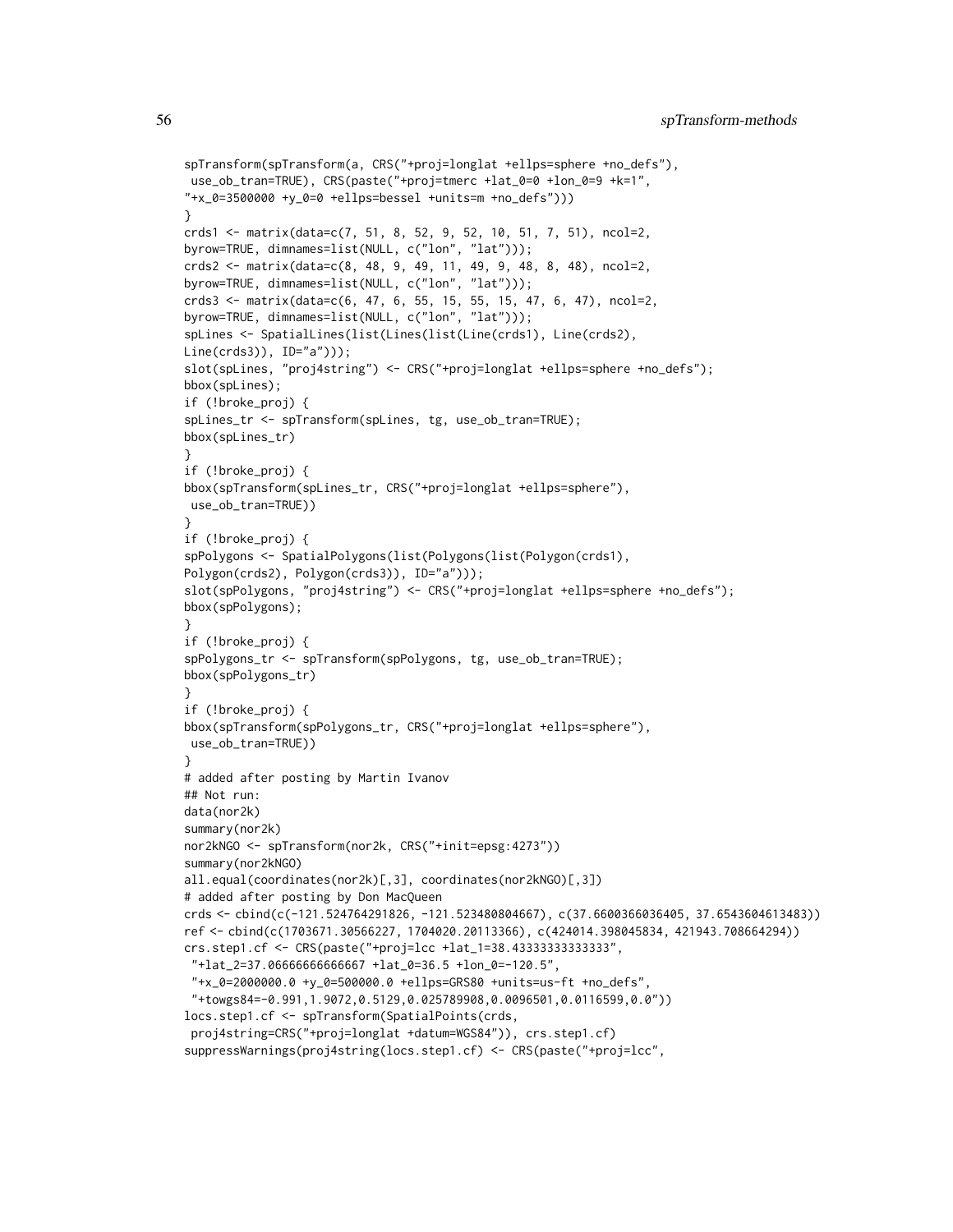#### <span id="page-56-0"></span>writeOGR 57

```
"+lat_1=38.43333333333333 +lat_2=37.06666666666667 +lat_0=36.5",
"+lon_0=-120.5 +x_0=2000000.0 +y_0=500000.0 +ellps=GRS80 +units=us-ft",
"+no_defs +nadgrids=@null")))
locs.step2.cfb <- spTransform(locs.step1.cf, CRS("+init=epsg:26743"))
coordinates(locs.step2.cfb) - ref
all.equal(unname(coordinates(locs.step2.cfb)), ref)
## End(Not run)
## Not run:
# new_proj_and_gdal()
run <- new_proj_and_gdal()
if (run) {
# Test for UTM == TMERC (<= 4.9.2) or UTM == ETMERC (> 4.9.2)
nhh <- SpatialPointsDataFrame(matrix(c(5.304234, 60.422311), ncol=2),
proj4string=CRS(SRS_string="OGC:CRS84"), data=data.frame(office="RSB"))
nhh_utm_32N_P4 <- spTransform(nhh, CRS("+init=epsg:3044"))
nhh_tmerc_P4 <- spTransform(nhh, CRS(paste("+proj=tmerc +k=0.9996",
 "+lon_0=9 +x_0=500000 +ellps=GRS80 +towgs84=0,0,0,0,0,0,0 +units=m +no_defs")))
nhh_etmerc_P4 <- spTransform(nhh, CRS(paste("+proj=etmerc +k=0.9996",
 "+lon_0=9 +x_0=500000 +ellps=GRS80 +towgs84=0,0,0,0,0,0,0 +units=m +no_defs")))
all.equal(coordinates(nhh_utm_32N_P4), coordinates(nhh_tmerc_P4),
tolerance=1e-9, scale=1)
# UTM == TMERC: PROJ4 <=4.9.2
all.equal(coordinates(nhh_utm_32N_P4), coordinates(nhh_etmerc_P4),
tolerance=1e-9, scale=1)
# UTM == ETMERC: PROJ4 > 4.9.2
unis <- SpatialPointsDataFrame(matrix(c(15.653453, 78.222504), ncol=2),
proj4string=CRS(SRS_string="OGC:CRS84"), data=data.frame(office="UNIS"))
unis_utm_33N_P4 <- spTransform(unis, CRS("+init=epsg:3045"))
unis_tmerc_P4 <- spTransform(unis, CRS(paste("+proj=tmerc +k=0.9996 +lon_0=15",
 "+x_0=500000 +ellps=GRS80 +towgs84=0,0,0,0,0,0,0 +units=m +no_defs")))
unis_etmerc_P4 <- spTransform(unis, CRS(paste("+proj=etmerc +k=0.9996",
 "+lon_0=15 +x_0=500000 +ellps=GRS80 +towgs84=0,0,0,0,0,0,0 +units=m +no_defs")))
all.equal(coordinates(unis_utm_33N_P4), coordinates(unis_tmerc_P4),
tolerance=1e-9, scale=1)
# UTM == TMERC: PROJ4 <=4.9.2
all.equal(coordinates(unis_utm_33N_P4), coordinates(unis_etmerc_P4),
tolerance=1e-9, scale=1)
# UTM == ETMERC: PROJ4 > 4.9.2
}
## End(Not run)
```
writeOGR *Write spatial vector data using OGR*

#### **Description**

The function is an interface with the OGR abstraction library for spatial vector data, allowing data to be written out using supported drivers. The drivers supported will depend on the local installa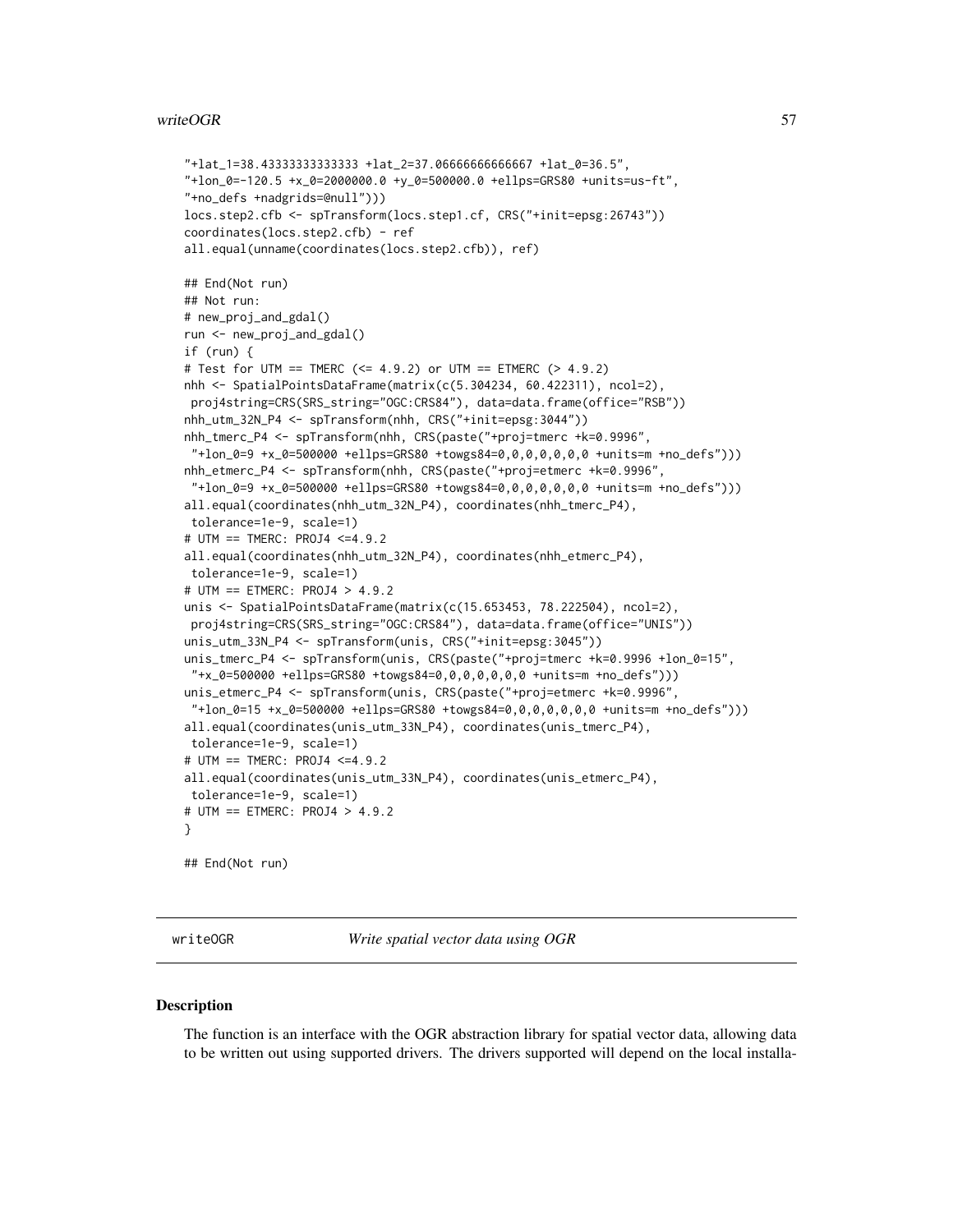tion, and the capabilities of those drivers (many are read-only). The objects exported are Spatial-PointsDataFrame, SpatialLinesDataFrame, or SpatialPolygonsDataFrame objects as defined in the sp package.

## Usage

```
writeOGR(obj, dsn, layer, driver, dataset_options = NULL,
layer_options=NULL, verbose = FALSE, check_exists=NULL,
overwrite_layer=FALSE, delete_dsn=FALSE, morphToESRI=NULL,
encoding=NULL, shp_edge_case_fix=FALSE, dumpSRS = FALSE)
```
## Arguments

| obj               | a SpatialPointsDataFrame, SpatialLinesDataFrame, or a SpatialPolygonsDataFrame<br>object.                                                                                                                                                                                                                    |
|-------------------|--------------------------------------------------------------------------------------------------------------------------------------------------------------------------------------------------------------------------------------------------------------------------------------------------------------|
| dsn               | data source name (interpretation varies by driver - for some drivers, dsn is a<br>file name, but may also be a folder)                                                                                                                                                                                       |
| layer             | layer name (varies by driver, may be a file name without extension)                                                                                                                                                                                                                                          |
| driver            | a character string equal to one of the driver names returned by ogrDrivers                                                                                                                                                                                                                                   |
| dataset_options   |                                                                                                                                                                                                                                                                                                              |
|                   | a character vector of options, which vary by driver, and should be treated as<br>experimental                                                                                                                                                                                                                |
| layer_options     | a character vector of options, which vary by driver, and should be treated as<br>experimental                                                                                                                                                                                                                |
| verbose           | if TRUE, returns a list of information about the attempted write operation                                                                                                                                                                                                                                   |
| check_exists      | default NULL, which tests for the GDAL version, and sets FALSE if < 1.8.0, or<br>TRUE for $\geq 1.8.0$                                                                                                                                                                                                       |
| overwrite_layer   |                                                                                                                                                                                                                                                                                                              |
|                   | default FALSE, if TRUE and check_exists=TRUE, delete the existing layer of<br>the same name from the data source before writing the new layer; this will<br>delete data and must be used with extreme caution, its behaviour varies between<br>drivers, and accommodates changes that may appear in GDAL 1.8 |
| delete_dsn        | default FALSE, may be set to TRUE if overwrite_layer reports that the data<br>source cannot be updated; this will delete data and must be used with extreme<br>caution, its behaviour varies between drivers, and accommodates changes that<br>may appear in GDAL 1.8                                        |
| morphToESRI       | default NULL, in which case set TRUE if driver is "ESRI Shapefile" or FALSE<br>otherwise; may be used to override this default                                                                                                                                                                               |
| encoding          | default NULL, if set to a character string, it will be used to convert output strings<br>from the given value to UTF-8 encoding.                                                                                                                                                                             |
| shp_edge_case_fix |                                                                                                                                                                                                                                                                                                              |
|                   | default FALSE, if TRUE, attempt to work around MULTIPOLYGON to POLY-<br>GON degradation in ESRI Shapefile output with two touching exterior rings in<br>a single feature (not yet implemented).                                                                                                              |
| dumpSRS           | dump SRS to stdout from inside GDAL to debug conversion - developer use<br>only                                                                                                                                                                                                                              |

<span id="page-57-0"></span>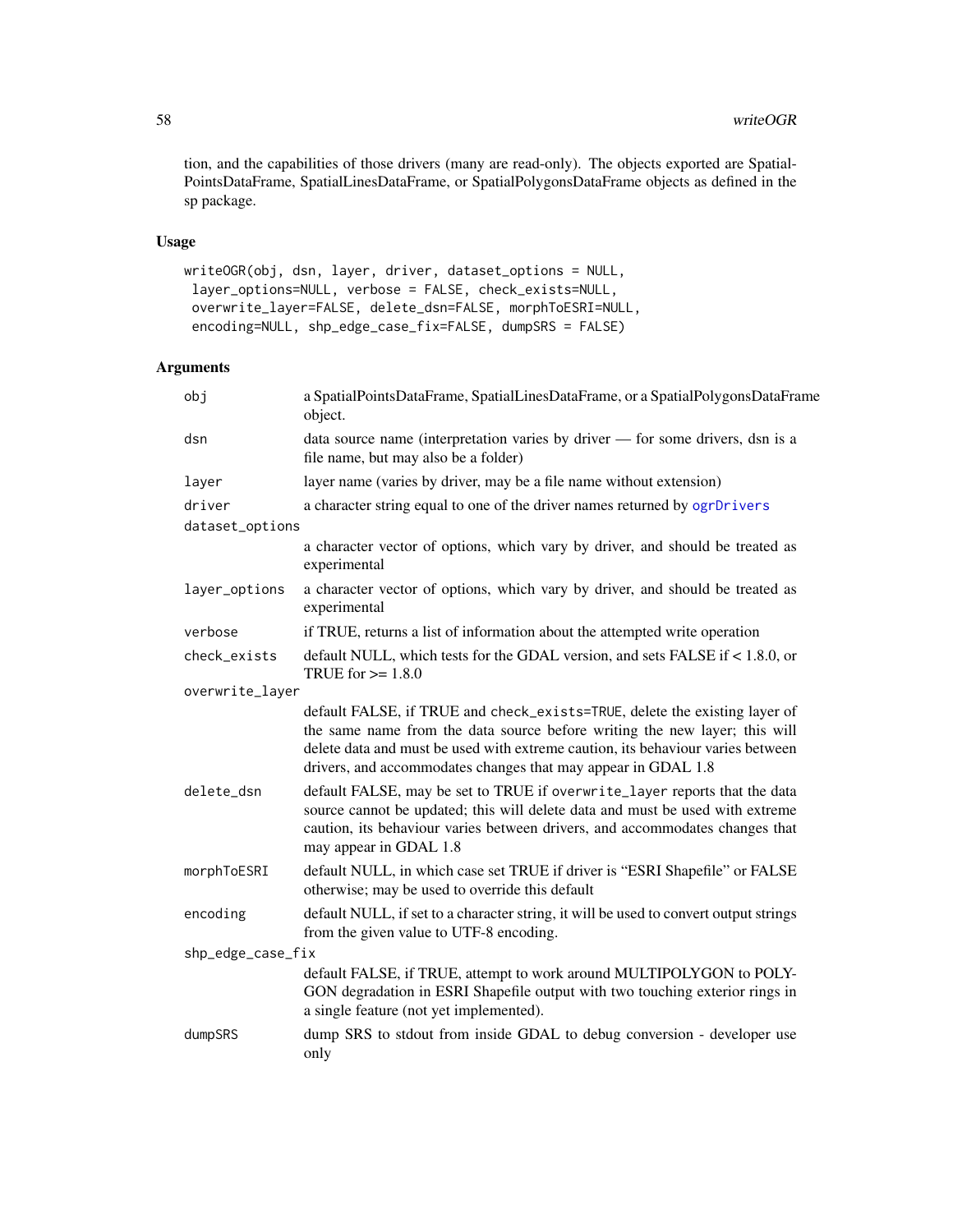#### <span id="page-58-0"></span>writeOGR 59

#### Details

Working out which combination of dsn, layer, and driver (and option) values give the desired output takes time and care, and is constrained by the ability of drivers to write output; many are read-only. Use of the references given is highly advisable, with searches in the archives of other software using GDAL/OGR. Note that for the "ESRI Shapefile" driver and GDAL >= 1.9, the layer\_options value of 'ENCODING="LDID/CP1252"' or other values found on [http:](http://www.autopark.ru/ASBProgrammerGuide/dbfstruc.htm) [//www.autopark.ru/ASBProgrammerGuide/dbfstruc.htm](http://www.autopark.ru/ASBProgrammerGuide/dbfstruc.htm) to set the encoding byte of the output DBF file (link refered to in ogr/ogrsf\_frmts/shape/ogrshapelayer.cpp. The effect of setting the LDID may vary depending on whether GDAL is built with iconv or not, and on the setting of the CPL Option "SHAPE\_ENCODING".

While there is no certainty, newer drivers such as KML, GML, SQLite and Geopackage (GPKG) may encode string fields as UTF-8. Users are advised to explore this on a case to case basis using [Encoding](#page-0-0) on string fields of objects to be output, converting where necessary with [iconv](#page-0-0) or assigning the appropriate value with [Encoding](#page-0-0).

#### Value

if verbose=TRUE, a list of information about the attempted write operation

## Warning

The overwrite\_layer and delete\_dsn arguments are provided only for experienced script writers who need to be able to destroy data, for example during repetetive simulation runs. They should never be used by anyone who is not confident about deleting files.

#### writeOGR Polygon bug in 1.1-1

In fixing a bug in the correct handling of SFS polygon geometries in version 1.1-1, a further bug was introduced affecting cases of wkbPolygon (not wkbMultiPolygon) output where SFS hole status in the output object was (correctly) defined in the comment to Polygons objects. The error only occurred when all the Polygons objects had one exterior ring, and zero or more interior rings. The error led to the coordinates of the rings cumulating, because the rings were not emptied before assigning the next ring. Version 1.1-2 corrects the error; thanks to JamesWorrall for a complete bug report <https://stat.ethz.ch/pipermail/r-sig-geo/2015-December/023796.html>.

#### Note

Only a subset of possible data slot column classes may be written out; if the function returns an error that the data type of stated columns is unknown, examine the classes and check that they are one of c("numeric", "character", "factor", "POSIXt", "integer", "logical"), and if not convert to such classes. Classes c("factor", "POSIXt") are converted to character strings, and c("logical") to integer internally.

For writing with the KML and GPX drivers, note that the geometries should be in geographical coordinates with datum WGS84.

#### Author(s)

Roger Bivand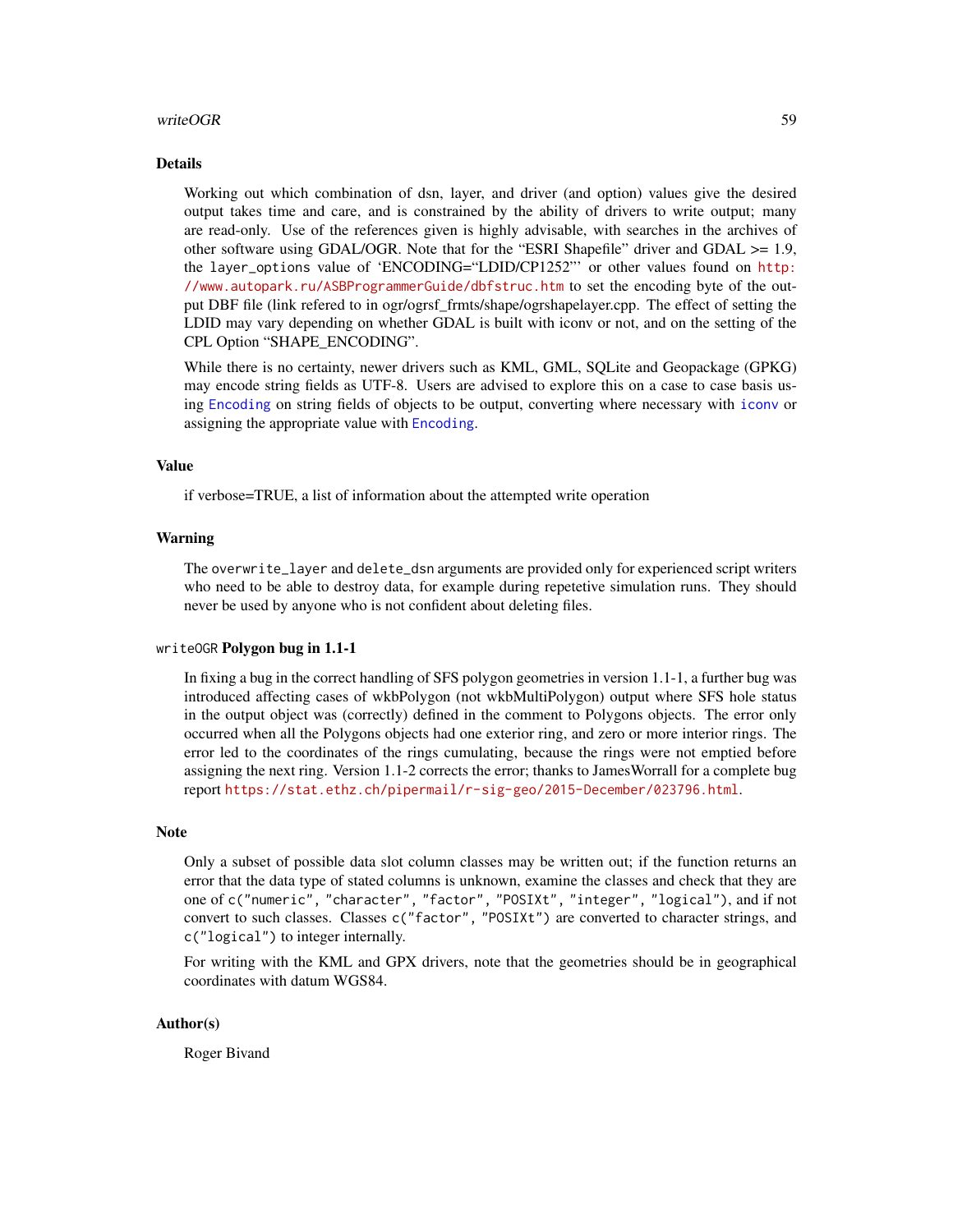## References

```
https://gdal.org/drivers/vector/index.html, https://resources.oreilly.com/examples/
9780596008659
```
#### See Also

[readOGR](#page-37-2)

```
set_thin_PROJ6_warnings(TRUE)
cities <- readOGR(system.file("vectors", package = "rgdal")[1], "cities")
is.na(cities$POPULATION) <- cities$POPULATION == -99
summary(cities$POPULATION)
td <- file.path(tempdir(), "rgdal_examples"); dir.create(td)
# BDR 2016-12-15 (MapInfo driver fails writing to directory with ".")
if(nchar(Sys.getenv("OSGEO4W_ROOT")) > 0) {
    OLDPWD <- getwd()
    setwd(td)
    td \leftarrow "."
}
writeOGR(cities, td, "cities", driver="ESRI Shapefile")
try(writeOGR(cities, td, "cities", driver="ESRI Shapefile"))
writeOGR(cities, td, "cities", driver="ESRI Shapefile", overwrite_layer=TRUE)
cities2 <- readOGR(td, "cities")
summary(cities2$POPULATION)
if ("SQLite" %in% ogrDrivers()$name) {
  tf <- tempfile()
  try(writeOGR(cities, tf, "cities", driver="SQLite", layer_options="LAUNDER=NO"))
}
if ("GeoJSON" %in% ogrDrivers()$name) {
  js \leftarrow '{
    "type": "MultiPolygon",
    "coordinates": [[[[102.0, 2.0], [103.0, 2.0], [103.0, 3.0], [102.0, 3.0],
    [102.0, 2.0]]], [[[100.0, 0.0], [101.0, 0.0], [101.0, 1.0], [100.0, 1.0],[100.0, 0.0]]]]
  }'
  spdf <- readOGR(js, layer='OGRGeoJSON')
  in1_comms <- sapply(slot(spdf, "polygons"), comment)
  print(in1_comms)
  tf <- tempfile()
  writeOGR(spdf, tf, "GeoJSON", driver="GeoJSON")
  #spdf1 <- readOGR(tf, "GeoJSON")
  spdf1 <- readOGR(tf)
  in2_comms <- sapply(slot(spdf1, "polygons"), comment)
  print(in2_comms)
  print(isTRUE(all.equal(in1_comms, in2_comms)))
}
## Not run: if ("GML" %in% ogrDrivers()$name) {
  airports <- try(readOGR(system.file("vectors/airports.gml",
   package = "rgdal")[1], "airports"))
  if (class(airports) != "try-error") {
```
<span id="page-59-0"></span>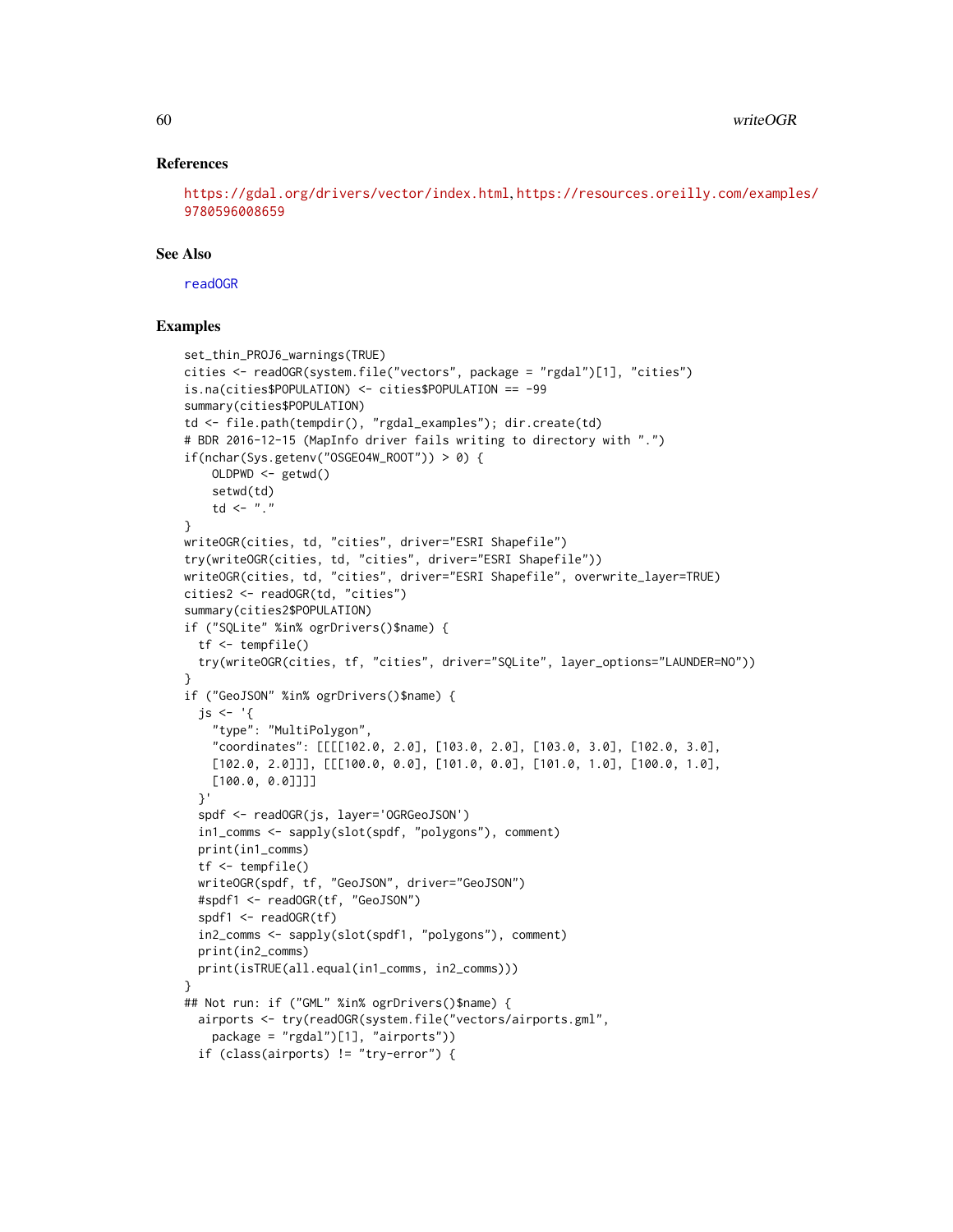```
writeOGR(cities, paste(td, "cities.gml", sep="/"), "cities", driver="GML")
   cities3 <- readOGR(paste(td, "cities.gml", sep="/"), "cities")
  }
}
## End(Not run)
# The GML driver does not support coordinate reference systems
if ("KML" %in% ogrDrivers()$name) {
  data(meuse)
  coordinates(meuse) <- c("x", "y")
  proj4string(meuse) <- CRS("+init=epsg:28992")
  meuse_ll <- spTransform(meuse, CRS("+proj=longlat +datum=WGS84"))
  writeOGR(meuse_ll["zinc"], paste(td, "meuse.kml", sep="/"), "zinc", "KML")
}
list.files(td)
roads <- readOGR(system.file("vectors", package = "rgdal")[1],
 "kiritimati_primary_roads")
summary(roads)
if (strsplit(getGDALVersionInfo(), " ")[[1]][2] < "2") {
# For GDAL >= 2, the TAB driver may need a BOUNDS layer option
  writeOGR(roads, td, "roads", driver="MapInfo File")
  roads2 <- readOGR(paste(td, "roads.tab", sep="/"), "roads")
  summary(roads2)
}
scot_BNG <- readOGR(system.file("vectors", package = "rgdal")[1], "scot_BNG")
summary(scot_BNG)
if (strsplit(getGDALVersionInfo(), " ")[[1]][2] < "2") {
# For GDAL >= 2, the TAB driver may need a BOUNDS layer option
  writeOGR(scot_BNG, td, "scot_BNG", driver="MapInfo File")
  list.files(td)
  scot_BNG2 <- readOGR(paste(td, "scot_BNG.tab", sep="/"), "scot_BNG",
    addCommentsToPolygons=FALSE)
  summary(scot_BNG2)
}
writeOGR(scot_BNG, td, "scot_BNG", driver="MapInfo File",
dataset_options="FORMAT=MIF")
list.files(td)
scot_BNG3 <- readOGR(paste(td, "scot_BNG.mif", sep="/"), "scot_BNG")
summary(scot_BNG3)
if(nchar(Sys.getenv("OSGEO4W_ROOT")) > 0) {
    setwd(OLDPWD)
}
```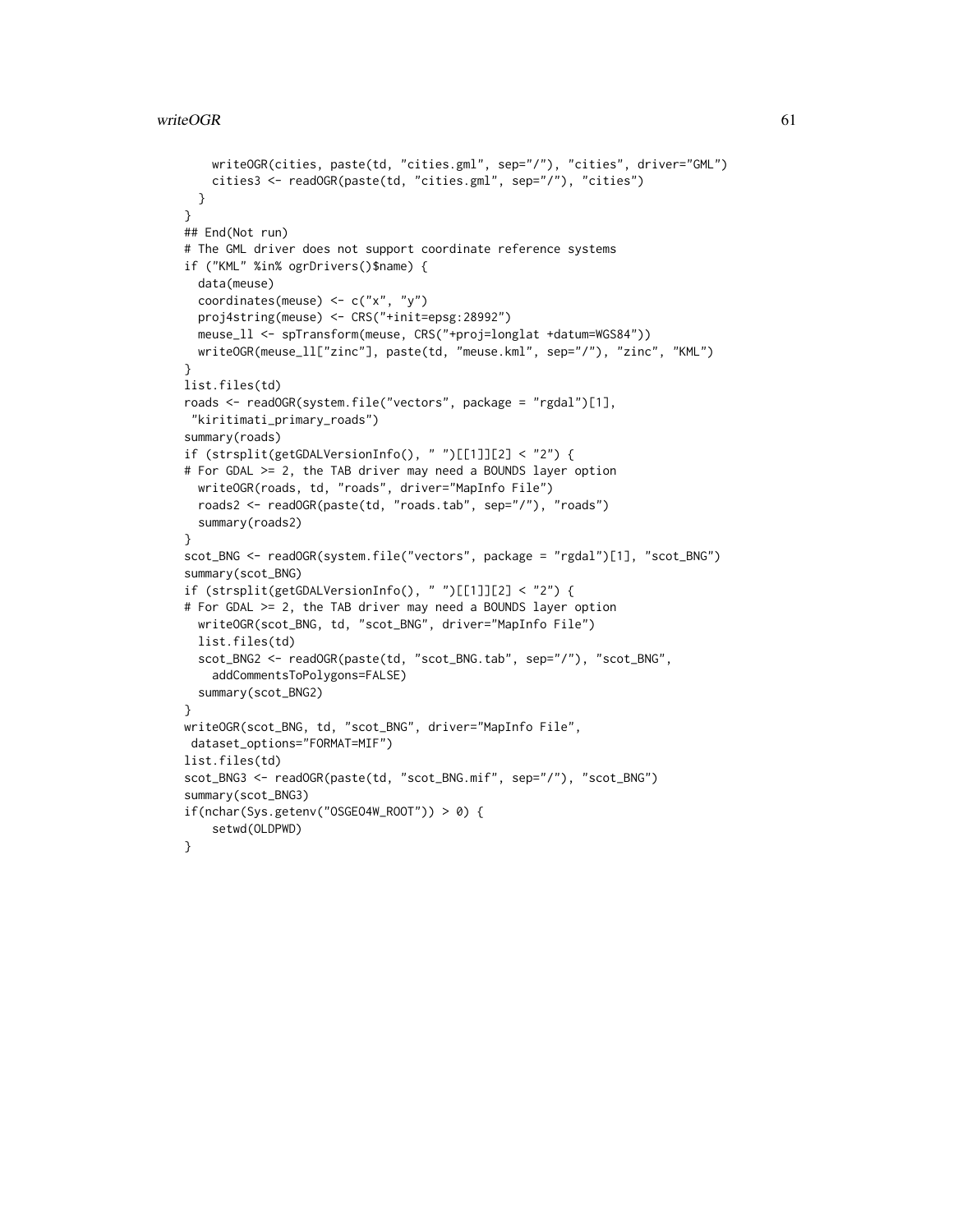# <span id="page-61-0"></span>**Index**

∗ classes CRS-class, [3](#page-2-0) GDALDataset-class, [8](#page-7-0) GDALDriver-class, [9](#page-8-0) GDALMajorObject-class, [11](#page-10-0) GDALRasterBand-class, [12](#page-11-0) GDALReadOnlyDataset-class, [15](#page-14-0) GDALReadOnlyDataset-methods, [17](#page-16-0) GDALTransientDataset-class, [18](#page-17-0) SpatialGDAL-class, [49](#page-48-0) ∗ datasets GridsDatums, [20](#page-19-0) nor2k, [26](#page-25-0) ∗ methods closeDataset-methods, [3](#page-2-0) spTransform-methods, [51](#page-50-0) ∗ spatial CRS-class, [3](#page-2-0) displayDataset, [5](#page-4-0) GDALcall, [7](#page-6-0) is\_proj\_CDN\_enabled, [21](#page-20-0) list\_coordOps, [22](#page-21-0) llgridlines, [24](#page-23-0) make\_EPSG, [25](#page-24-0) project, [27](#page-26-0) projInfo, [31](#page-30-0) readGDAL, [32](#page-31-0) readOGR, [38](#page-37-0) RGB2PCT, [44](#page-43-0) SGDF2PCT, [45](#page-44-0) showWKT, [47](#page-46-0) spTransform-methods, [51](#page-50-0) writeOGR, [57](#page-56-0) ,GDALReadOnlyDataset-method *(*GDALReadOnlyDataset-methods*)*, [17](#page-16-0) [,GDALReadOnlyDataset-method *(*GDALReadOnlyDataset-methods*)*, [17](#page-16-0)

[,SpatialGDAL-method *(*SpatialGDAL-class*)*, [49](#page-48-0) [<-,SpatialGDALWrite-method *(*SpatialGDAL-class*)*, [49](#page-48-0) [[,SpatialGDAL,ANY,missing-method *(*SpatialGDAL-class*)*, [49](#page-48-0) [[<-,SpatialGDAL,ANY,missing-method *(*SpatialGDAL-class*)*, [49](#page-48-0) \$,SpatialGDAL-method *(*SpatialGDAL-class*)*, [49](#page-48-0) \$<-,SpatialGDAL-method *(*SpatialGDAL-class*)*, [49](#page-48-0) asciigrid, *[35](#page-34-0)* asSGDF\_GROD *(*readGDAL*)*, [32](#page-31-0) best\_instantiable\_coordOp *(*list\_coordOps*)*, [22](#page-21-0) checkCRSArgs *(*CRS-class*)*, [3](#page-2-0) checkCRSArgs\_ng *(*CRS-class*)*, [3](#page-2-0) close.SpatialGDAL *(*SpatialGDAL-class*)*, [49](#page-48-0) closeDataset *(*closeDataset-methods*)*, [3](#page-2-0) closeDataset,ANY-method *(*closeDataset-methods*)*, [3](#page-2-0) closeDataset,GDALReadOnlyDataset-method *(*closeDataset-methods*)*, [3](#page-2-0) closeDataset,GDALTransientDataset-method *(*closeDataset-methods*)*, [3](#page-2-0) closeDataset-methods, [3](#page-2-0) closeDataset.default *(*closeDataset-methods*)*, [3](#page-2-0) coerce,GDALReadOnlyDataset,SpatialGridDataFrame-method *(*GDALReadOnlyDataset-methods*)*, [17](#page-16-0) coerce,SpatialGDAL,SpatialGridDataFrame-method *(*SpatialGDAL-class*)*, [49](#page-48-0) coerce,SpatialGDAL,SpatialPixelsDataFrame-method

*(*SpatialGDAL-class*)*, [49](#page-48-0)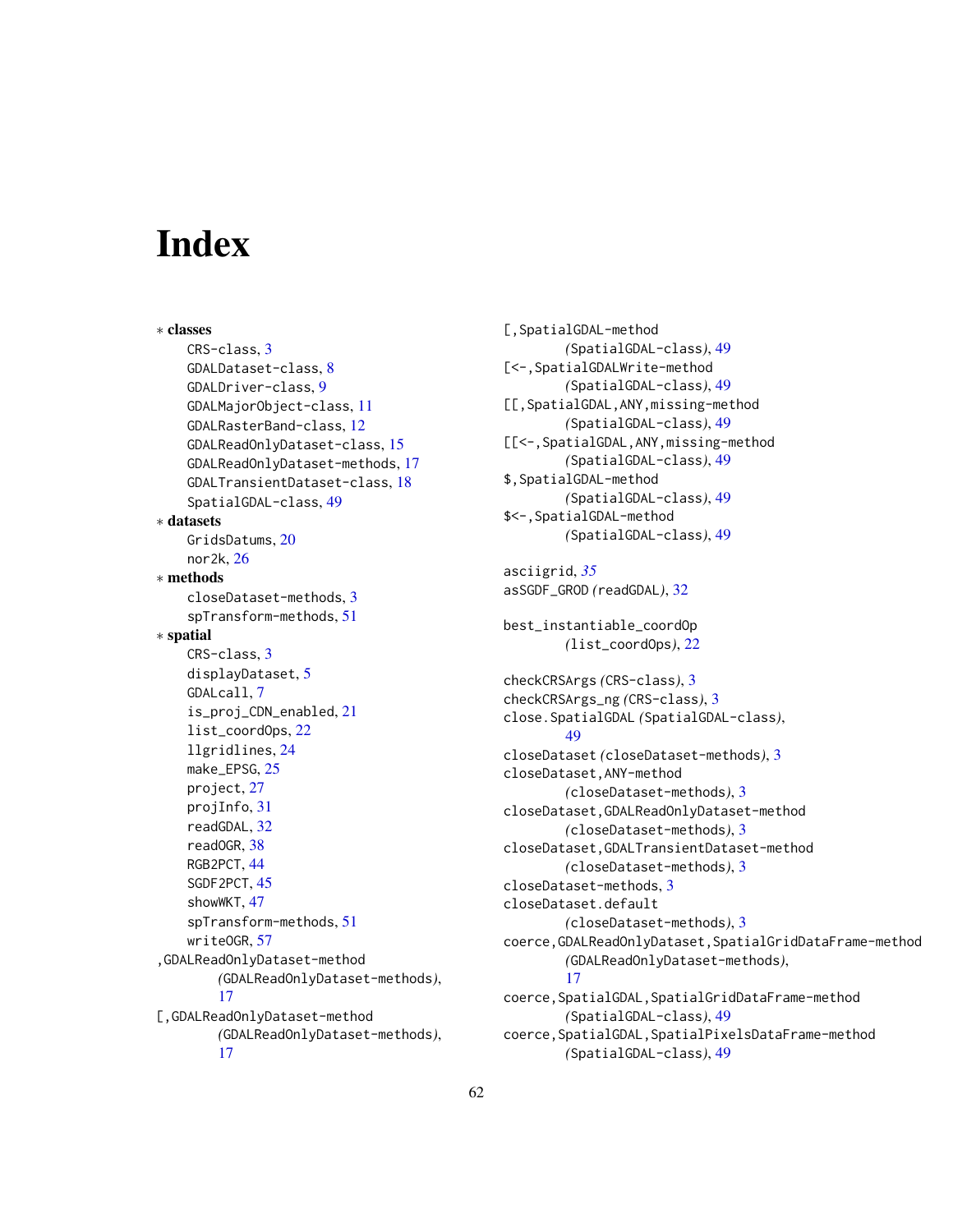### $I<sub>N</sub>DEX$  63

```
compare_CRS (CRS-class), 3
copy.SpatialGDAL (SpatialGDAL-class), 49
copyDataset (GDALDataset-class), 8
create2GDAL (readGDAL), 32
CRS (CRS-class), 3
CRS-class, 3
CRSargs (CRS-class), 3
deleteDataset (GDALDataset-class), 8
dim,GDALRasterBand-method
        (GDALRasterBand-class), 12
dim,GDALReadOnlyDataset-method
        (GDALReadOnlyDataset-class), 15
disable_proj_CDN (is_proj_CDN_enabled),
        21
displayDataset, 5
enable_proj_CDN (is_proj_CDN_enabled),
        21
Encoding, 42, 59
EPSG_version (make_EPSG), 25
flip, 34
GDAL.close (GDALReadOnlyDataset-class),
        15
GDAL.open (GDALReadOnlyDataset-class),
        15
GDAL_OSR_PROJ (projInfo), 31
GDALcall, 7
GDALDataset-class, 8
GDALDriver-class, 9
gdalDrivers (GDALDriver-class), 9
GDALinfo (readGDAL), 32
GDALis3ormore (projInfo), 31
GDALMajorObject-class, 11
GDALRasterBand-class, 12
GDALReadOnlyDataset-class, 15
GDALReadOnlyDataset-methods, 17
GDALSpatialRef (readGDAL), 32
GDALTransientDataset-class, 18
get_cached_orig_GDAL_DATA
        (GDALDriver-class), 9
get_cached_orig_PROJ_LIB
        (GDALDriver-class), 9
get_cached_set_GDAL_DATA
        (GDALDriver-class), 9
get_cached_set_PROJ_LIB
        (GDALDriver-class), 9
```
get\_enforce\_xy *(*spTransform-methods*)*, [51](#page-50-0) get\_last\_coordOp *(*spTransform-methods*)*, [51](#page-50-0) get\_OVERRIDE\_PROJ\_DATUM\_WITH\_TOWGS84 *(*GDALRasterBand-class*)*, [12](#page-11-0) get\_P6\_datum\_hard\_fail *(*showWKT*)*, [47](#page-46-0) get\_prefer\_proj *(*showWKT*)*, [47](#page-46-0) get\_PROJ6\_warnings\_count *(*showWKT*)*, [47](#page-46-0) get\_proj\_search\_paths *(*is\_proj\_CDN\_enabled*)*, [21](#page-20-0) get\_rgdal\_show\_exportToProj4\_warnings *(*showWKT*)*, [47](#page-46-0) get\_thin\_PROJ6\_warnings *(*showWKT*)*, [47](#page-46-0) get\_transform\_wkt\_comment *(*spTransform-methods*)*, [51](#page-50-0) getColorTable *(*GDALReadOnlyDataset-class*)*, [15](#page-14-0) getCPLConfigOption *(*GDALDriver-class*)*, [9](#page-8-0) getDescription *(*GDALMajorObject-class*)*, [11](#page-10-0) getDriver *(*GDALReadOnlyDataset-class*)*, [15](#page-14-0) getDriverLongName *(*GDALDriver-class*)*, [9](#page-8-0) getDriverName *(*GDALDriver-class*)*, [9](#page-8-0) getGDAL\_DATA\_Path *(*GDALDriver-class*)*, [9](#page-8-0) getGDALCheckVersion *(*GDALDriver-class*)*,  $\mathbf Q$ getGDALDriverNames *(*GDALDriver-class*)*, [9](#page-8-0) getGDALVersionInfo *(*GDALDriver-class*)*, [9](#page-8-0) getGDALwithGEOS *(*GDALDriver-class*)*, [9](#page-8-0) getGeoTransFunc *(*GDALReadOnlyDataset-class*)*, [15](#page-14-0) getPROJ4libPath *(*projInfo*)*, [31](#page-30-0) getPROJ4VersionInfo *(*projInfo*)*, [31](#page-30-0) getProjectionRef, *[33](#page-32-0)* getProjectionRef *(*GDALRasterBand-class*)*, [12](#page-11-0) getRasterBand *(*GDALRasterBand-class*)*, [12](#page-11-0) getRasterBlockSize *(*GDALRasterBand-class*)*, [12](#page-11-0) getRasterData, *[17](#page-16-0)* getRasterData *(*GDALRasterBand-class*)*, [12](#page-11-0) getRasterTable *(*GDALRasterBand-class*)*, [12](#page-11-0) gridlines, *[24](#page-23-0)* GridsDatums, *[4](#page-3-0)*, [20,](#page-19-0) *[26](#page-25-0)* GridTopology-class, *[50](#page-49-0)*

iconv, *[42](#page-41-0)*, *[59](#page-58-0)*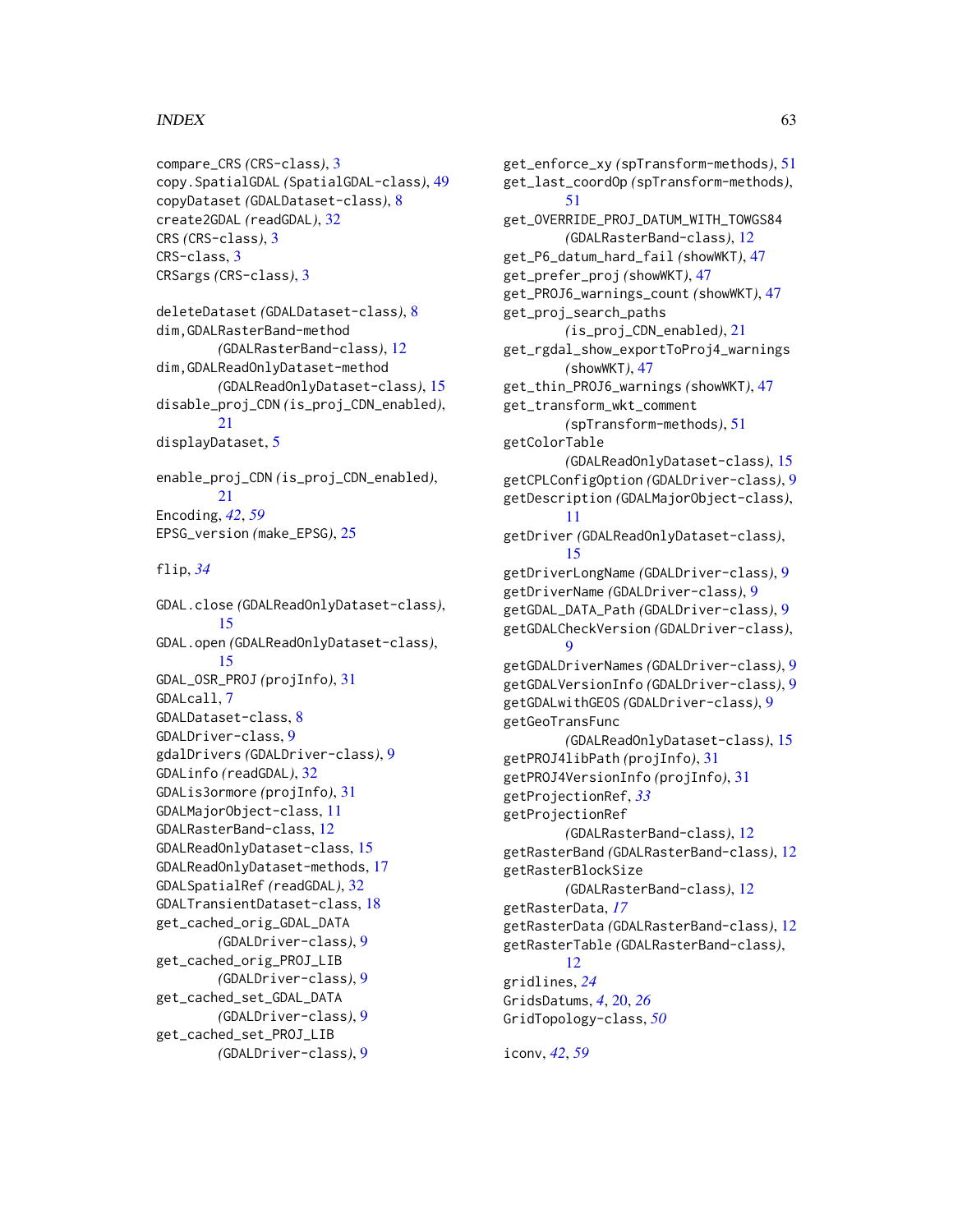## 64 INDEX

image, *[35](#page-34-0)* initialize,GDALDataset-method *(*GDALDataset-class*)*, [8](#page-7-0) initialize,GDALDriver-method *(*GDALDriver-class*)*, [9](#page-8-0) initialize,GDALRasterBand-method *(*GDALRasterBand-class*)*, [12](#page-11-0) initialize,GDALReadOnlyDataset-method *(*GDALReadOnlyDataset-class*)*, [15](#page-14-0) initialize,GDALTransientDataset-method *(*GDALTransientDataset-class*)*, [18](#page-17-0) is.projected, *[25](#page-24-0)*, *[48](#page-47-0)* is\_proj\_CDN\_enabled, [21](#page-20-0) list\_coordOps, [22](#page-21-0) llgridlines, [24](#page-23-0) make\_EPSG, [25](#page-24-0) new\_proj\_and\_gdal *(*projInfo*)*, [31](#page-30-0) nor2k, [26](#page-25-0) normalizePath, *[8](#page-7-0)*, *[15](#page-14-0)* ogrDrivers, *[58](#page-57-0)* ogrDrivers *(*readOGR*)*, [38](#page-37-0) ogrFIDs *(*readOGR*)*, [38](#page-37-0) ogrInfo *(*readOGR*)*, [38](#page-37-0) ogrListLayers *(*readOGR*)*, [38](#page-37-0) OGRSpatialRef *(*readOGR*)*, [38](#page-37-0) open.SpatialGDAL *(*SpatialGDAL-class*)*, [49](#page-48-0) OSRIsProjected *(*showWKT*)*, [47](#page-46-0) print.coordOps *(*list\_coordOps*)*, [22](#page-21-0) print.CRS *(*CRS-class*)*, [3](#page-2-0) print.GDALobj *(*readGDAL*)*, [32](#page-31-0) print.ogrinfo *(*readOGR*)*, [38](#page-37-0) print.summary.SpatialGDAL *(*SpatialGDAL-class*)*, [49](#page-48-0) proj\_CDN\_user\_writable\_dir *(*is\_proj\_CDN\_enabled*)*, [21](#page-20-0) project, [27](#page-26-0) projInfo, [30](#page-29-0) PROJis6ormore *(*projInfo*)*, [31](#page-30-0) projNAD *(*projInfo*)*, [31](#page-30-0) putRasterData *(*GDALDataset-class*)*, [8](#page-7-0)

rawTransform *(*GDALcall*)*, [7](#page-6-0) readGDAL, *[18](#page-17-0)*, [32](#page-31-0) readOGR, [38,](#page-37-0) *[60](#page-59-0)*

readShapePoly, *[42](#page-41-0)* RGB2PCT, [44](#page-43-0) RGDAL\_checkCRSArgs *(*CRS-class*)*, [3](#page-2-0) rgdal\_extSoftVersion *(*GDALDriver-class*)*, [9](#page-8-0) saveDataset, *[18](#page-17-0)* saveDataset *(*GDALDataset-class*)*, [8](#page-7-0) saveDatasetAs, *[18](#page-17-0)* saveDatasetAs *(*GDALDataset-class*)*, [8](#page-7-0) set\_enforce\_xy *(*spTransform-methods*)*, [51](#page-50-0) set\_OVERRIDE\_PROJ\_DATUM\_WITH\_TOWGS84 *(*GDALRasterBand-class*)*, [12](#page-11-0) set\_P6\_datum\_hard\_fail *(*showWKT*)*, [47](#page-46-0) set\_prefer\_proj *(*showWKT*)*, [47](#page-46-0) set\_proj\_search\_paths *(*is\_proj\_CDN\_enabled*)*, [21](#page-20-0) set\_rgdal\_show\_exportToProj4\_warnings *(*showWKT*)*, [47](#page-46-0) set\_thin\_PROJ6\_warnings *(*showWKT*)*, [47](#page-46-0) set\_transform\_wkt\_comment *(*spTransform-methods*)*, [51](#page-50-0) setCPLConfigOption *(*GDALDriver-class*)*, [9](#page-8-0) SGDF2PCT, [45](#page-44-0) show,CRS-method *(*CRS-class*)*, [3](#page-2-0) showEPSG, *[4](#page-3-0)* showEPSG *(*showWKT*)*, [47](#page-46-0) showP4 *(*showWKT*)*, [47](#page-46-0) showSRID *(*showWKT*)*, [47](#page-46-0) showWKT, [47](#page-46-0) Spatial-class, *[24](#page-23-0)*, *[50](#page-49-0)* SpatialGDAL-class, [49](#page-48-0) SpatialGDALWrite-class *(*SpatialGDAL-class*)*, [49](#page-48-0) SpatialGridDataFrame-class, *[33,](#page-32-0) [34](#page-33-0)*, *[51](#page-50-0)* SpatialPixels-class, *[50](#page-49-0)* SpatialPixelsDataFrame-class, *[33](#page-32-0)* SpatialPoints, *[50](#page-49-0)* SpatialPointsDataFrame-class, *[34](#page-33-0)* spTransform *(*spTransform-methods*)*, [51](#page-50-0) spTransform,SpatialGridDataFrame,CRS-method *(*spTransform-methods*)*, [51](#page-50-0) spTransform,SpatialLines,CRS-method *(*spTransform-methods*)*, [51](#page-50-0) spTransform,SpatialLinesDataFrame,CRS-method *(*spTransform-methods*)*, [51](#page-50-0) spTransform,SpatialPixelsDataFrame,CRS-method *(*spTransform-methods*)*, [51](#page-50-0)